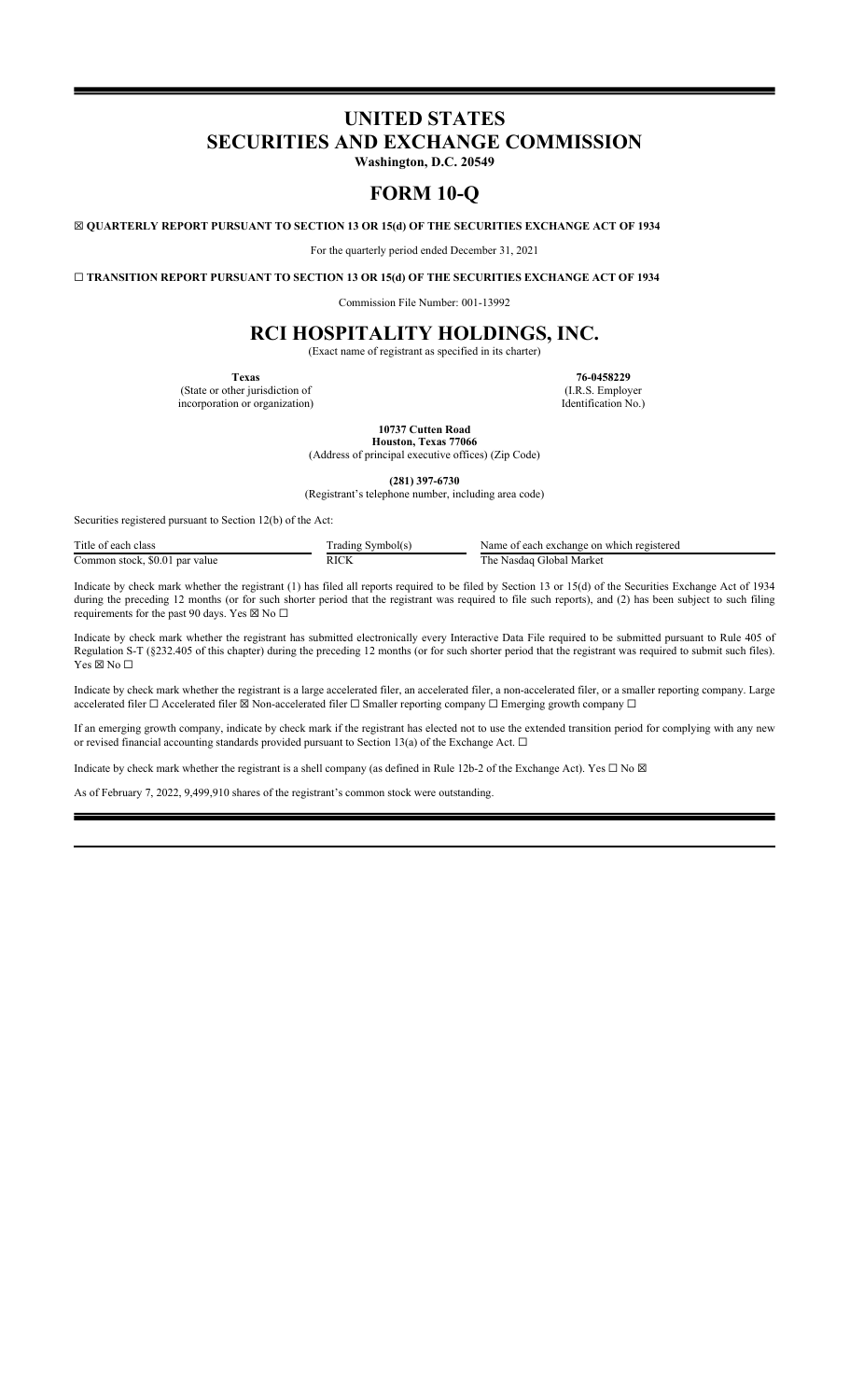## NOTE ABOUT FORWARD-LOOKING STATEMENTS

This Quarterly Report on Form 10-Q contains forward-looking statements within the meaning of the Private Securities Litigation Reform Act of 1995. These statements include, among other things, statements regarding plans, objectives, goals, strategies, future events or performance and underlying assumptions and other statements, which are other than statements of historical facts. Forward-looking statements may appear throughout this report, including, without limitation, the following sections: Part I, Item 2 "Management's Discussion and Analysis of Financial Condition and Results of Operations." Forward-looking statements generally can be identified by words such as "anticipates," "believes," "estimates," "expects," "intends," "plans," "predicts," "projects," "will be," "will continue," "will likely result," and similar expressions. These forward-looking statements are based on current expectations and assumptions that are subject to risks and uncertainties, which could cause our actual results to differ materially from those reflected in the forward-looking statements. Factors that could cause or contribute to such differences include, but are not limited to, those discussed in this Quarterly Report on Form 10-Q and those discussed in other documents we file with the Securities and Exchange Commission ("SEC"). Important factors that in our view could cause material adverse effects on our financial condition and results of operations include, but are not limited to, the risks and uncertainties associated with (i) operating and managing an adult business, (ii) the business climates in cities where it operates, (iii) the success or lack thereof in launching and building the company's businesses, (iv) cyber security, (v) conditions relevant to real estate transactions, (vi) the impact of the COVID-19 pandemic, and (vii) numerous other factors such as laws governing the operation of adult entertainment businesses, competition and dependence on key personnel. We undertake no obligation to revise or publicly release the results of any revision to any forward-looking statements, except as required by law. Given these risks and uncertainties, readers are cautioned not to place undue reliance on such forward-looking statements.

As used herein, the "Company," "we," "our," and similar terms include RCI Hospitality Holdings, Inc. and its subsidiaries, unless the context indicates otherwise.

 $\overline{2}$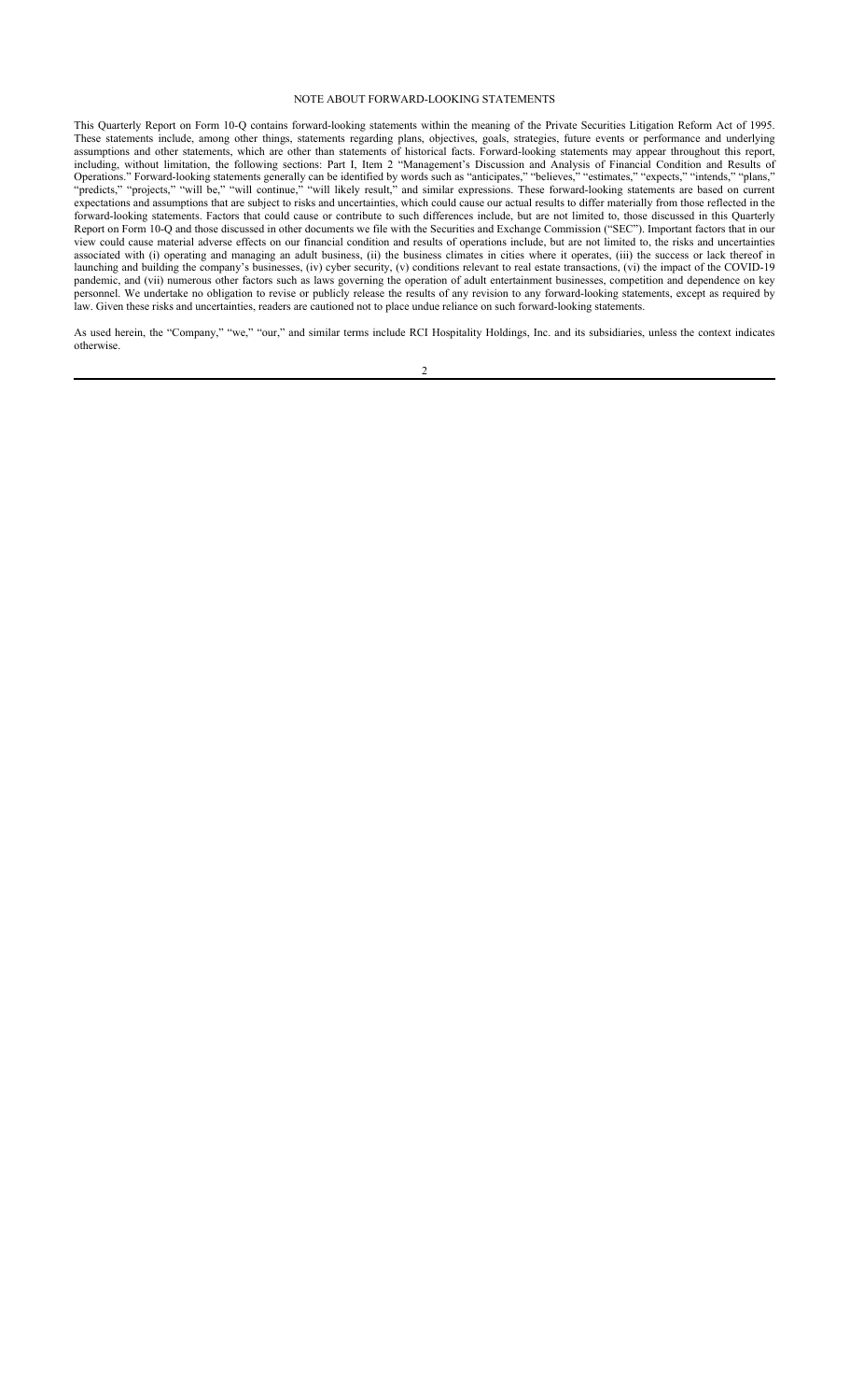#### **RCI HOSPITALITY HOLDINGS, INC. FORM 10-Q TABLE OF CONTENTS**

|                |                                                                                                                          | Page           |
|----------------|--------------------------------------------------------------------------------------------------------------------------|----------------|
| <b>PART I</b>  | <b>FINANCIAL INFORMATION</b>                                                                                             |                |
| Item 1.        | <b>Financial Statements</b>                                                                                              | 4              |
|                | Condensed Consolidated Balance Sheets as of December 31, 2021 (unaudited) and September 30, 2021                         | $\overline{4}$ |
|                | Condensed Consolidated Statements of Income (unaudited) for the three months ended December 31, 2021 and 2020            | 5              |
|                | Condensed Consolidated Statements of Changes in Equity (unaudited) for the three months ended December 31, 2021 and 2020 | 6              |
|                | Condensed Consolidated Statements of Cash Flows (unaudited) for the three months ended December 31, 2021 and 2020        | 7              |
|                | Notes to Condensed Consolidated Financial Statements (unaudited)                                                         | 8              |
| Item 2.        | Management's Discussion and Analysis of Financial Condition and Results of Operations                                    | 21             |
| Item 3.        | Quantitative and Qualitative Disclosures about Market Risk                                                               | 32             |
| Item 4.        | <b>Controls and Procedures</b>                                                                                           | 32             |
| <b>PART II</b> | <b>OTHER INFORMATION</b>                                                                                                 |                |
| Item 1.        | <b>Legal Proceedings</b>                                                                                                 | 33             |
| Item1A.        | <b>Risk Factors</b>                                                                                                      | 33             |
| Item 2.        | Unregistered Sales of Equity Securities and Use of Proceeds                                                              | 33             |
| Item 6.        | <b>Exhibits</b>                                                                                                          | 33             |
|                | Signatures                                                                                                               | 34             |
|                | 3                                                                                                                        |                |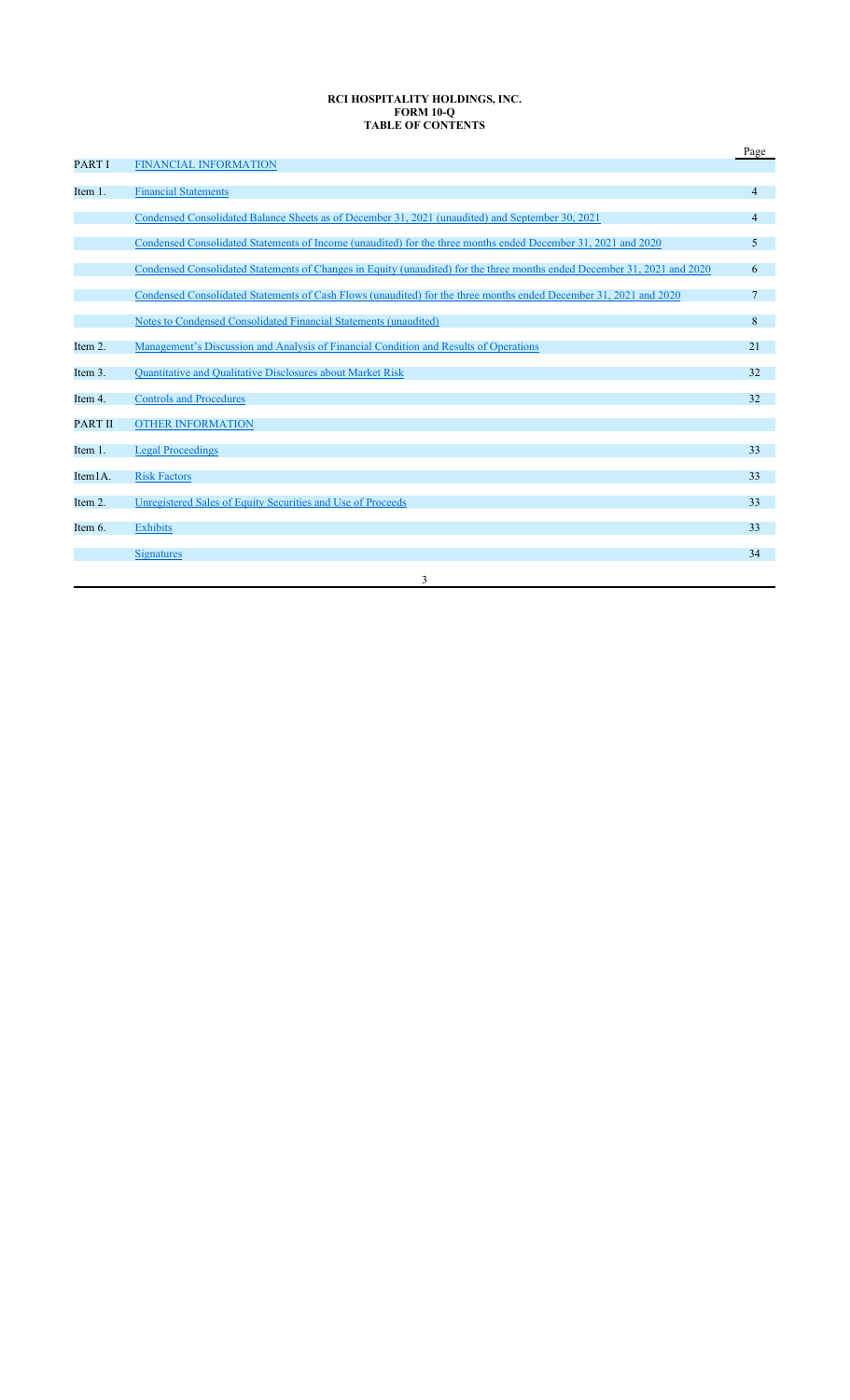## **PART I FINANCIAL INFORMATION**

## **Item 1. Financial Statements.**

#### **RCI HOSPITALITY HOLDINGS, INC. CONDENSED CONSOLIDATED BALANCE SHEETS (in thousands, except par value and number of shares)**

|                                                                                                          |              | December 31, 2021<br>(unaudited) | September 30, 2021 |         |  |
|----------------------------------------------------------------------------------------------------------|--------------|----------------------------------|--------------------|---------|--|
| <b>ASSETS</b>                                                                                            |              |                                  |                    |         |  |
| Current assets                                                                                           |              |                                  |                    |         |  |
| Cash and cash equivalents                                                                                | $\mathbb{S}$ | 17,954                           | $\mathbb{S}$       | 35,686  |  |
| Accounts receivable, net                                                                                 |              | 6,012                            |                    | 7,570   |  |
| Current portion of notes receivable                                                                      |              | 225                              |                    | 220     |  |
| Inventories                                                                                              |              | 3.530                            |                    | 2.659   |  |
| Prepaid expenses and other current assets                                                                |              | 8,245                            |                    | 1,928   |  |
| Assets held for sale                                                                                     |              | 3,113                            |                    | 4,887   |  |
| Total current assets                                                                                     |              | 39,079                           |                    | 52,950  |  |
| Property and equipment, net                                                                              |              | 203,878                          |                    | 175,952 |  |
| Operating lease right-of-use assets, net                                                                 |              | 35,845                           |                    | 24,308  |  |
| Notes receivable, net of current portion                                                                 |              | 5.512                            |                    | 2,839   |  |
| Goodwill                                                                                                 |              | 54,484                           |                    | 39,379  |  |
| Intangibles, net                                                                                         |              | 125,314                          |                    | 67,824  |  |
| Other assets                                                                                             |              | 1,566                            |                    | 1,367   |  |
| Total assets                                                                                             | \$           | 465,678                          | \$                 | 364,619 |  |
| <b>LIABILITIES AND EQUITY</b>                                                                            |              |                                  |                    |         |  |
| <b>Current liabilities</b>                                                                               |              |                                  |                    |         |  |
| Accounts payable                                                                                         | \$           | 5.807                            | \$                 | 4,408   |  |
| <b>Accrued liabilities</b>                                                                               |              | 18,413                           |                    | 10,403  |  |
| Current portion of debt obligations, net                                                                 |              | 9.003                            |                    | 6,434   |  |
| Current portion of operating lease liabilities                                                           |              | 2,288                            |                    | 1,780   |  |
| Total current liabilities                                                                                |              | 35,511                           |                    | 23,025  |  |
| Deferred tax liability, net                                                                              |              | 22,040                           |                    | 19,137  |  |
| Debt, net of current portion and debt discount and issuance costs                                        |              | 152,847                          |                    | 118,734 |  |
| Operating lease liabilities, net of current portion                                                      |              | 35,154                           |                    | 24,150  |  |
| Other long-term liabilities                                                                              |              | 357                              |                    | 350     |  |
| <b>Total liabilities</b>                                                                                 |              | 245,909                          |                    | 185,396 |  |
| Commitments and contingencies (Note 10)                                                                  |              |                                  |                    |         |  |
|                                                                                                          |              |                                  |                    |         |  |
| Equity                                                                                                   |              |                                  |                    |         |  |
| Preferred stock, \$0.10 par value per share; 1,000,000 shares authorized; none issued and<br>outstanding |              |                                  |                    |         |  |
| Common stock, \$0.01 par value per share; 20,000,000 shares authorized; 9,499,910 and                    |              |                                  |                    |         |  |
| 8,999,910 shares issued and outstanding as of December 31, 2021 and September 30,                        |              |                                  |                    |         |  |
| 2021, respectively                                                                                       |              | 95                               |                    | 90      |  |
| Additional paid-in capital                                                                               |              | 80,397                           |                    | 50,040  |  |
| Retained earnings                                                                                        |              | 139,888                          |                    | 129,693 |  |
| Total RCIHH stockholders' equity                                                                         |              | 220,380                          |                    | 179,823 |  |
| Noncontrolling interests                                                                                 |              | (611)                            |                    | (600)   |  |
| Total equity                                                                                             |              | 219,769                          |                    | 179,223 |  |
| Total liabilities and equity                                                                             | \$           | 465,678                          | \$                 | 364,619 |  |
|                                                                                                          |              |                                  |                    |         |  |

See accompanying notes to unaudited condensed consolidated financial statements.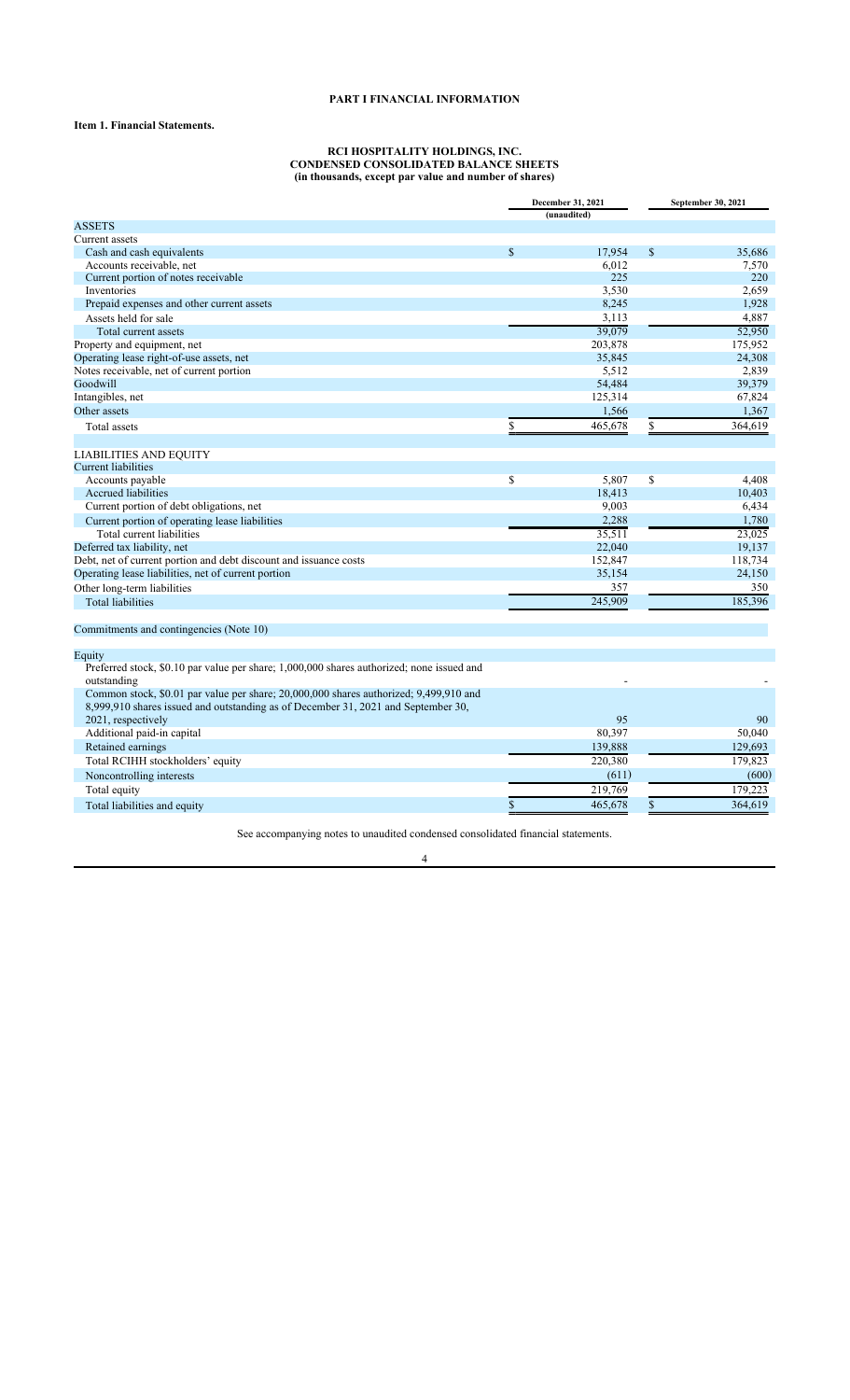#### **RCI HOSPITALITY HOLDINGS, INC. CONDENSED CONSOLIDATED STATEMENTS OF INCOME (in thousands, except per share and number of share data) (unaudited)**

|                                                                      |             | <b>For the Three Months</b> |              |           |
|----------------------------------------------------------------------|-------------|-----------------------------|--------------|-----------|
|                                                                      |             | 2021                        |              | 2020      |
| Revenues                                                             |             |                             |              |           |
| Sales of alcoholic beverages                                         | S           | 26,431                      | \$           | 17,360    |
| Sales of food and merchandise                                        |             | 10,894                      |              | 8,609     |
| Service revenues                                                     |             | 20,876                      |              | 10,060    |
| Other                                                                |             | 3,635                       |              | 2,369     |
| Total revenues                                                       |             | 61,836                      |              | 38,398    |
| Operating expenses                                                   |             |                             |              |           |
| Cost of goods sold                                                   |             |                             |              |           |
| Alcoholic beverages sold                                             |             | 4,834                       |              | 3,262     |
| Food and merchandise sold                                            |             | 3,957                       |              | 2,889     |
| Service and other                                                    |             | 100                         |              | 53        |
| Total cost of goods sold (exclusive of items shown separately below) |             | 8,891                       |              | 6,204     |
| Salaries and wages                                                   |             | 16,505                      |              | 11,486    |
| Selling, general and administrative                                  |             | 18,486                      |              | 12,152    |
| Depreciation and amortization                                        |             | 2,194                       |              | 2,023     |
| Other gains, net                                                     |             | (151)                       |              | (50)      |
| Total operating expenses                                             |             | 45.925                      |              | 31,815    |
| Income from operations                                               |             | 15,911                      |              | 6,583     |
| Other income (expenses)                                              |             |                             |              |           |
| Interest expense                                                     |             | (2,604)                     |              | (2, 434)  |
| Interest income                                                      |             | 106                         |              | 60        |
| Non-operating gains, net                                             |             | 84                          |              | 4,916     |
| Income before income taxes                                           |             | 13,497                      |              | 9,125     |
| Income tax expense (benefit)                                         |             | 2,933                       |              | (384)     |
| Net income                                                           |             | 10.564                      |              | 9,509     |
| Net loss attributable to noncontrolling interests                    |             | 11                          |              | 134       |
| Net income attributable to RCIHH common shareholders                 | \$          | 10,575                      | $\mathbb{S}$ | 9,643     |
| Earnings per share                                                   |             |                             |              |           |
| Basic and diluted                                                    | \$          | 1.12                        | \$           | 1.07      |
| Weighted average number of common shares outstanding                 |             |                             |              |           |
| Basic and diluted                                                    |             | 9,407,519                   |              | 9,019,088 |
| Dividends per share                                                  | $\mathbf S$ | 0.04                        | $\mathbf S$  | 0.04      |
|                                                                      |             |                             |              |           |

See accompanying notes to unaudited condensed consolidated financial statements.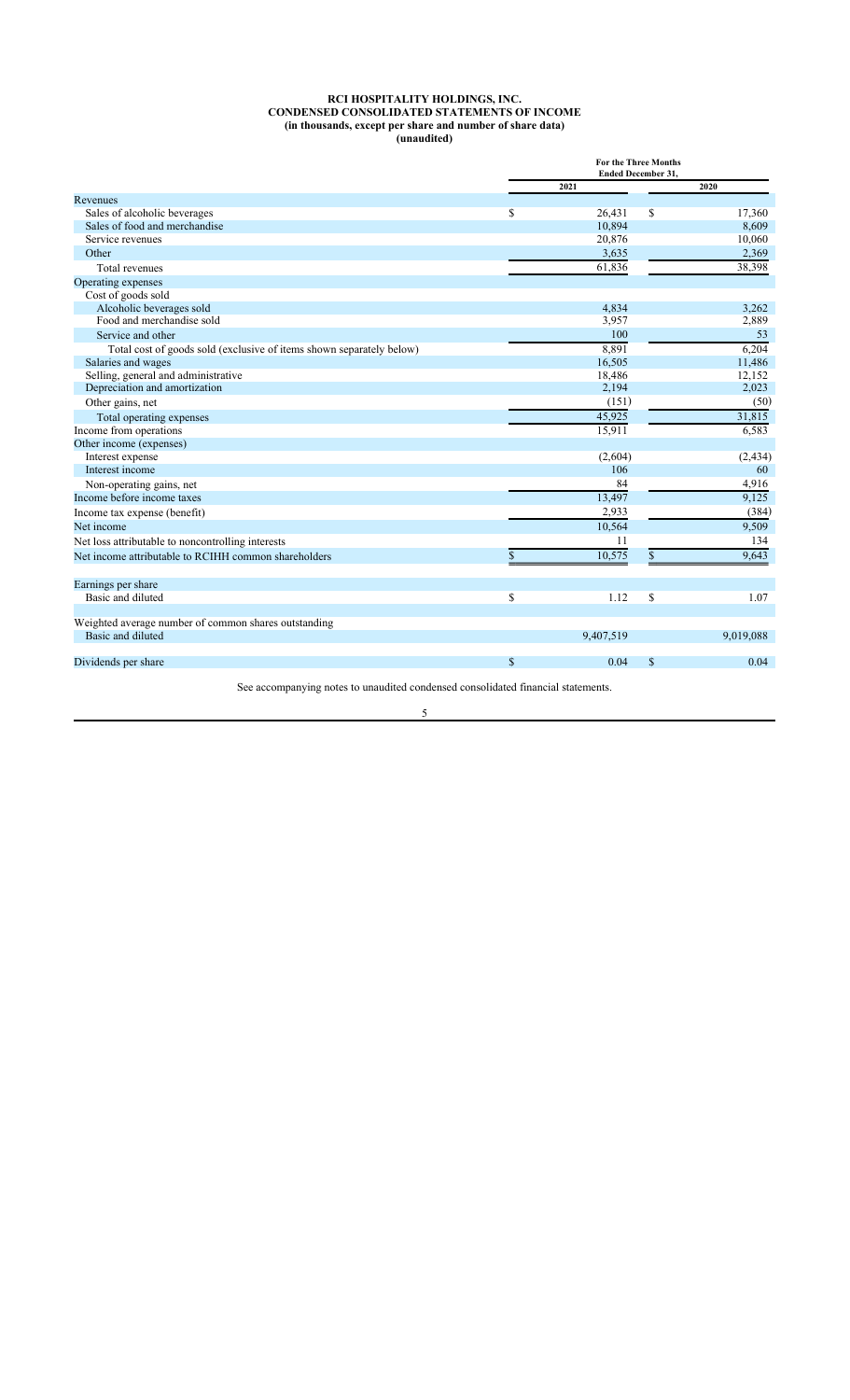#### **RCI HOSPITALITY HOLDINGS, INC. CONDENSED CONSOLIDATED STATEMENTS OF CHANGES IN EQUITY (in thousands, except number of shares) (unaudited)**

|                               |                     | Additional<br><b>Common Stock</b> |        |                    |                             | <b>Treasury Stock</b> |         |                                    |                 |
|-------------------------------|---------------------|-----------------------------------|--------|--------------------|-----------------------------|-----------------------|---------|------------------------------------|-----------------|
|                               | Number<br>of Shares |                                   | Amount | Paid-In<br>Capital | <b>Retained</b><br>Earnings | Number<br>of Shares   | Amount  | Noncontrolling<br><b>Interests</b> | Total<br>Equity |
| Balance at September 30, 2021 | 8.999.910           |                                   | 90     | \$50,040           | \$129,693                   | -                     |         | (600)                              | \$179,223       |
| Issuance of common shares     | 500,000             |                                   |        | 30,357             |                             |                       |         |                                    | 30,362          |
| Payment of dividends          |                     |                                   |        |                    | (380)                       |                       |         |                                    | (380)           |
| Net income (loss)             |                     |                                   |        |                    | 10,575                      |                       |         | (11)                               | 10,564          |
| Balance at December 31, 2021  | 9,499,910           |                                   | 95     | \$80,397           | \$139,888                   |                       |         | (611)                              | \$219,769       |
| Balance at September 30, 2020 | 9.074.569           | \$                                | 91     | \$51.833           | \$100,797                   | ۰                     | ۰       | (414)                              | \$152,307       |
| Purchase of treasury shares   |                     |                                   |        |                    |                             | (74,659)              | (1,794) |                                    | (1,794)         |
| Canceled treasury shares      | (74, 659)           |                                   | (1)    | (1,793)            |                             | 74,659                | 1,794   |                                    |                 |
| Payment of dividends          |                     |                                   |        |                    | (360)                       |                       |         |                                    | (360)           |
| Net income (loss)             |                     |                                   |        |                    | 9,643                       |                       |         | (134)                              | 9,509           |
| Balance at December 31, 2020  | 8.999.910           |                                   | 90     | \$50,040           | \$110,080                   |                       |         | (548)                              | \$159,662       |

See accompanying notes to unaudited condensed consolidated financial statements.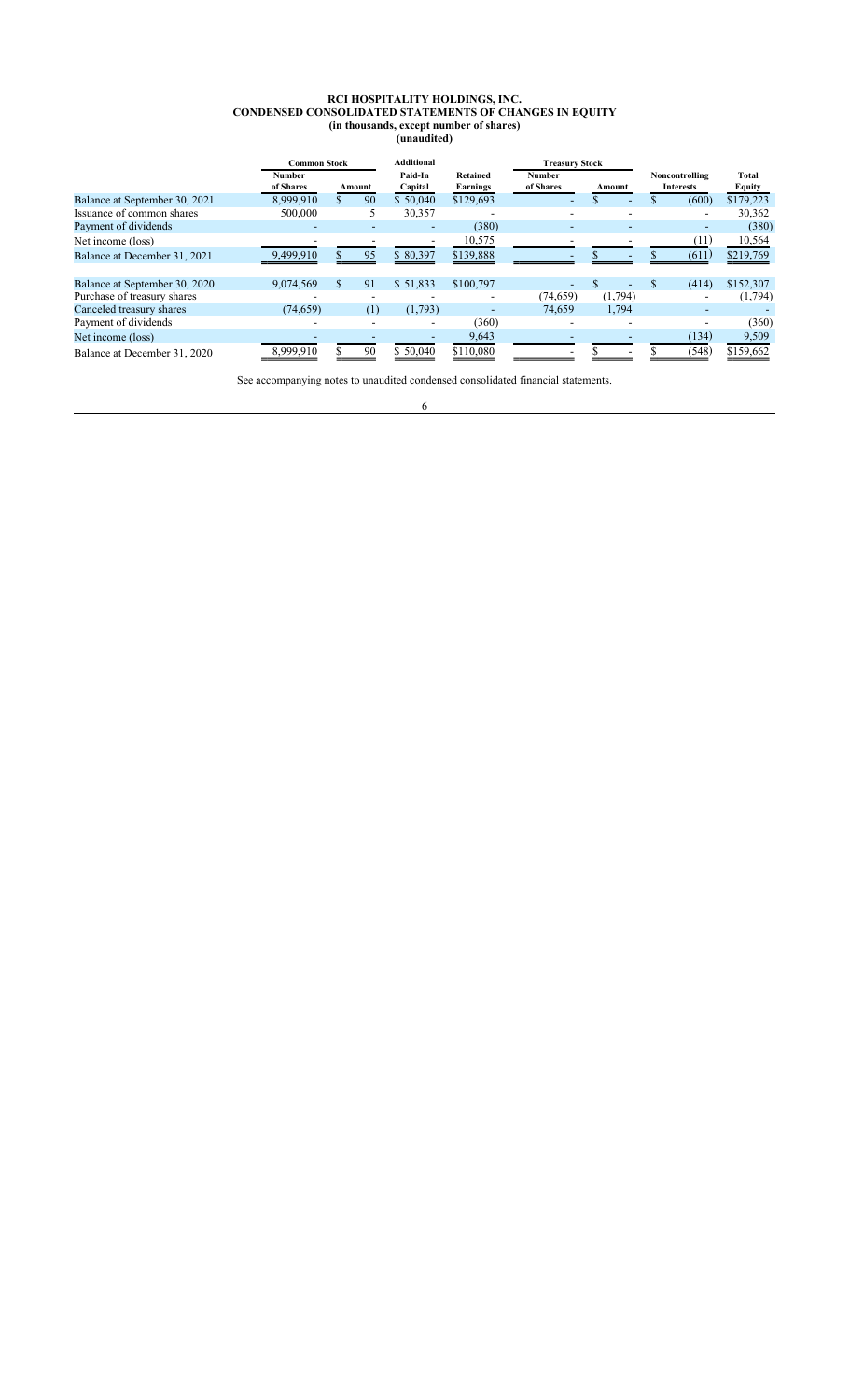#### **RCI HOSPITALITY HOLDINGS, INC. CONDENSED CONSOLIDATED STATEMENTS OF CASH FLOWS (in thousands, except number of shares) (unaudited)**

|                                                                                            | <b>For the Three Months</b><br><b>Ended December 31,</b> |                           |                |          |  |  |
|--------------------------------------------------------------------------------------------|----------------------------------------------------------|---------------------------|----------------|----------|--|--|
|                                                                                            |                                                          | 2021                      |                | 2020     |  |  |
| <b>CASH FLOWS FROM OPERATING ACTIVITIES</b>                                                |                                                          |                           |                |          |  |  |
| Net income                                                                                 | \$                                                       | 10,564                    | \$             | 9,509    |  |  |
| Adjustments to reconcile net income to net cash provided by operating activities:          |                                                          |                           |                |          |  |  |
| Depreciation and amortization                                                              |                                                          | 2,194                     |                | 2,023    |  |  |
| Gain on sale of businesses and assets                                                      |                                                          | (523)                     |                | (5)      |  |  |
| Unrealized loss on equity securities                                                       |                                                          | 1                         |                | 33       |  |  |
| Amortization of debt discount and issuance costs                                           |                                                          | 51                        |                | 51       |  |  |
| Gain on debt extinguishment                                                                |                                                          | (83)                      |                | (4,920)  |  |  |
| Noncash lease expense                                                                      |                                                          | 629                       |                | 421      |  |  |
| Gain on insurance                                                                          |                                                          |                           |                | (250)    |  |  |
| Doubtful accounts expense (reversal) on notes receivable                                   |                                                          | 17                        |                | (93)     |  |  |
| Changes in operating assets and liabilities:                                               |                                                          |                           |                |          |  |  |
| Accounts receivable                                                                        |                                                          | 1.344                     |                | 1,433    |  |  |
| Inventories                                                                                |                                                          | (445)                     |                | (22)     |  |  |
| Prepaid expenses, other current and other assets                                           |                                                          | (6, 519)                  |                | 1,125    |  |  |
| Accounts payable, accrued and other liabilities                                            |                                                          | 9,034                     |                | (3,031)  |  |  |
| Net cash provided by operating activities                                                  |                                                          | 16,264                    |                | 6,274    |  |  |
| CASH FLOWS FROM INVESTING ACTIVITIES                                                       |                                                          |                           |                |          |  |  |
| Proceeds from sale of businesses and assets                                                |                                                          | 803                       |                |          |  |  |
| Proceeds from insurance                                                                    |                                                          | 185                       |                | 250      |  |  |
| Proceeds from notes receivable                                                             |                                                          | 34                        |                | 26       |  |  |
| Payments for property and equipment and intangible assets                                  |                                                          | (9, 850)                  |                | (1, 289) |  |  |
| Acquisition of businesses, net of cash acquired                                            |                                                          | (39,302)                  |                |          |  |  |
| Net cash used in investing activities                                                      |                                                          | (48, 130)                 |                | (1,013)  |  |  |
| CASH FLOWS FROM FINANCING ACTIVITIES                                                       |                                                          |                           |                |          |  |  |
| Proceeds from debt obligations, including related party proceeds of \$650 and \$0,         |                                                          |                           |                |          |  |  |
| respectively                                                                               |                                                          | 17,002                    |                |          |  |  |
| Payments on debt obligations                                                               |                                                          | (2,488)                   |                | (1,745)  |  |  |
| Purchase of treasury stock                                                                 |                                                          |                           |                | (1,794)  |  |  |
| Payment of dividends                                                                       |                                                          | (380)                     |                | (360)    |  |  |
| Net cash provided by (used in) financing activities                                        |                                                          | 14,134                    |                | (3,899)  |  |  |
| NET INCREASE (DECREASE) IN CASH AND CASH EQUIVALENTS                                       |                                                          | (17, 732)                 |                | 1,362    |  |  |
| CASH AND CASH EQUIVALENTS AT BEGINNING OF PERIOD                                           |                                                          | 35,686                    |                | 15,605   |  |  |
|                                                                                            |                                                          | 17,954                    |                | 16,967   |  |  |
| CASH AND CASH EQUIVALENTS AT END OF PERIOD                                                 | \$                                                       |                           | \$             |          |  |  |
| <b>CASH PAID DURING PERIOD FOR:</b>                                                        |                                                          |                           |                |          |  |  |
| Interest                                                                                   | \$                                                       | 2,330                     | \$             | 3.108    |  |  |
| Income taxes                                                                               | $\bar{s}$                                                | $\overline{\overline{3}}$ | $\overline{s}$ |          |  |  |
| Noncash investing and financing transactions:                                              |                                                          |                           |                |          |  |  |
| Debt incurred in connection with acquisition of businesses                                 | \$                                                       | 22,200                    | \$             |          |  |  |
| Note receivable from sale of property                                                      | $\mathbf S$                                              | 2.700                     | $\mathbb{S}$   |          |  |  |
| Issuance of shares of common stock for acquisition of businesses:                          |                                                          |                           |                |          |  |  |
| Number of shares                                                                           |                                                          | 500,000                   |                |          |  |  |
| Fair value                                                                                 | \$                                                       | 30,362                    | \$             |          |  |  |
| Adjustment to operating lease right-of-use assets and lease liabilities related to new and |                                                          |                           |                |          |  |  |
| renewed leases                                                                             | \$                                                       | 18,243                    | $\mathbb{S}$   |          |  |  |
| Unpaid liabilities on capital expenditures                                                 | $\overline{\mathbb{S}}$                                  | 626                       | \$             |          |  |  |

See accompanying notes to unaudited condensed consolidated financial statements.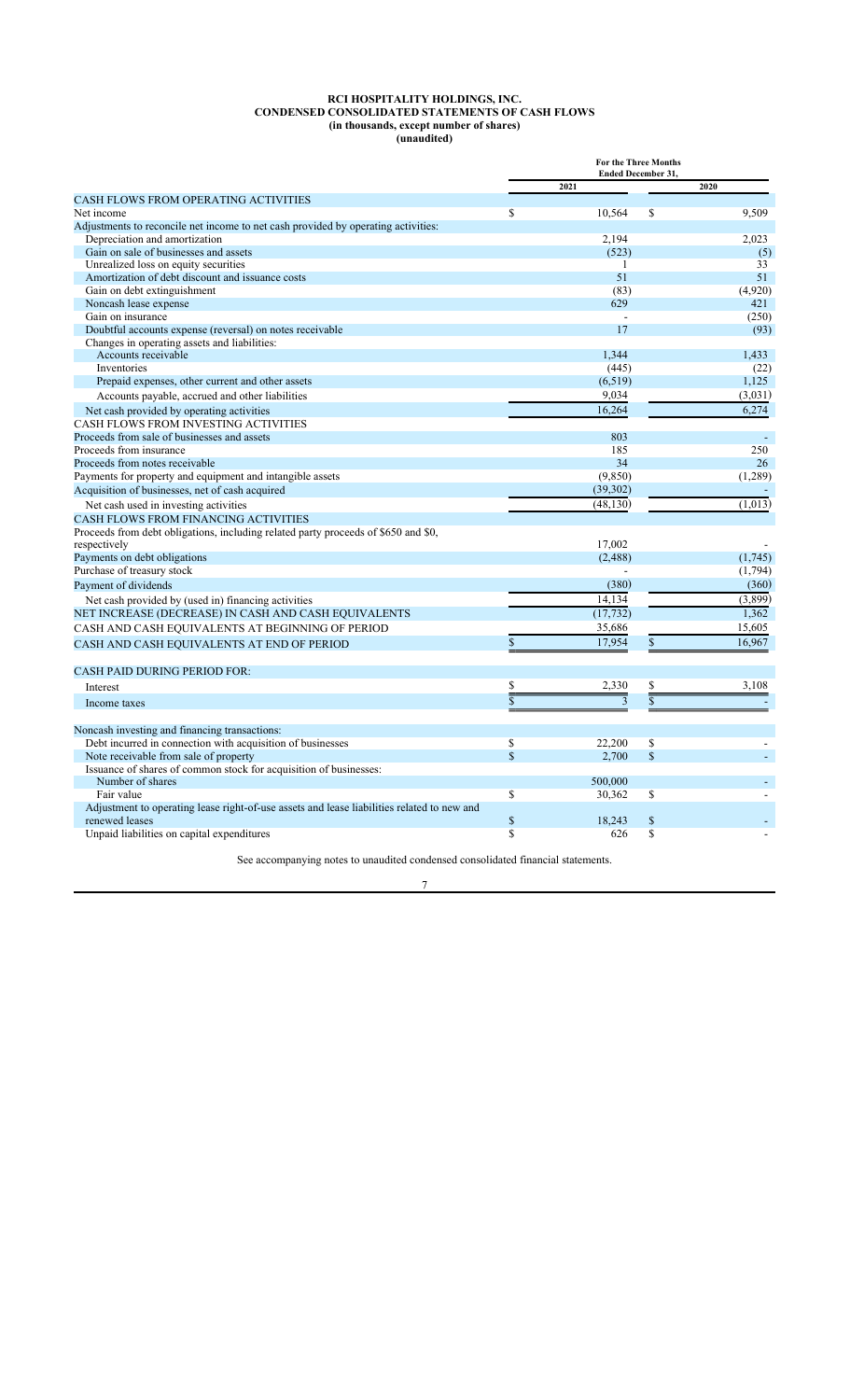#### **1. Basis of Presentation**

The accompanying unaudited condensed consolidated financial statements of RCI Hospitality Holdings, Inc. (the "Company," "RCIHH," "we," or "us") have been prepared in accordance with accounting principles generally accepted in the United States of America ("GAAP" or "U.S. GAAP") for interim financial information and with the instructions to Form 10-Q of Regulation S-X. They do not include all information and footnotes required by GAAP for complete financial statements. The September 30, 2021 consolidated balance sheet data were derived from audited financial statements but do not include all disclosures required by GAAP. However, except as disclosed herein, there has been no material change in the information disclosed in the notes to the consolidated financial statements for the year ended September 30, 2021 included in the Company's Annual Report on Form 10-K, as filed with the Securities and Exchange Commission on December 14, 2021. The interim unaudited condensed consolidated financial statements should be read in conjunction with those consolidated financial statements included in the Form 10-K. In the opinion of management, all adjustments considered necessary for a fair statement of the financial statements, consisting solely of normal recurring adjustments, have been made. Operating results for the three months ended December 31, 2021 are not necessarily indicative of the results that may be expected for the year ending September 30, 2022.

Certain reclassifications of cost of goods sold components with immaterial amounts have been made to prior period's financial statements to conform to the current period financial statement presentation. There is no impact in total cost of goods sold, results of operations, and cash flows in all periods presented.

#### **2. Recent Accounting Standards and Pronouncements**

In December 2019, the Financial Accounting Standards Board ("FASB") issued Accounting Standards Update ("ASU") No. 2019-12, *Income Taxes (Topic 740): Simplifying the Accounting for Income Taxes*. This ASU simplifies accounting for income taxes by removing the following exceptions: (1) exception to the incremental approach for intraperiod tax allocation, (2) exceptions to accounting for basis differences when there are ownership changes in foreign investments, and (3) exception in interim period income tax accounting for year-to-date losses that exceed anticipated losses. The ASU also improves financial statement preparers' application of income tax related guidance for franchise taxes that are partially based on income; transactions with a government that result in a step up in the tax basis of goodwill; separate financial statements of legal entities that are not subject to tax; and enacted changes in tax laws in interim periods. The ASU is effective for public business entities for fiscal years beginning after December 15, 2020, and interim periods within those fiscal years. Early adoption is permitted for public business entities for periods for which financial statements have not been issued. An entity that elects early adoption in an interim period should reflect any adjustments as of the beginning of the annual period that includes that interim period. Additionally, an entity that elects early adoption should adopt all the amendments in the same period. We adopted ASU 2019-12 on October 1, 2021. Our adoption of this update did not have a significant impact on our consolidated financial statements.

In October 2021, the FASB issued ASU 2021-08, *Business Combinations (Topic 805): Accounting for Contract Assets and Contract Liabilities from Contracts with Customers*. This ASU amends ASC 805 to require acquiring entities to apply ASC 606 to recognize and measure contract assets and contract liabilities in business combinations. The ASU is effective for public entities for fiscal years beginning after December 15, 2022, including interim periods within those fiscal years. We are still evaluating the impact of this ASU but we do not expect it to have a material impact on our consolidated financial statements.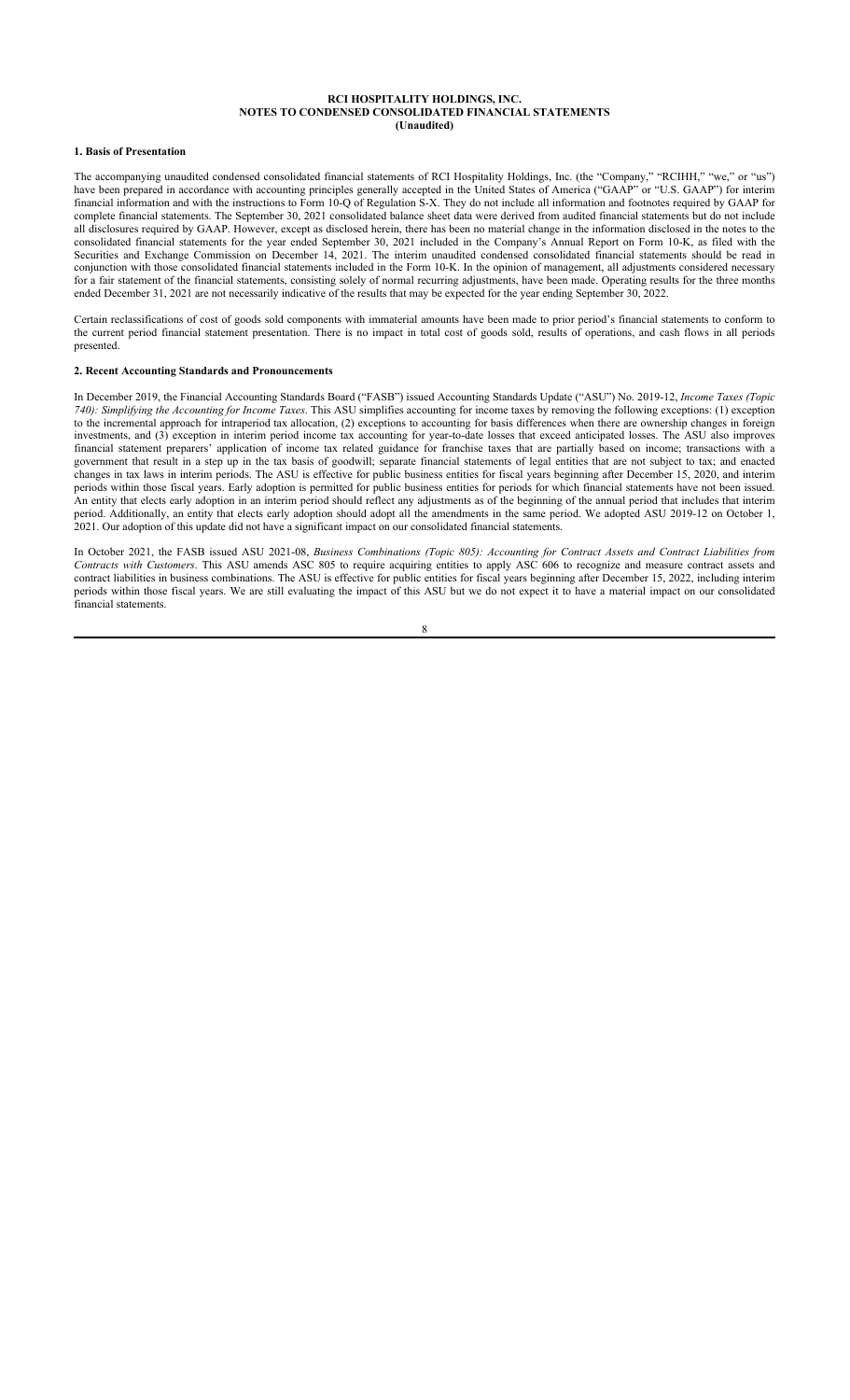## **3. Ongoing Impact of COVID-19 Pandemic**

Since the U.S. declaration of the COVID-19 pandemic as a national emergency in March 2020, we have had a major disruption in our business operations that threatened to significantly impact our cash flow. The pandemic resulted in a significant reduction in customer traffic in our clubs and restaurants due to changes in consumer behavior as social distancing practices, dining room closures and other restrictions were mandated or encouraged by federal, state and local governments. To adapt to the situation, we took significant steps to augment an anticipated decline in operating cash flows, including negotiating deferment of some of our debts, reducing the number of our employees and related payroll costs where necessary, and deferring or modifying certain fixed and variable monthly expenses, among others.

The temporary closure of our clubs and restaurants caused by the COVID-19 pandemic has presented operational challenges. Our strategy is to open locations and operate in accordance with local and state guidelines. We believe that we can borrow capital if needed but currently we do not have unused credit facilities so there can be no guarantee that additional liquidity will be readily available or available on favorable terms, especially the longer the COVID-19 pandemic lasts.

On May 8, 2020, the Company received approval and funding under the PPP of the Coronavirus Aid, Relief, and Economic Security Act (the "CARES Act") for its restaurants, shared service entity and lounge. See Note 9.

As of the release of this report, we do not know the future extent and duration of the impact of COVID-19 on our businesses. Closures and operating restrictions, as caused by local, state and national guidelines, could lead to adverse financial results. However, we will continually monitor and evaluate the situation and will determine any further measures to be instituted.

We continue to adhere to state and local government mandates regarding the pandemic and, since March 2020, have closed and reopened a number of our locations depending on changing government mandates, including operating hour and limited occupancy restrictions, where applicable.

Valuation of Goodwill, Indefinite-Lived Intangibles and Long-Lived Assets

We consider the COVID-19 pandemic as a triggering event in the assessment of recoverability of the goodwill, indefinite-lived intangibles, and long-lived assets in our clubs and restaurants that are affected. We evaluated forecasted cash flows considering the future assumed impact of the COVID-19 pandemic on sales. Based on the evaluation we conducted during the interim period ended December 31, 2021, we determined that there is no impairment in our goodwill, indefinite-lived intangibles, and long-lived assets as of December 31, 2021.

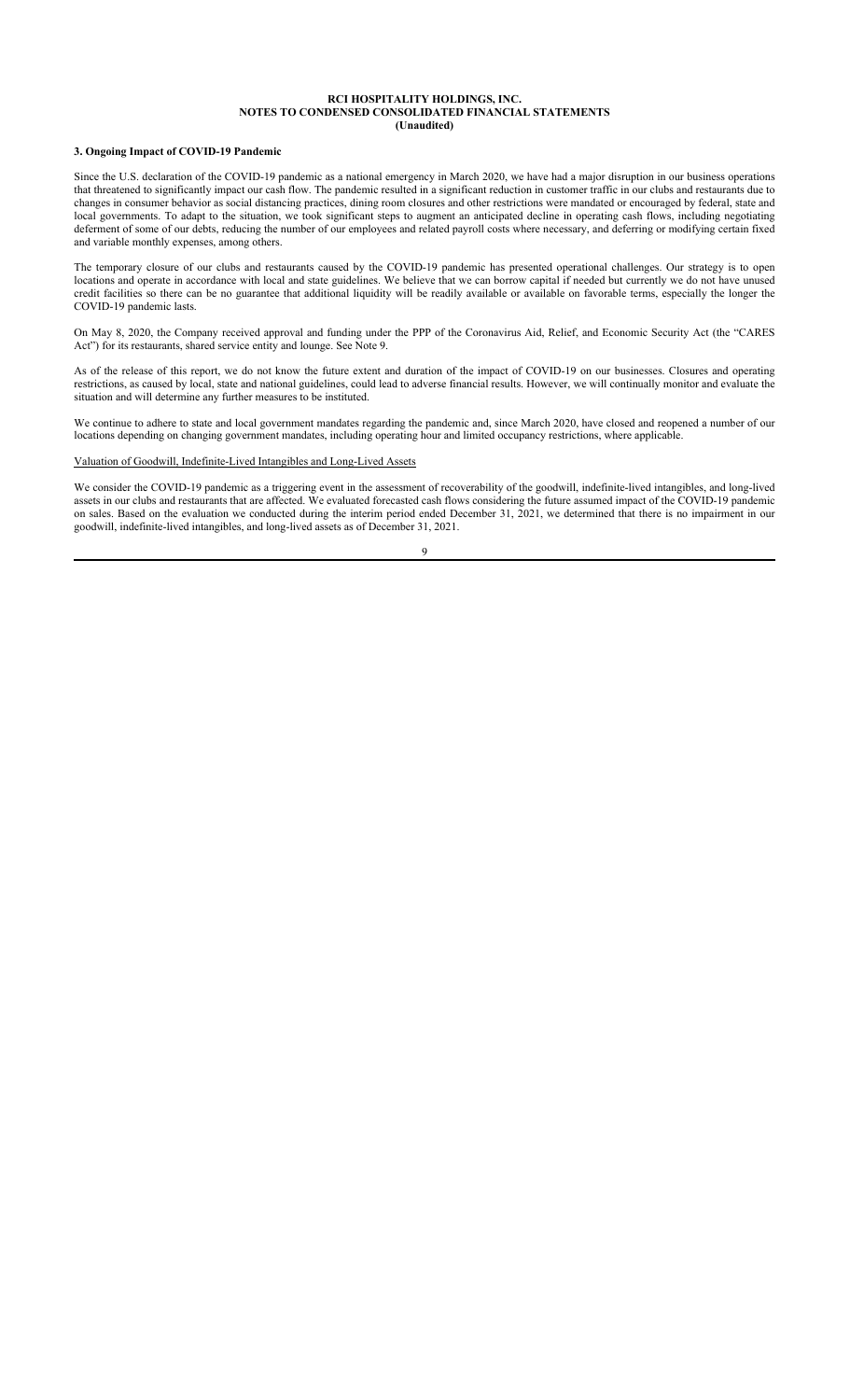#### **4. Acquisitions and Dispositions**

On October 6, 2021, the Company sold a property classified as held-for-sale with a carrying value of \$3.0 million for \$3.2 million, of which \$2.7 million was in the form of a secured promissory note. This 7% note receivable has a term of eight years and is collectible in equal monthly installments of \$21,544 in principal and interest with the remaining balance to be paid at maturity.

On October 8, 2021, the Company sold one of its clubs in South Houston for \$300,000.

On October 18, 2021, we and certain of our subsidiaries completed our acquisition of eleven gentlemen's clubs, six related real estate properties, and associated intellectual property for a total agreed acquisition price of \$88.0 million (with a total consideration preliminary fair value of \$88.4 million based on the Company's stock price at acquisition date and discounted due to the lock-up period, with interest rates on promissory notes reflective of market yields). The acquisition was structured by entering into nine asset purchase agreements, which allowed the Company to acquire from each club all of the tangible and intangible assets and personal property in that business except certain excluded assets, and two stock purchase agreements, where a newly formed subsidiary purchased 100% of the capital stock of two club-owning entities. Along with the asset and stock purchase agreements, the Company also entered into a real estate purchase and sale agreement for six real estate properties and an intellectual property purchase agreement for substantially all of the intellectual property used in the adult entertainment establishment businesses owned and operated by the sellers. The acquisition gives the Company presence in six additional states. We paid for the acquisition with \$36.8 million in cash, \$21.2 million in four seller-financed notes (see Note 7), and 500,000 shares of our common stock. The preliminary fair value of the consideration transferred is as follows (in thousands):

| Cash                           | 36,800 |
|--------------------------------|--------|
| Notes payable                  | 21,200 |
| Common stock                   | 30,362 |
| Total consideration fair value | 88.362 |

We recognized the assets and liabilities for this acquisition based on our estimates of their acquisition date fair values, all in our Nightclubs reportable segment. We have not finalized our valuation of the tangible and identifiable intangible assets acquired in this transaction. As of the release of this report, the fair value of the acquired tangible and identifiable intangible assets are provisional pending receipt of the final valuations for those assets. Based on the allocation of the preliminary fair value of the acquisition price and subject to any working capital adjustments, the amount of goodwill is estimated to be \$13.8 million. Goodwill represents the excess of the acquisition price fair value over the fair values of the tangibles and identifiable intangibles assets acquired and liabilities assumed, which is essentially the forward earnings potential of the acquired entities. Goodwill will not be amortized but will be tested at least annually for impairment. Approximately \$9.3 million of the recognized goodwill will be deductible for tax purposes. The following is our preliminary allocation of the fair value of the acquisition price (in thousands) as of October 18, 2021:

| Φ | 386     |
|---|---------|
|   | 19.534  |
|   | 50,080  |
|   | 7,460   |
|   | (2,903) |
|   | 74,557  |
|   | 13,805  |
|   | 88,362  |
|   |         |

Licenses and trademarks will not be amortized but will be tested at least annually for impairment.

The Company entered into leases with third parties for certain clubs where the real estate were not part of the acquisition. See Note 13.

In connection with the acquisition, we incurred acquisition-related expenses of approximately \$417,000 (\$173,000 recognized in fiscal 2021 and \$244,000 recognized in fiscal 2022), of which \$0 was expensed in the first quarter of 2021 and \$244,000 was expensed in the first quarter of 2022, and in those periods included in selling, general and administrative expenses in our consolidated statements of income.

From the date of acquisition until December 31, 2021, the eleven acquired clubs contributed revenues of \$6.0 million and income from operations of \$1.7 million, which are included in our unaudited condensed consolidated statement of income. The following table presents the unaudited pro forma combined results of operations of the Company and the eleven acquired clubs and related assets as though the acquisition occurred at the beginning of fiscal 2021 (in thousands, except per share amounts and number of shares):

|                                                                | <b>For the Three Months</b><br><b>Ended December 31.</b> |  |           |  |  |  |  |
|----------------------------------------------------------------|----------------------------------------------------------|--|-----------|--|--|--|--|
|                                                                | 2021                                                     |  | 2020      |  |  |  |  |
| Pro forma revenues                                             | 63,562                                                   |  | 43,384    |  |  |  |  |
| Pro forma net income attributable to RCIHH common stockholders | 9.992                                                    |  | 9.892     |  |  |  |  |
| Pro forma earnings per share – basic and diluted               | 1.05                                                     |  | 1.04      |  |  |  |  |
|                                                                |                                                          |  |           |  |  |  |  |
| Pro forma weighted average number of common shares outstanding | 9.499.910                                                |  | 9.519.088 |  |  |  |  |

The above unaudited pro forma financial information is presented for informational purposes only and is not necessarily indicative of the results of operations that would have been achieved if the acquisition had taken place at the beginning of fiscal 2021. The unaudited pro forma financial information reflects material, nonrecurring adjustments directly attributable to the acquisition including acquisition-related expenses, interest expense, and any related tax effects. Since we do not have a final valuation of the assets that we acquired yet, the unaudited pro forma financial information only includes preliminary adjustments related to changes in recognized expenses caused by the fair value of assets acquired, such as depreciation and amortization and related tax effects. Pro forma net income and pro forma earnings per share include the impact of acquisition-related expenses and interest expense related to the 28 private lender group notes and 4 seller-financed notes in the acquisition as if they were incurred as of the first day of fiscal 2021. Pro forma weighted average number of common shares outstanding includes the impact of 500,000 shares of our common stock issued as partial consideration for the acquisition.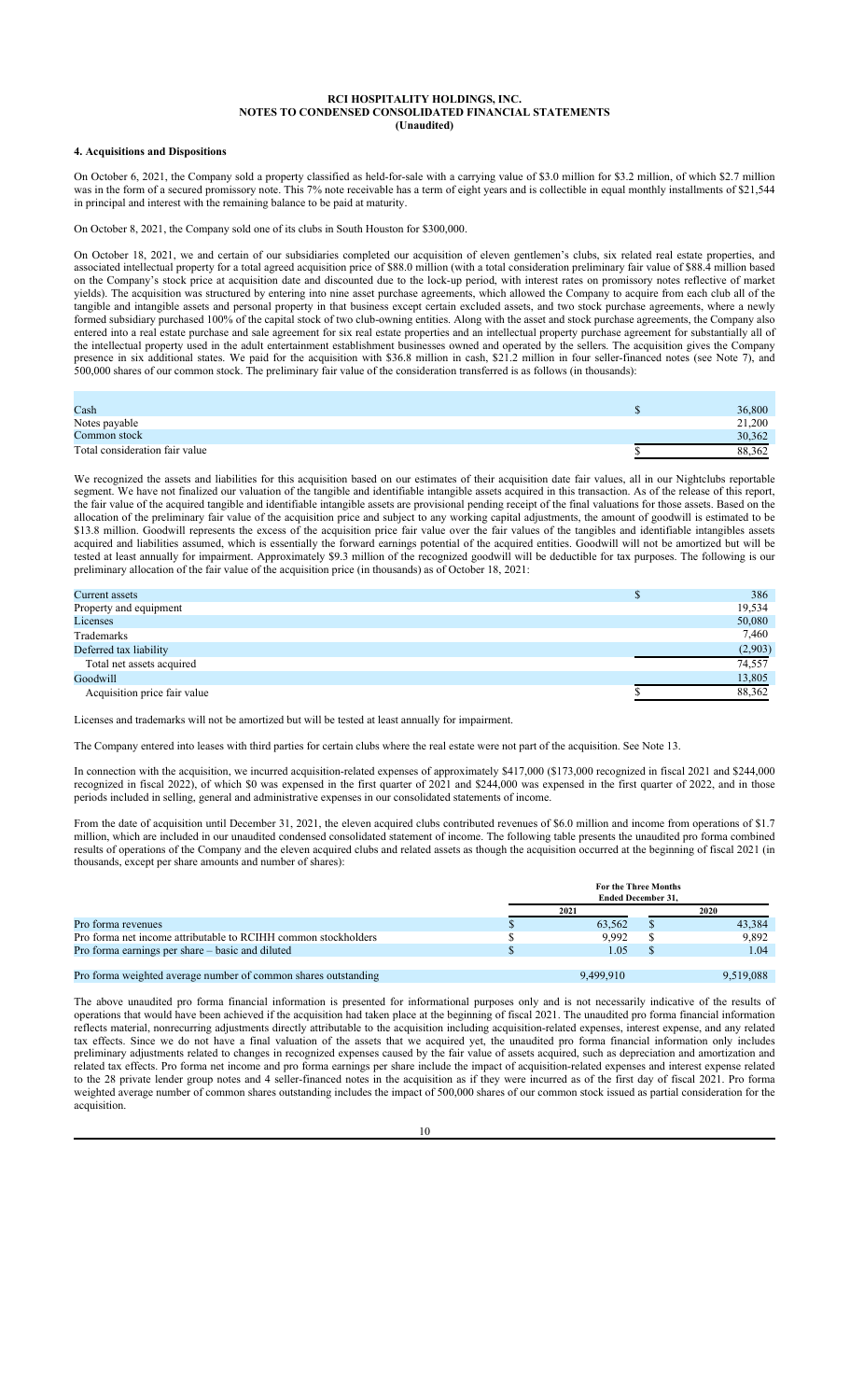On November 8, 2021, the Company acquired a club and related real estate in Newburgh, New York for a total preliminary purchase price of \$3.5 million, by which \$2.5 million was paid in cash at closing and \$1.0 million through a seller-financed 7-year promissory note with an interest rate of 4.0% per annum. The \$3.5 million acquisition price is preliminarily allocated \$2.0 million to real estate, \$200,000 to tangible assets, and \$1.3 million to goodwill, which is deductible for tax purposes. The note is payable \$13,669 per month, including principal and interest. See Note 7. From the date of acquisition until December 31, 2021, the acquired club contributed revenues of \$289,000 and income from operations of \$4,000, which are included in our unaudited condensed consolidated statement of income. The Company is not providing supplemental pro forma disclosures to this acquisition as it does not materially contribute to the consolidated operations of the Company.

On December 30, 2021, the Company acquired the real estate of one of its clubs in South Florida, which the Company previously leased, for \$7.0 million in an all-cash purchase. At closing, the Company wrote off the balance of its operating lease right-of-use asset and corresponding operating lease liability related to the discontinued lease.

## **5. Revenues**

The Company recognizes revenue from the sale of alcoholic beverages, food and merchandise, service and other revenues at the point-of-sale upon receipt of cash, check, or credit card charge, net of discounts and promotional allowances based on consideration specified in implied contracts with customers. Sales and liquor taxes collected from customers and remitted to governmental authorities are presented on a net basis in the accompanying unaudited condensed consolidated statements of income. The Company recognizes revenue when it satisfies a performance obligation (point in time of sale) by transferring control over a product or service to a customer.

Commission revenues, such as ATM commission, are recognized when the basis for such commission has transpired. Revenues from the sale of magazines and advertising content are recognized when the issue is published and shipped. Revenues and external expenses related to the Company's annual Expo convention are recognized upon the completion of the convention, which normally occurs during our fiscal fourth quarter. Lease revenue (included in other revenues) is recognized when earned (recognized over time) and is more appropriately covered by guidance under ASC 842, *Leases*. See Note 13.

Revenues, as disaggregated by revenue type, timing of recognition, and reportable segment (see also Note 11), are shown below (in thousands):

|                               | Three Months Ended December 31, 2021 |  |                   |  |       | Three Months Ended December 31, 2020 |  |                   |  |                   |     |        |        |
|-------------------------------|--------------------------------------|--|-------------------|--|-------|--------------------------------------|--|-------------------|--|-------------------|-----|--------|--------|
|                               | <b>Nightclubs</b>                    |  | <b>Bombshells</b> |  | Other | Total                                |  | <b>Nightclubs</b> |  | <b>Bombshells</b> |     | Other  | Total  |
| Sales of alcoholic beverages  | 18,167                               |  | 8.264             |  | ٠     | 26,431                               |  | 9,634             |  | 7,726             |     | $\sim$ | 17,360 |
| Sales of food and merchandise | 4,589                                |  | 6,305             |  |       | 10.894                               |  | 3,423             |  | 5,186             |     |        | 8,609  |
| Service revenues              | 20,684                               |  | 192               |  | -     | 20,876                               |  | 9,998             |  | 62                |     | ٠      | 10,060 |
| Other revenues                | 3.341                                |  | 10                |  | 284   | 3,635                                |  | 2,142             |  | 32                |     | 195    | 2,369  |
|                               | 46,781                               |  | 14.771            |  | 284   | 61,836                               |  | 25,197            |  | 13,006            |     | 195    | 38,398 |
|                               |                                      |  |                   |  |       |                                      |  |                   |  |                   |     |        |        |
| Recognized at a point in time | 46.344                               |  | 14,770            |  | 283   | 61.397                               |  | 24,835            |  | 13,006            | \$. | 193    | 38.034 |
| Recognized over time          | 437*                                 |  |                   |  |       | 439                                  |  | $362*$            |  |                   |     |        | 364    |
|                               | 46,781                               |  | 14.771            |  | 284   | 61,836                               |  | 25.197            |  | 13,006            |     | 195    | 38,398 |

\*Lease revenue (included in Other Revenues) as covered by ASC 842. All other revenues are covered by ASC 606.

The Company does not have contract assets with customers. The Company's unconditional right to consideration for goods and services transferred to the customer is included in accounts receivable, net in our unaudited condensed consolidated balance sheet. A reconciliation of contract liabilities with customers is presented below (in thousands):

|                                  | <b>Balance at</b><br>September 30, 2021 | Consideration<br>Received | <b>Recognized in</b><br>Revenue | <b>Balance</b> at<br>December 31,<br>2021 |
|----------------------------------|-----------------------------------------|---------------------------|---------------------------------|-------------------------------------------|
| Ad revenue                       | 84                                      | 280                       | (167)                           | 197                                       |
| Expo revenue                     | 151                                     | 116                       | $\overline{\phantom{a}}$        | 267                                       |
| Other (including franchise fees) | 119                                     | -                         | (20)                            | 99                                        |
|                                  | 354                                     | 396                       | (187)                           | 563                                       |

Contract liabilities with customers are included in accrued liabilities as unearned revenues in our unaudited condensed consolidated balance sheets (see also Note 6), while the revenues associated with these contract liabilities are included in other revenues in our unaudited condensed consolidated statements of income.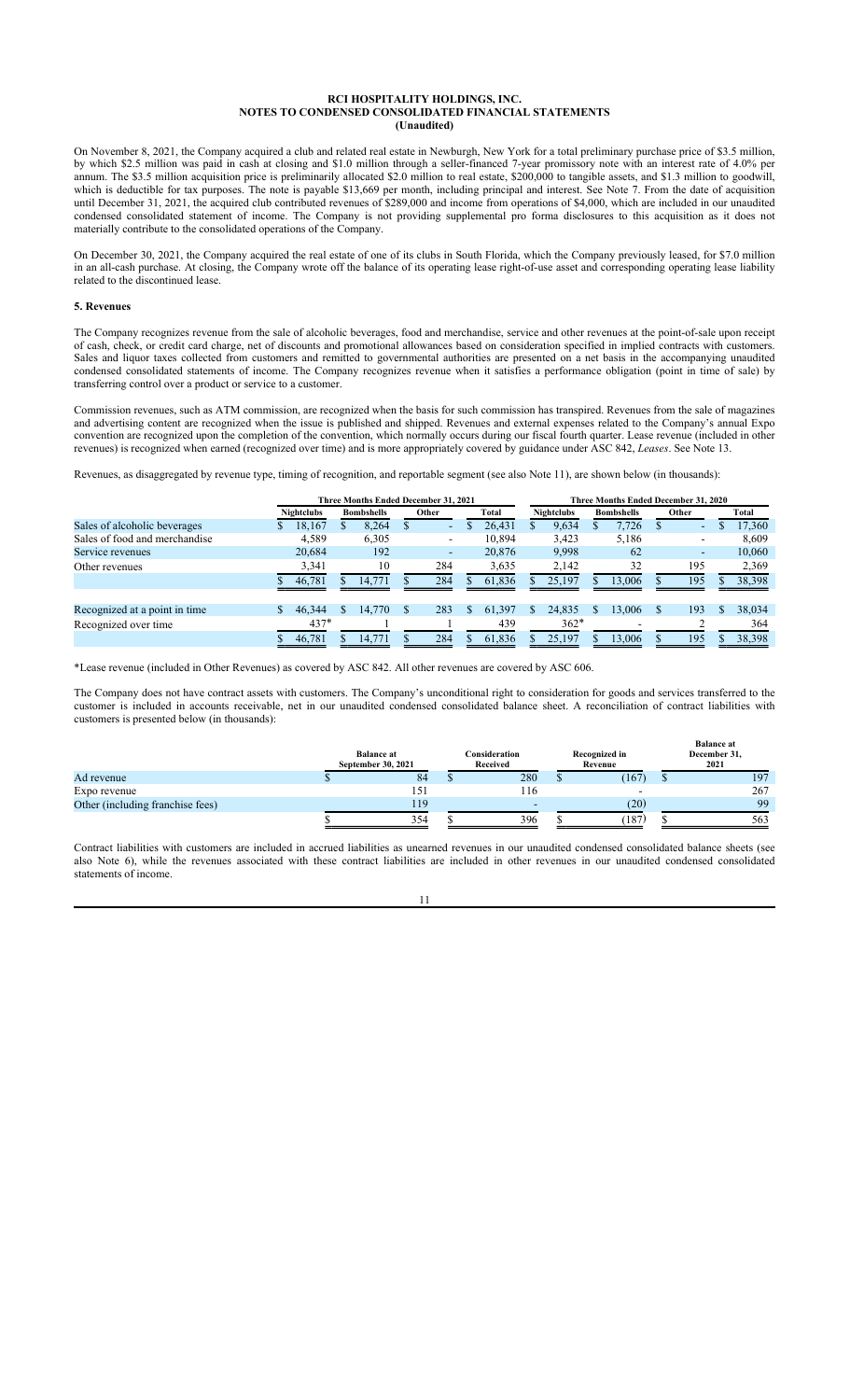## **6. Selected Account Information**

The components of accounts receivable, net are as follows (in thousands):

|                                                                                 | <b>December 31, 2021</b> | September 30, 2021 |
|---------------------------------------------------------------------------------|--------------------------|--------------------|
| Credit card receivables                                                         | 2.300                    | .447               |
| Income tax refundable                                                           | 1.542                    | 4.472              |
| Insurance receivable                                                            | -                        | 185                |
| ATM in-transit                                                                  | 684                      | 277                |
| Other (net of allowance for doubtful accounts of \$414 and \$382, respectively) | 1.486                    | 1,189              |
| Total accounts receivable, net                                                  | 6.012                    | 7.570              |

Notes receivable consist primarily of secured promissory notes executed between the Company and various buyers of our businesses and assets with interest rates ranging from 6% to 9% per annum and having terms ranging from 1 to 20 years, net of allowance for doubtful notes amounting to \$118,000 and \$102,000 as of December 31, 2021 and September 30, 2021, respectively.

The components of prepaid expenses and other current assets are as follows (in thousands):

|                                                 | <b>December 31, 2021</b> |       |  | September 30, 2021 |  |  |
|-------------------------------------------------|--------------------------|-------|--|--------------------|--|--|
| Prepaid insurance                               |                          | 6,835 |  | 277                |  |  |
| Prepaid legal                                   |                          |       |  | 12                 |  |  |
| Prepaid taxes and licenses                      |                          | 216   |  | 380                |  |  |
| Prepaid rent                                    |                          | 251   |  | 309                |  |  |
| Other                                           |                          | 906   |  | 850                |  |  |
| Total prepaid expenses and other current assets |                          | 8.245 |  | 1.928              |  |  |

A reconciliation of goodwill as of December 31, 2021 and September 30, 2021 is as follows (in thousands):

|                               | Gross |        | <b>Accumulated Impairment</b> | <b>Net</b> |
|-------------------------------|-------|--------|-------------------------------|------------|
| Balance at September 30, 2021 |       | 59,967 | 20,588                        | 39,379     |
| Acquisitions                  |       | 15.105 | -                             | 5.105      |
| Balance at December 31, 2021  |       | 75,072 | 20.588                        | 54,484     |

The components of intangible assets, net are as follows (in thousands):

|                              | December 31, 2021 |              | September 30, 2021 |
|------------------------------|-------------------|--------------|--------------------|
| Indefinite-lived:            |                   |              |                    |
| Licenses                     |                   | S<br>115,266 | 65,186             |
| Trademarks                   |                   | 9,675        | 2,215              |
| Domain names                 |                   | 23           | 23                 |
| Definite-lived:              |                   |              |                    |
| Noncompete agreements        |                   | 137          | 182                |
| Discounted leases            |                   | 84           | 86                 |
| Software                     |                   | 129          | 132                |
| Total intangible assets, net |                   | 125,314      | 67,824             |

The components of accrued liabilities are as follows (in thousands):

|                           | December 31, 2021 |   | September 30, 2021 |
|---------------------------|-------------------|---|--------------------|
| Insurance                 | 6,785             | S | 54                 |
| Sales and liquor taxes    | 2,255             |   | 2,261              |
| Payroll and related costs | 3,887             |   | 3,220              |
| Property taxes            | 2,506             |   | 2,178              |
| Interest                  | 366               |   | 145                |
| Patron tax                | 455               |   | 452                |
| Unearned revenues         | 563               |   | 354                |
| Lawsuit settlement        | 245               |   | 378                |
| Other                     | 1,351             |   | 1,361              |
| Total accrued liabilities | 18.413            |   | 10,403             |

The components of selling, general and administrative expenses are as follows (in thousands):

|                                                    | <b>For the Three Months</b> |              |        |  |
|----------------------------------------------------|-----------------------------|--------------|--------|--|
|                                                    | <b>Ended December 31,</b>   |              |        |  |
|                                                    | 2021                        |              | 2020   |  |
| Taxes and permits                                  | 2,236                       | $\mathbf{s}$ | 2,028  |  |
| Advertising and marketing                          | 2,383                       |              | 1,189  |  |
| Supplies and services                              | 1,980                       |              | 1,228  |  |
| Insurance                                          | 2,395                       |              | 1,457  |  |
| Legal                                              | 1,060                       |              | 861    |  |
| Lease                                              | 1,640                       |              | 977    |  |
| Charge card fees                                   | 1,331                       |              | 564    |  |
| Utilities                                          | 935                         |              | 713    |  |
| Security                                           | 1,087                       |              | 860    |  |
| Accounting and professional fees                   | 1,346                       |              | 715    |  |
| Repairs and maintenance                            | 725                         |              | 573    |  |
| Other                                              | 1,368                       |              | 987    |  |
| Total selling, general and administrative expenses | 18,486                      |              | 12,152 |  |

The components of non-operating gains (losses), net are as follows:

|                                      | <b>For the Three Months</b><br><b>Ended December 31.</b> |  |       |  |
|--------------------------------------|----------------------------------------------------------|--|-------|--|
|                                      | 2021                                                     |  | 2020  |  |
| Gain on debt extinguishment          | 85                                                       |  | 4.949 |  |
| Unrealized loss on equity securities |                                                          |  | (33)  |  |
| Non-operating gains, net             | 84                                                       |  | 4.916 |  |
|                                      |                                                          |  |       |  |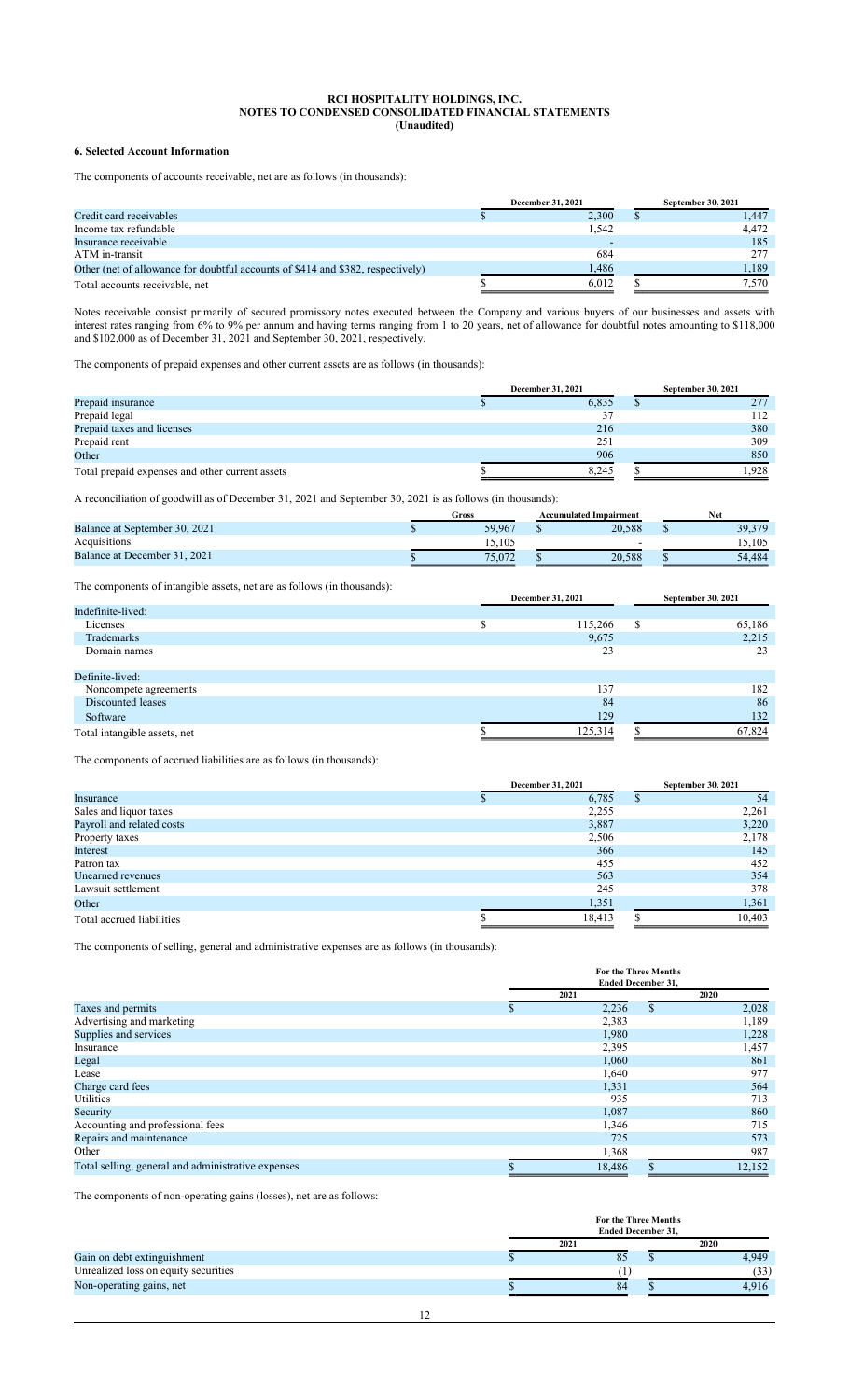#### **7. Debt**

On October 12, 2021, we closed a debt financing transaction with 28 investors for unsecured promissory notes with a total principal amount of \$17.0 million, all of which bear interest at a rate of 12% per annum. Of this amount, \$9.5 million are promissory notes, payable interest only monthly (or quarterly) in arrears, with a final lump sum payment of principal and accrued and unpaid interest due on October 1, 2024. The remaining amount of the financing is \$7.5 million in promissory notes, payable in monthly payments of principal and interest based on a 10-year amortization period, with the balance of the entire principal amount together with all accrued and unpaid interest due and payable in full on October 12, 2024. Included in the \$17.0 million borrowing are two notes for \$500,000 and \$150,000 borrowed from related parties (see Note 12) and two notes for \$500,000 and \$300,000 borrowed from two non-officer employees in which the terms of the notes are the same as the rest of the lender group.

On October 18, 2021, in relation to an acquisition (see Note 4), the Company executed four seller-financed promissory notes. The first promissory note was a 10-year \$11.0 million 6% secured note payable in 120 equal monthly payments of \$122,123 in principal and interest. The second promissory note was a 20-year \$8.0 million 6% secured note payable in 240 equal monthly payments of \$57,314 in principal and interest. The third promissory note was a 10-year \$1.2 million 5.25% note payable in monthly payments of \$8,086 in principal and interest based on a 20-year amortization period, with the balance payable at maturity date. The fourth note was a 20-year \$1.0 million 6% note payable in 240 equal monthly payments of \$7,215 in principal and interest.

On November 8, 2021, in relation to an acquisition (see Note 4), the Company executed a \$1.0 million 7-year promissory note with an interest rate of 4.0% per annum. The note is payable \$13,669 per month, including principal and interest.

Future maturities of long-term debt as of December 31, 2021 are as follows: \$9.2 million, \$7.4 million, \$22.7 million, \$7.1 million, \$7.5 million and \$109.6 million for the twelve months ending December 31, 2022, 2023, 2024, 2025, 2026, and thereafter, respectively. Of the maturity schedule mentioned above, \$0, \$651,000, \$15.6 million, \$0, \$0 and \$63.1 million, respectively, relate to scheduled balloon payments. Unamortized debt discount and issuance costs amounted to \$1.6 million and \$1.6 million as of December 31, 2021 and September 30, 2021, respectively.

On January 25, 2022, the Company borrowed \$18.7 million from a bank lender for working capital purposes by executing a 10-year promissory note with an initial interest rate of 5.25% per annum to be adjusted after five years to a rate equal to the weekly average yield on U.S. Treasury securities plus 3.98% with a floor of 5.25%. The note is payable in monthly payments of \$126,265 in principal and interest to be adjusted after five years. The promissory note is secured by eleven real estate properties and is personally guaranteed by the Company CEO, Eric Langan (see Note 12). After the 10-year term, the remaining balance of principal and interest are payable at maturity date. There are certain financial covenants with which the Company is to be in compliance related to this loan, among which is to maintain a debt service coverage of not less than 1.4 times, reviewed annually.

### **8. Equity**

During the quarters ended December 31, 2021 and 2020, the Company purchased and retired 0 and 74,659 common shares at a cost of approximately \$0 and \$1.8 million, respectively. The Company paid a \$0.04 and \$0.04 per share cash dividend during the quarters ended December 31, 2021 and 2020 totaling approximately \$380,000 and \$360,000, respectively.

On October 18, 2021, we partially paid for an acquisition using 500,000 shares of our common stock with a fair value of \$30.4 million at issuance. See Note 4.

On February 7, 2022, our board of directors approved the 2022 Stock Option Plan (the "2022 Plan"). The board's adoption of the 2022 Plan is subject to approval of shareholders, and in the event that the 2022 Plan is not approved by the shareholders within one year of the date of adoption of the 2022 Plan by the board, or less than the required amount of votes of shareholders are received in favor of approval of the 2022 Plan at a duly held meeting of shareholders within one year of the board's adoption of the 2022 Plan, then we will unwind and terminate the 2022 Plan, and all outstanding stock options granted under the 2022 Plan will be cancelled. The 2022 Plan provides that the maximum aggregate number of shares of common stock underlying options that may be granted under the 2022 Plan is 300,000. The options granted under the 2022 Plan may be either incentive stock options or non-qualified options. The 2022 Plan is administered by the compensation committee of the board of directors. The compensation committee has the exclusive power to select individuals to receive grants, to establish the terms of the options granted to each participant, provided that all options granted shall be granted at an exercise price not less than the fair market value of the common stock covered by the option on the grant date, and to make all determinations necessary or advisable under the 2022 Plan.

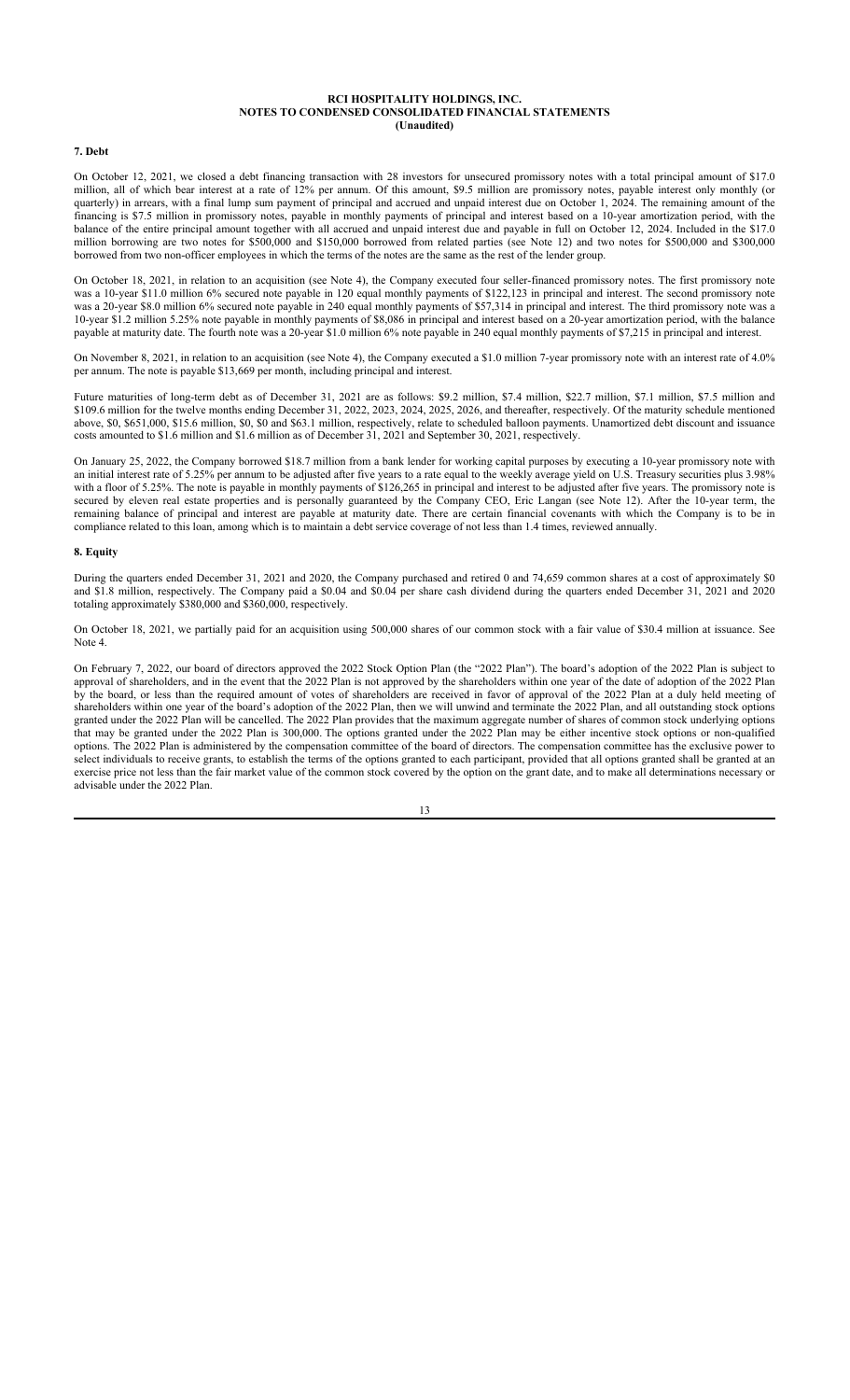#### **9. Income Taxes**

Income taxes were an expense of \$2.9 million during the quarter ended December 31, 2021 compared to a benefit of \$384,000 during the quarter ended December 31, 2020. The effective income tax rate was an expense of 21.7% and a benefit of 4.2% for the quarters ended December 31, 2021 and 2020, respectively. Our effective tax rate is affected by state taxes, permanent differences, and tax credits, including the FICA tip credit, for both years, and the change in the deferred tax asset valuation allowance and the impact of the forgiveness of the PPP loans in the prior period, as presented below.

|                                              |           | <b>For the Three Months</b><br><b>Ended December 31,</b> |  |  |  |
|----------------------------------------------|-----------|----------------------------------------------------------|--|--|--|
|                                              | 2021      | 2020                                                     |  |  |  |
| Federal statutory income tax expense/benefit | 21.0%     | 21.0%                                                    |  |  |  |
| State income taxes, net of federal benefit   | 2.9%      | $3.3\%$                                                  |  |  |  |
| Permanent differences                        | $0.4\%$   | $(8.2)\%$                                                |  |  |  |
| Change in valuation allowance                |           | $(14.0)\%$                                               |  |  |  |
| Tax credits                                  | $(2.0)\%$ | $(6.3)\%$                                                |  |  |  |
| Other                                        | $(0.6)\%$ |                                                          |  |  |  |
| Total income tax expense (benefit)           | 21.7%     | $(4.2)\%$                                                |  |  |  |

The Company or one of its subsidiaries files income tax returns in the U.S. federal jurisdiction, and various states. The Company's federal income tax returns for the years ended September 30, 2013 through 2017 have been examined by the Internal Revenue Service with no changes. The Company ordinarily goes through various federal and state reviews and examinations for various tax matters. Fiscal year ended September 30, 2018 and subsequent years remain open to federal tax examination. The Company is also being examined for state income taxes, the outcome of which may occur within the next twelve months.

On March 27, 2020, former President Trump signed the CARES Act into law. As a result of this, additional avenues of relief may be available to workers and families through enhanced unemployment insurance provisions and to small businesses through programs administered by the Small Business Administration. The CARES Act includes, among other items, provisions relating to payroll tax credits and deferrals, net operating loss carryback periods, alternative minimum tax credits and technical corrections to tax depreciation methods for qualified improvement property. The CARES Act also established a Paycheck Protection Program, whereby certain small businesses are eligible for a loan to fund payroll expenses, rent, and related costs. The loan may be forgiven if the funds are used for payroll and other qualified expenses. The Company submitted its application for a PPP loan and on May 8, 2020 received approval and funding for its restaurants, shared service entity and lounge. Ten of our restaurant subsidiaries received amounts ranging from \$271,000 to \$579,000 for an aggregate amount of \$4.2 million; our shared-services subsidiary received \$1.1 million; and one of our lounges received \$124,000. None of our adult nightclub and other non-core business subsidiaries received funding under the PPP. The Company believes it has used the entire loan amount for qualifying expenses. Under the terms of the PPP, certain amounts of the loan may be forgiven if they are used for qualifying expenses as described in the CARES Act. The Company has currently utilized all of the PPP funds and has submitted its forgiveness applications. During fiscal 2021, we received 11 Notices of PPP Forgiveness Payment from the Small Business Administration out of the 12 of our PPP loans granted. All of the notices received forgave 100% of each of the 11 PPP loans totaling the amount of \$5.3 million in principal and interest and were included in nonoperating gains (losses), net in our consolidated statement of operations for the fiscal year ended September 30, 2021. In November 2021, we received a partial forgiveness of the remaining \$124,000 PPP loan for \$85,000 in principal and interest. The remaining unforgiven portion of approximately \$41,000 in principal will be repaid as debt plus accrued interest. See Note 3.

## **10. Commitments and Contingencies**

### *Legal Matters*

### Texas Patron Tax

In 2015, the Company reached a settlement with the State of Texas over the payment of the state's Patron Tax on adult club customers. To resolve the issue of taxes owed, the Company agreed to pay \$10.0 million in equal monthly installments of \$119,000, without interest, over 84 months, beginning in June 2015, for all but two non-settled locations. The Company agreed to remit the Patron Tax on a monthly basis, based on the current rate of \$5 per customer. For accounting purposes, the Company has discounted the \$10.0 million at an imputed interest rate of 9.6%, establishing a net present value for the settlement of \$7.2 million. As a consequence, the Company recorded an \$8.2 million pre-tax gain for the third quarter ended June 30, 2015, representing the difference between the \$7.2 million and the amount previously accrued for the tax.

In March 2017, the Company settled with the State of Texas for one of the two remaining unsettled Patron Tax locations. To resolve the issue of taxes owed, the Company agreed to pay a total of \$687,815 with \$195,815 paid at the time the settlement agreement was executed followed by 60 equal monthly installments of \$8,200 without interest.

The aggregate balance of Patron Tax settlement liability, which is included in long-term debt in the consolidated balance sheets, amounted to \$398,000 and \$813,000 as of December 31, 2021 and September 30, 2021, respectively.

A declaratory judgment action was brought by five operating subsidiaries of the Company to challenge a Texas Comptroller administrative rule related to the \$5 per customer Patron Tax Fee assessed against Sexually Oriented Businesses. An administrative rule attempted to expand the fee to cover venues featuring dancers using latex cover as well as traditional nude entertainment. The administrative rule was challenged on both constitutional and statutory grounds. On November 19, 2018, the Court issued an order that a key aspect of the administrative rule is invalid based on it exceeding the scope of the Comptroller's authority. On March 6, 2020, the U.S. District Court for the Western District of Texas, Austin Division, ruled that the Texas Patron Tax is unconstitutional as it has been applied and enforced by the Comptroller. The State of Texas has filed an appeal. We will continue to vigorously defend the matter through the appeals process.

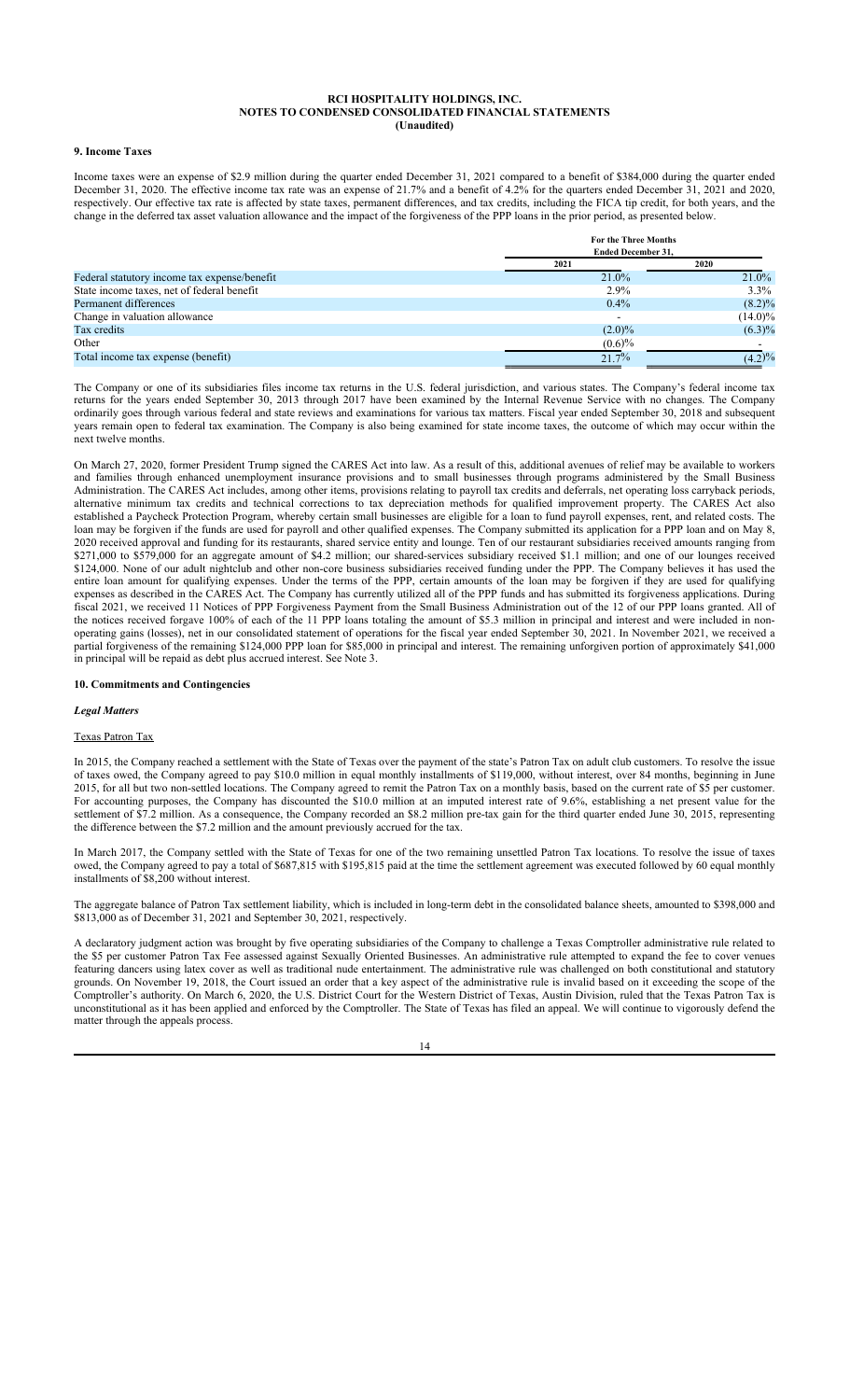#### Indemnity Insurance Corporation

As previously reported, the Company and its subsidiaries were insured under a liability policy issued by Indemnity Insurance Corporation, RRG ("IIC") through October 25, 2013. The Company and its subsidiaries changed insurance companies on that date.

On November 7, 2013, the Court of Chancery of the State of Delaware entered a Rehabilitation and Injunction Order ("Rehabilitation Order"), which declared IIC impaired, insolvent and in an unsafe condition and placed IIC under the supervision of the Insurance Commissioner of the State of Delaware ("Commissioner") in her capacity as receiver ("Receiver"). The Rehabilitation Order empowered the Commissioner to rehabilitate IIC through a variety of means, including gathering assets and marshaling those assets as necessary. Further, the order stayed or abated pending lawsuits involving IIC as the insurer until May 6, 2014.

On April 10, 2014, the Court of Chancery of the State of Delaware entered a Liquidation and Injunction Order With Bar Date ("Liquidation Order"), which ordered the liquidation of IIC and terminated all insurance policies or contracts of insurance issued by IIC. The Liquidation Order further ordered that all claims against IIC must have been filed with the Receiver before the close of business on January 16, 2015 and that all pending lawsuits involving IIC as the insurer were further stayed or abated until October 7, 2014. As a result, the Company and its subsidiaries no longer have insurance coverage under the liability policy with IIC. The Company has retained counsel to defend against and evaluate these claims and lawsuits. We are funding 100% of the costs of litigation and will seek reimbursement from the bankruptcy receiver. The Company filed the appropriate claims against IIC with the Receiver before the January 16, 2015 deadline and has provided updates as requested; however, there are no assurances of any recovery from these claims. It is unknown at this time what effect this uncertainty will have on the Company. As previously stated, since October 25, 2013, the Company has obtained general liability coverage from other insurers, which have covered and/or will cover any claims arising from actions after that date. As of December 31, 2021, we have 1 remaining unresolved claim out of the original 71 claims.

### Shareholder Class and Derivative Actions

In May and June 2019, three putative securities class action complaints were filed against RCI Hospitality Holdings, Inc. and certain of its officers in the Southern District of Texas, Houston Division. The complaints alleged violations of Sections 10(b) and 20(a) of the Securities Exchange Act of 1934 and 10b-5 promulgated thereunder based on alleged materially false and misleading statements made in the Company's SEC filings and disclosures as they relate to various alleged transactions by the Company and management. The complaints sought unspecified damages, costs, and attorneys' fees. These lawsuits were Hoffman v. RCI Hospitality Holdings, Inc., et al. (filed May 21, 2019, naming the Company and Eric Langan); Gu v. RCI Hospitality Holdings, Inc., et al. (filed May 28, 2019, naming the Company, Eric Langan, and Phil Marshall (who is no longer an officer of the Company)); and Grossman v. RCI Hospitality Holdings, Inc., et al. (filed June 28, 2019, naming the Company, Eric Langan, and Phil Marshall). The plaintiffs in all three cases moved to consolidate the purported class actions. On January 10, 2020 an order consolidating the Hoffman, Grossman, and Gu cases was entered by the Court. The consolidated case is styled In re RCI Hospitality Holdings, Inc., No. 4:19-cv-01841. On February 24, 2020, the plaintiffs in the consolidated case filed an Amended Class Action Complaint, continuing to allege violations of Sections 10(b) and 20(a) of the Securities Exchange Act of 1934 and 10b-5 promulgated thereunder. In addition to naming the Company, Eric Langan, and Phil Marshall, the amended complaint also added former directors Nourdean Anakar and Steven Jenkins as defendants. On April 24, 2020, the Company and the individual defendants moved to dismiss the amended complaint for failure to state a claim upon which relief can be granted. On March 31, 2021, the court denied defendants' motion to dismiss the lawsuit. On April 14, 2021, defendants filed their answer and affirmative defenses, denying liability as to all claims. On June 14, 2021, a scheduling order was entered in the case, setting January 9, 2023 as the trial date. On December 22, 2021, an amended scheduling order was entered, extending the trial date to April 7, 2023 and extending all other case deadlines. The Company vigorously defended against this action. In January 2022, the parties engaged in settlement discussions beginning with a formal mediation on January 13, 2022, which resulted in an agreement-in-principle to resolve the matter. The parties are in the process of negotiating a long-form settlement agreement, subject to preliminary and final court approval. On January 24, 2022, a Joint Notice of Settlement was filed, informing the District Court of the agreement-in-principle and the anticipation of executing a formal stipulation of settlement within 30 calendar days.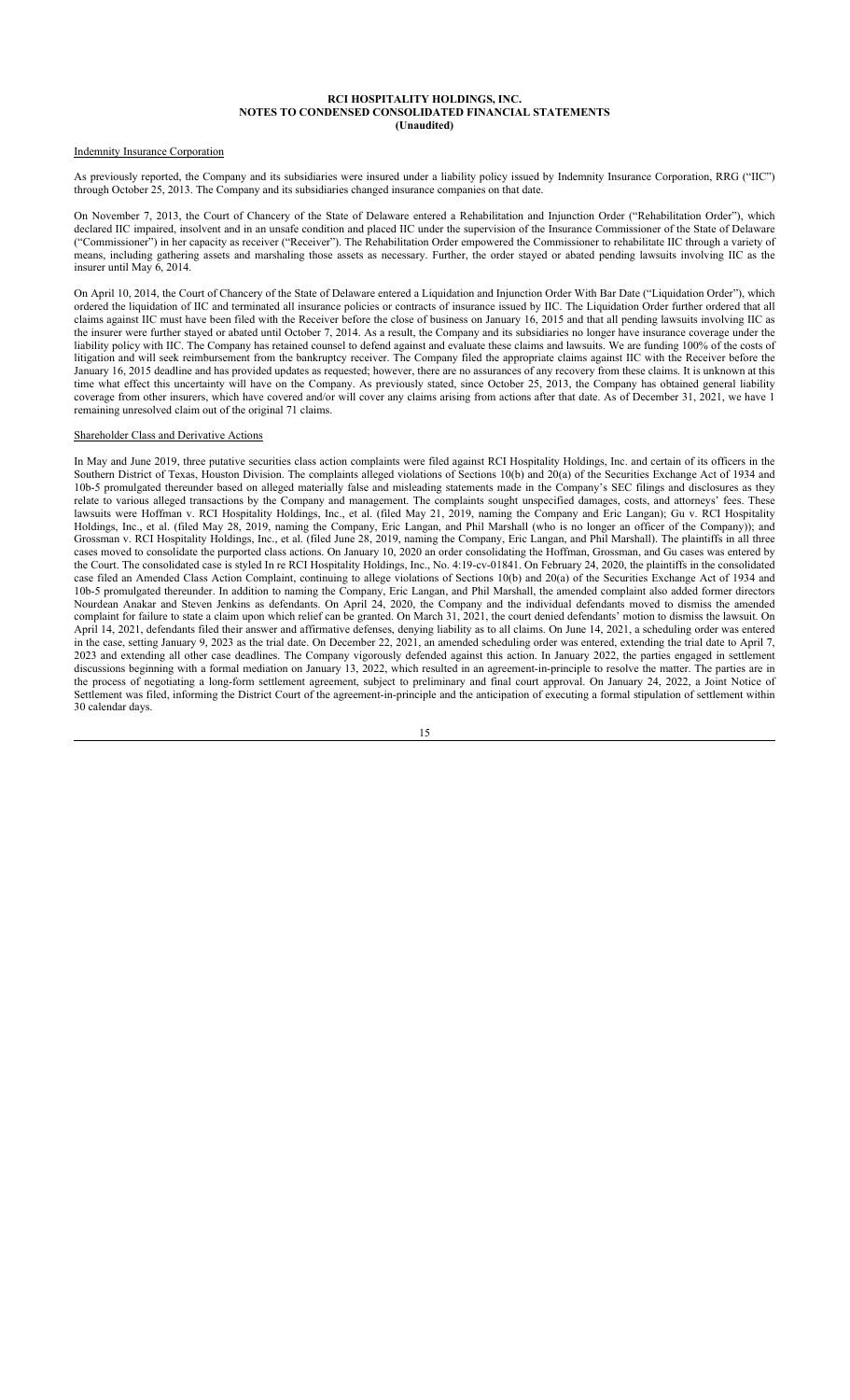On January 21, 2022, Shiva Stein and Kevin McCarty filed a shareholder derivative action in the Southern District of Texas, Houston Division against former director Nourdean Anakar, Yura Barabash, former director Steven L. Jenkins, Eric Langan, Luke Lirot, former CFO Phillip K. Marshall, Elaine J. Martin, Allan Priaulx, and Travis Reese as defendants, as well as against RCI Hospitality Holdings, Inc. as nominal defendant. The action, styled *Stein v. Anakar, et al.*, No. 4:22-mc-00149 (S.D. Tex.), alleges claims for breach of fiduciary duty based on alleged dissemination of inaccurate information, alleged failure to maintain internal controls, and alleged failure to properly manage company property. This action is in its preliminary phase, and a potential loss cannot yet be estimated. These allegations are substantively similar to claims asserted in the class action and a prior derivative action that was dismissed in June of 2021. RCI intends to vigorously defend against the action.

## Other

On March 26, 2016, an image infringement lawsuit was filed in federal court in the Southern District of New York against the Company and several of its subsidiaries. Plaintiffs allege that their images were misappropriated, intentionally altered and published without their consent by clubs affiliated with the Company. The causes of action asserted in Plaintiffs' Complaint include alleged violations of the Federal Lanham Act, the New York Civil Rights Act, and other statutory and common law theories. The Company contends that there is insurance coverage under an applicable insurance policy. The insurer has raised several issues regarding coverage under the policy. At this time, this disagreement remains unresolved. The Company has denied all allegations, continues to vigorously defend against the lawsuit and continues to believe the matter is covered by insurance.

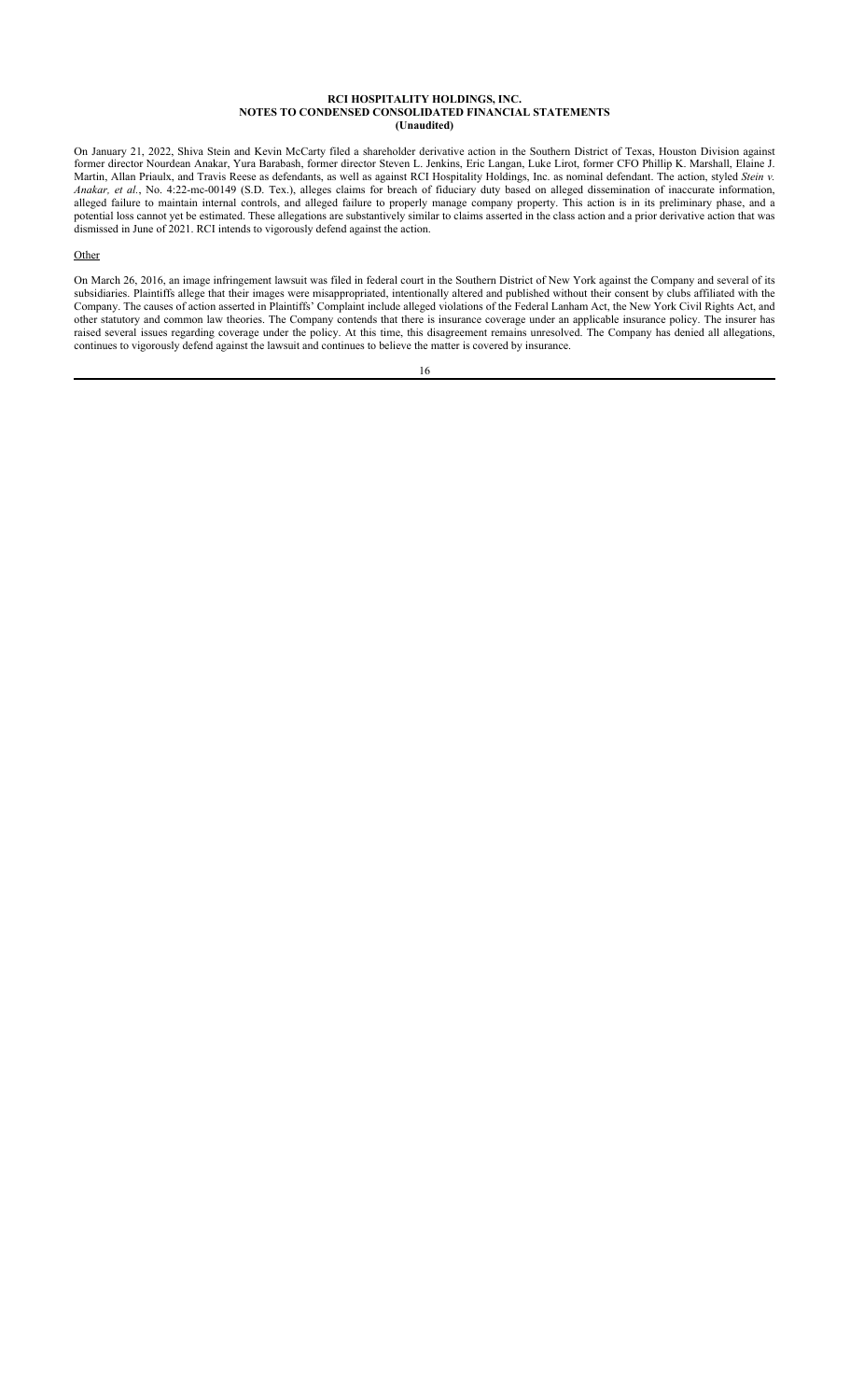On June 23, 2014, Mark H. Dupray and Ashlee Dupray filed a lawsuit against Pedro Antonio Panameno and our subsidiary JAI Dining Services (Phoenix) Inc. ("JAI Phoenix") in the Superior Court of Arizona for Maricopa County. The suit alleged that Mr. Panameno injured Mr. Dupray in a traffic accident after being served alcohol at an establishment operated by JAI Phoenix. The suit alleged that JAI Phoenix was liable under theories of common law dram shop negligence and dram shop negligence per se. After a jury trial proceeded to a verdict in favor of the plaintiffs against both defendants, in April 2017 the Court entered a judgment under which JAI Phoenix's share of compensatory damages is approximately \$1.4 million and its share of punitive damages is \$4 million. In May 2017, JAI Phoenix filed a motion for judgment as a matter of law or, in the alternative, motion for new trial. The Court denied this motion in August 2017. In September 2017, JAI Phoenix filed a notice of appeal. In June 2018, the matter was heard by the Arizona Court of Appeals. On November 15, 2018 the Court of Appeals vacated the jury's verdict and remanded the case to the trial court. It is anticipated that a new trial will occur at some point in the future. JAI Phoenix will continue to vigorously defend itself.

As set forth in the risk factors as disclosed in our most recent Annual Report on Form 10-K, the adult entertainment industry standard is to classify adult entertainers as independent contractors, not employees. While we take steps to ensure that our adult entertainers are deemed independent contractors, from time to time, we are named in lawsuits related to the alleged misclassification of entertainers. Claims are brought under both federal and where applicable, state law. Based on the industry standard, the manner in which the independent contractor entertainers are treated at the clubs, and the entertainer license agreements governing the entertainer's work at the clubs, the Company believes that these lawsuits are without merit. Lawsuits are handled by attorneys with an expertise in the relevant law and are defended vigorously.

## General

In the regular course of business affairs and operations, we are subject to possible loss contingencies arising from third-party litigation and federal, state, and local environmental, labor, health and safety laws and regulations. We assess the probability that we could incur liability in connection with certain of these lawsuits. Our assessments are made in accordance with generally accepted accounting principles, as codified in ASC 450-20, and is not an admission of any liability on the part of the Company or any of its subsidiaries. In certain cases that are in the early stages and in light of the uncertainties surrounding them, we do not currently possess sufficient information to determine a range of reasonably possible liability. In matters where there is insurance coverage, in the event we incur any liability, we believe it is unlikely we would incur losses in connection with these claims in excess of our insurance coverage.

Settlements of lawsuits for the quarters ended December 31, 2021 and 2020 amount to approximately \$192,000 and \$152,000, respectively. As of December 31, 2021 and September 30, 2021, the Company has accrued \$245,000 and \$378,000 in accrued liabilities, respectively, related to settlement of lawsuits.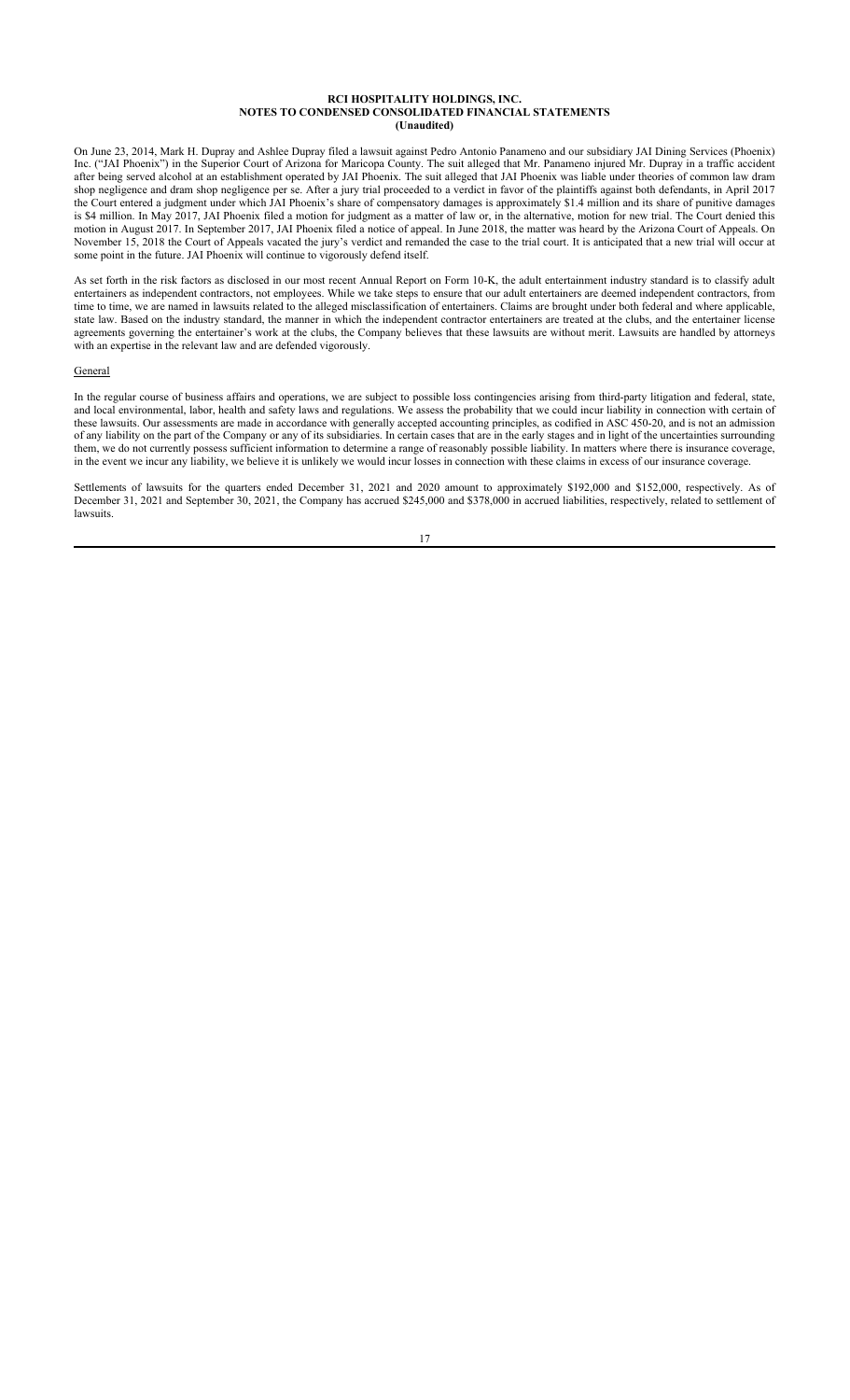## **11. Segment Information**

The Company owns and operates adult nightclubs and Bombshells Restaurants and Bars. The Company has identified such segments based on management responsibility and the nature of the Company's products, services and costs. There are no major distinctions in geographical areas served as all operations are in the United States. The Company measures segment profit (loss) as income (loss) from operations. Segment assets are those assets controlled by each reportable segment. The Other category below includes our media and energy drink divisions that are not significant to the consolidated financial statements.

Below is the financial information related to the Company's segments (in thousands):

|                                    | <b>For the Three Months</b><br>Ended December 31, |                       |                    |  |
|------------------------------------|---------------------------------------------------|-----------------------|--------------------|--|
|                                    | 2021                                              |                       | 2020               |  |
| Revenues (from external customers) |                                                   |                       |                    |  |
| Nightclubs                         | \$<br>46,781                                      | \$                    | 25,197             |  |
| <b>Bombshells</b>                  | 14,771                                            |                       | 13,006             |  |
| Other                              |                                                   | 284                   | 195                |  |
|                                    | 61,836<br>\$                                      | \$                    | 38,398             |  |
| Income (loss) from operations      |                                                   |                       |                    |  |
| Nightclubs                         | \$<br>18,736                                      | \$                    | 8,495              |  |
| <b>Bombshells</b>                  |                                                   | 2,802                 | 2,717              |  |
| Other                              |                                                   | (43)                  | (75)               |  |
| General corporate                  |                                                   | (5, 584)              | (4, 554)           |  |
|                                    | 15,911<br>\$                                      | \$                    | 6,583              |  |
| Depreciation and amortization      |                                                   |                       |                    |  |
| Nightclubs                         | $\mathcal{S}$                                     | $\mathbb{S}$<br>1,547 | 1,324              |  |
| Bombshells                         |                                                   | 429                   | 457                |  |
| Other                              |                                                   | 6                     | 36                 |  |
| General corporate                  |                                                   | 212                   | 206                |  |
|                                    | \$                                                | 2,194<br>$\mathbb{S}$ | 2,023              |  |
| Capital expenditures               |                                                   |                       |                    |  |
| Nightclubs                         | $\mathbb{S}$                                      | \$<br>9,228           | 1,130              |  |
| <b>Bombshells</b>                  |                                                   | 304                   | 151                |  |
| Other                              |                                                   | 189                   | 3                  |  |
| General corporate                  |                                                   | 129                   | 5                  |  |
|                                    | \$                                                | 9,850<br>\$           | 1,289              |  |
|                                    | December 31, 2021                                 |                       | September 30, 2021 |  |
| <b>Total</b> assets                |                                                   |                       |                    |  |
| Nightclubs                         | \$<br>377,611                                     | \$                    | 280,561            |  |
| <b>Bombshells</b>                  | 52,385                                            |                       | 52,073             |  |
| Other                              | 2,059                                             |                       | 1,573              |  |
| General corporate                  | 33,623                                            |                       | 30,412             |  |
|                                    | \$<br>465,678                                     | \$                    | 364,619            |  |

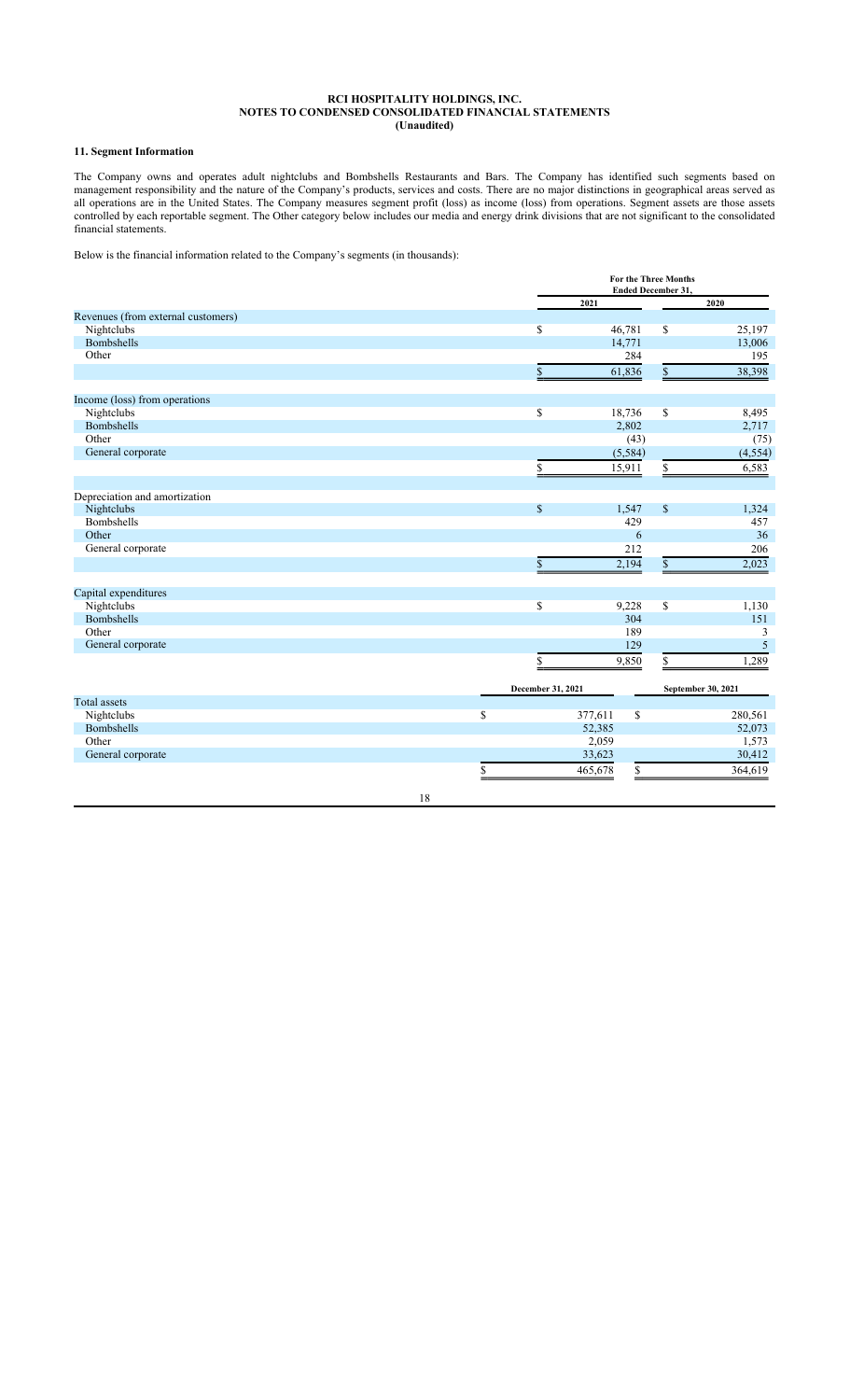Excluded from revenues in the table above are intercompany rental revenues of the Nightclubs and Corporate segments for the quarter ended December 31, 2021 amounting to \$3.2 million and \$168,000, respectively, and intercompany sales of Robust Energy Drink of Other segment amounting to \$69,000. Excluded from revenues in the table above are intercompany rental revenues of the Nightclubs and Corporate segments for the quarter ended December 31, 2020 amounting to \$2.8 million and \$110,000, respectively, and intercompany sales of Robust Energy Drink of Other segment amounting to \$26,000. These intercompany revenue amounts are eliminated upon consolidation.

General corporate expenses include corporate salaries, health insurance and social security taxes for officers, legal, accounting and information technology employees, corporate taxes and insurance, legal and accounting fees, depreciation and other corporate costs such as automobile and travel costs. Management considers these to be non-allocable costs for segment purposes.

Certain real estate assets previously wholly assigned to Bombshells have been subdivided and allocated to other future development or investment projects. Accordingly, those asset costs have been transferred out of the Bombshells segment.

#### **12. Related Party Transactions**

Presently, our Chairman and President, Eric Langan, personally guarantees all of the commercial bank indebtedness of the Company. Mr. Langan receives no compensation or other direct financial benefit for any of the guarantees. The balance of our commercial bank indebtedness, net of debt discount and issuance costs, as of December 31, 2021 and September 30, 2021, was \$98.5 million and \$99.7 million, respectively.

Included in the \$17.0 million borrowing on October 12, 2021 (see Note 7) are notes borrowed from related parties—one note for \$500,000 (Ed Anakar, an employee of the Company and brother of our former director Nourdean Anakar) and another note for \$150,000 (from a brother of Company CFO, Bradley Chhay) in which the terms of the notes are the same as the rest of the lender group.

We used the services of Nottingham Creations, and previously Sherwood Forest Creations, LLC, both furniture fabrication companies that manufacture tables, chairs and other furnishings for our Bombshells locations, as well as providing ongoing maintenance. Nottingham Creations is owned by a brother of Eric Langan (as was Sherwood Forest). Amounts billed to us for goods and services provided by Nottingham Creations and Sherwood Forest were \$24,037 and \$0 during the three months ended December 31, 2021 and 2020, respectively. As of December 31, 2021 and September 30, 2021, we owed Nottingham Creations and Sherwood Forest \$0 and \$12,205, respectively, in unpaid billings.

TW Mechanical LLC ("TW Mechanical") provided plumbing and HVAC services to both a third-party general contractor providing construction services to the Company, as well as directly to the Company during fiscal 2022 and 2021. A son-in-law of Eric Langan owns a 50% interest in TW Mechanical. Amounts billed by TW Mechanical to the third-party general contractor were \$0 and \$0 for the three months ended December 31, 2021 and 2020, respectively. Amounts billed directly to the Company were \$80,996 and \$7,130 for the three months ended December 31, 2021 and 2020, respectively. As of December 31, 2021 and September 30, 2021, the Company owed TW Mechanical \$752 and \$7,500, respectively, in unpaid direct billings.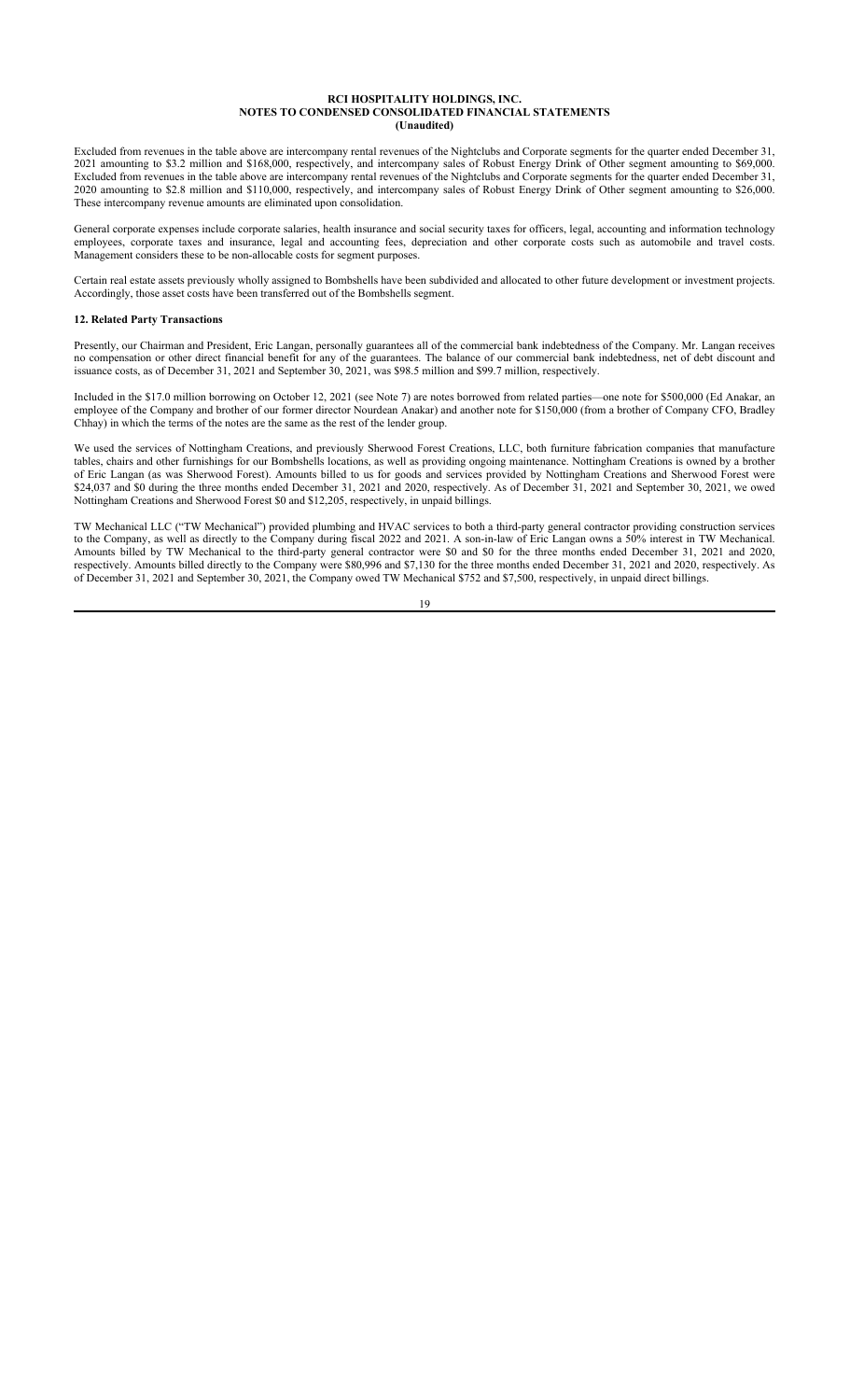## **13. Leases**

The Company leases certain facilities and equipment under operating leases. In relation to an acquisition that was completed on October 18, 2021 (see Note 4), the Company entered into leases with third parties for certain clubs where the real estate locations were not part of the acquisition.

Total lease expense included in selling, general and administrative expenses in our unaudited condensed consolidated statements of income for the three months ended December 31, 2021 and 2020 is as follows (in thousands):

|                                                                                                                                                                          | <b>Three Months Ended</b><br>December 31, 2021 |              | <b>Three Months Ended</b><br>December 31, 2020 |          |  |
|--------------------------------------------------------------------------------------------------------------------------------------------------------------------------|------------------------------------------------|--------------|------------------------------------------------|----------|--|
| Operating lease expense – fixed payments                                                                                                                                 |                                                | 1,131        |                                                |          |  |
| Variable lease expense                                                                                                                                                   |                                                | 334          |                                                | 64       |  |
| Short-term equipment and other lease expense (includes \$72 and \$57 recorded in<br>advertising and marketing, and \$83 and \$88 recorded in repairs and maintenance for |                                                |              |                                                |          |  |
| the three months ended December 31, 2021 and 2020, respectively; see Note 6)                                                                                             |                                                | 330          |                                                | 229      |  |
| Sublease income                                                                                                                                                          |                                                | (2           |                                                | (2)      |  |
| Total lease expense, net                                                                                                                                                 |                                                | 1.793        |                                                | 1.120    |  |
|                                                                                                                                                                          |                                                |              |                                                |          |  |
| Other information:                                                                                                                                                       |                                                |              |                                                |          |  |
| Operating cash outflows from operating leases                                                                                                                            |                                                | 1.749        | S                                              | 1.091    |  |
| Weighted average remaining lease term – operating leases                                                                                                                 |                                                | $12.4$ years |                                                | 12 years |  |
| Weighted average discount rate – operating leases                                                                                                                        |                                                | 5.7%         |                                                | 6.1%     |  |

Future maturities of operating lease liabilities as of December 31, 2021 are as follows (in thousands):

|                         |        | <b>Principal Payments</b> |  | <b>Interest Payments</b> |  | <b>Total Payments</b> |  |
|-------------------------|--------|---------------------------|--|--------------------------|--|-----------------------|--|
| January - December 2022 |        | 2,288                     |  | 2,058                    |  | 4,346                 |  |
| January - December 2023 |        | 2,291                     |  | 1,927                    |  | 4,218                 |  |
| January - December 2024 |        | 2,475                     |  | 1,790                    |  | 4,265                 |  |
| January - December 2025 |        | 2,702                     |  | 1,641                    |  | 4,343                 |  |
| January - December 2026 |        | 2,915                     |  | 1,480                    |  | 4,395                 |  |
| Thereafter              |        | 24,771                    |  | 6,247                    |  | 31,018                |  |
|                         |        | 37.442                    |  | 15.143                   |  | 52,585                |  |
|                         | $\sim$ |                           |  |                          |  |                       |  |

$$
20\quad
$$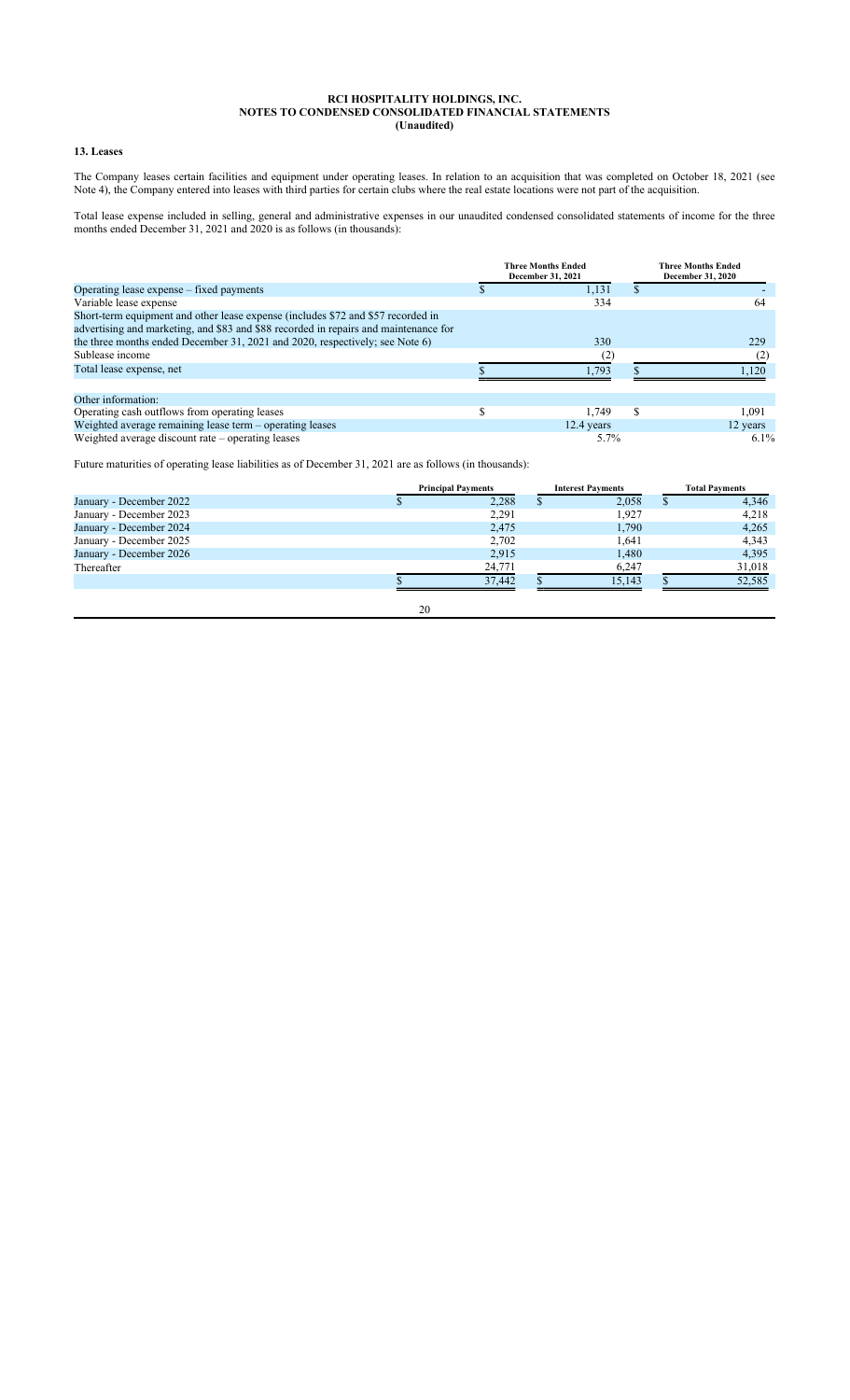## **Item 2. Management's Discussion and Analysis of Financial Condition and Results of Operations.**

The following discussion should be read in conjunction with our unaudited condensed consolidated financial statements and related notes thereto included in this quarterly report, and the audited consolidated financial statements and related notes included in our Annual Report on Form 10-K for the year ended September 30, 2021.

#### *Overview*

RCI Hospitality Holdings, Inc. ("RCIHH") is a holding company. Through our subsidiaries, we engage in a number of activities in the hospitality and related businesses. All services and management operations are conducted by subsidiaries of RCIHH, including RCI Management Services, Inc.

Through our subsidiaries, as of December 31, 2021, we operated a total of 58 establishments that offer live adult entertainment and/or restaurant and bar operations. We also operated a leading business communications company serving the multi-billion-dollar adult nightclubs industry. We have two principal reportable segments: Nightclubs and Bombshells. We combine operating segments not included in Nightclubs and Bombshells into "Other." In the context of club and restaurant/sports bar operations, the terms the "Company," "we," "our," "us" and similar terms used in this report refer to subsidiaries of RCIHH. RCIHH was incorporated in the State of Texas in 1994. Our corporate offices are located in Houston, Texas.

## *Ongoing Impact of COVID-19 Pandemic*

Since the U.S. declaration of the COVID-19 pandemic as a national emergency in March 2020, we have had a major disruption in our business operations that threatened to significantly impact our cash flow. The pandemic resulted in a significant reduction in customer traffic in our clubs and restaurants due to changes in consumer behavior as social distancing practices, dining room closures, and other restrictions that were mandated or encouraged by federal, state, and local governments. To adapt to the situation, we took significant steps to augment an anticipated decline in operating cash flows, including negotiating deferment of some of our debts, reducing the number of our employees and related payroll costs where necessary, and deferring or modifying certain fixed and variable monthly expenses, among others.

The temporary closure of our clubs and restaurants caused by the COVID-19 pandemic presented operational challenges. Our strategy is to open locations and operate in accordance with local and state guidelines. We believe that we can borrow capital if needed but currently we do not have unused credit facilities so there can be no guarantee that additional liquidity will be readily available or available on favorable terms, especially the longer the COVID-19 pandemic lasts.

As of the release of this report, we do not know the future extent and duration of the impact of COVID-19 on our businesses. Closures and operating restrictions, as caused by local, state, and national guidelines, could lead to adverse financial results. However, we will continually monitor and evaluate the situation and will determine any further measures to be instituted. Currently, all Bombshells and club locations are operating at normal business hours. New York is currently mandating vaccines for entry into restaurants, bars, and nightclubs.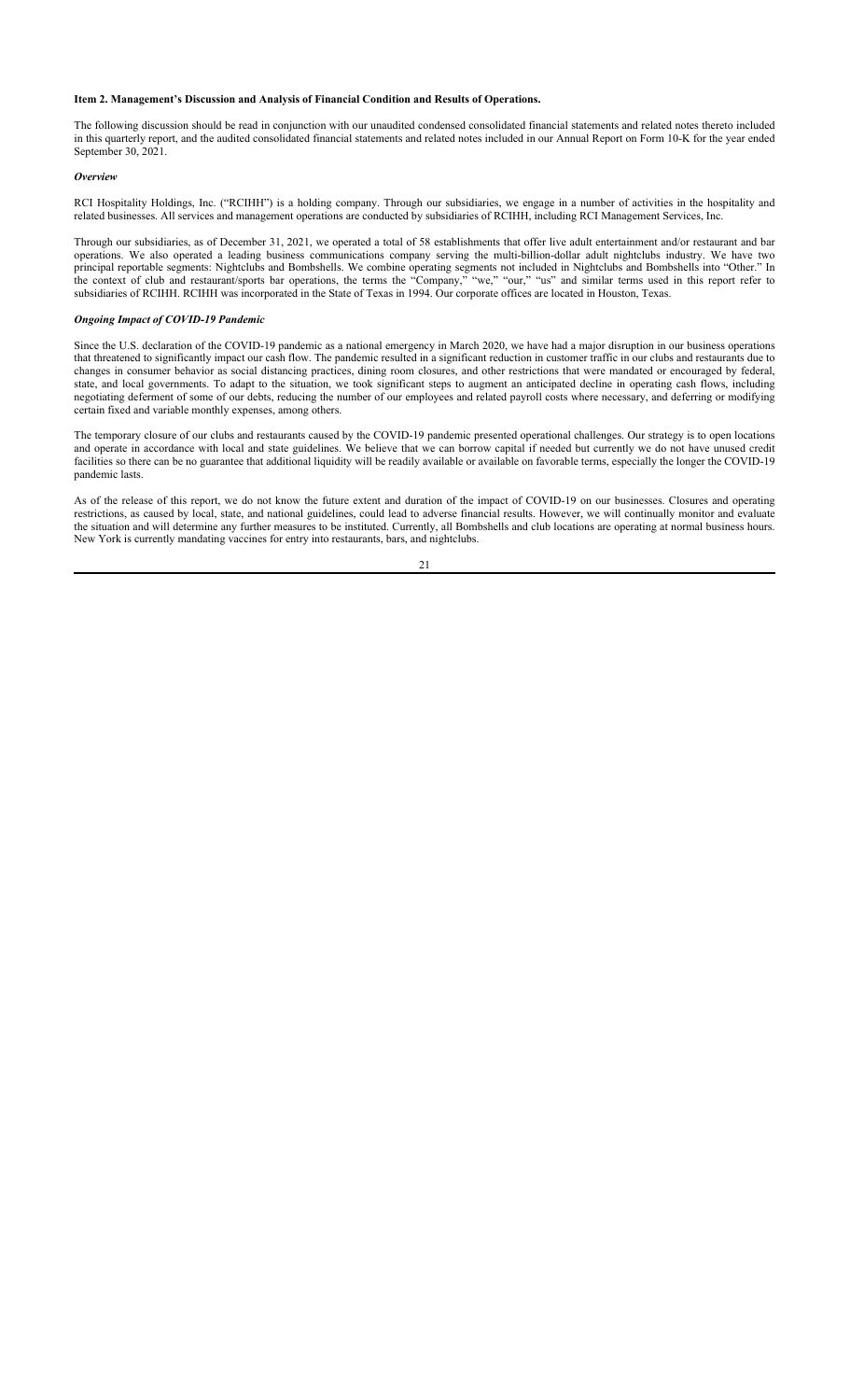### *Critical Accounting Policies and Estimates*

The preparation of the unaudited condensed consolidated financial statements requires our management to make estimates and assumptions that affect the reported amounts of assets, liabilities, revenues and expenses, and related disclosure of contingent assets and liabilities. On a regular basis, we evaluate these estimates. These estimates are based on management's historical industry experience and on various other assumptions that are believed to be reasonable under the circumstances. Actual results may differ from these estimates.

For a description of the accounting policies that, in management's opinion, involve the most significant application of judgment or involve complex estimation and which could, if different judgment or estimates were made, materially affect our reported financial position, results of operations, or cash flows, see "Management's Discussion and Analysis of Financial Condition and Results of Operations – Critical Accounting Policies and Estimates" in our Annual Report on Form 10-K for the fiscal year ended September 30, 2021 filed with the SEC on December 14, 2021.

During the three months ended December 31, 2021, there were no significant changes in our accounting policies and estimates other than the newly adopted accounting standards that are disclosed in Note 2 to our unaudited condensed consolidated financial statements.

### *Results of Operations*

Highlights of the operating results of the Company during the three months ended December 31, 2021 are as follows:

- Total revenues were \$61.8 million compared to \$38.4 million during the comparable prior-year period, a 61.0% increase (Nightclubs revenue of \$46.8 million compared to \$25.2 million, an 85.7% increase; and Bombshells revenue of \$14.8 million compared to \$13.0 million, a 13.6% increase)
- Consolidated same-store sales increased by 21.8% (Nightclubs increased by 30.6% while Bombshells increased by 7.6%) (refer to the definition of same-store sales in the discussion of revenues below)
- Twelve newly acquired clubs contributed \$6.3 million to revenues, while a newly constructed Bombshells contributed \$796,000
- Basic and diluted earnings per share ("EPS") of \$1.12 compared to \$1.07 (non-GAAP diluted EPS\* of \$1.10 compared to \$0.39) during the comparable prior-year period
- Net cash provided by operating activities of \$16.3 million compared to \$6.3 million during the comparable prior-year period, a 159.2% increase (free cash flow\* of \$15.3 million compared to \$5.7 million, a 169.3% increase)
- \* Reconciliation and discussion of non-GAAP financial measures are included in the "Non-GAAP Financial Measures" section below.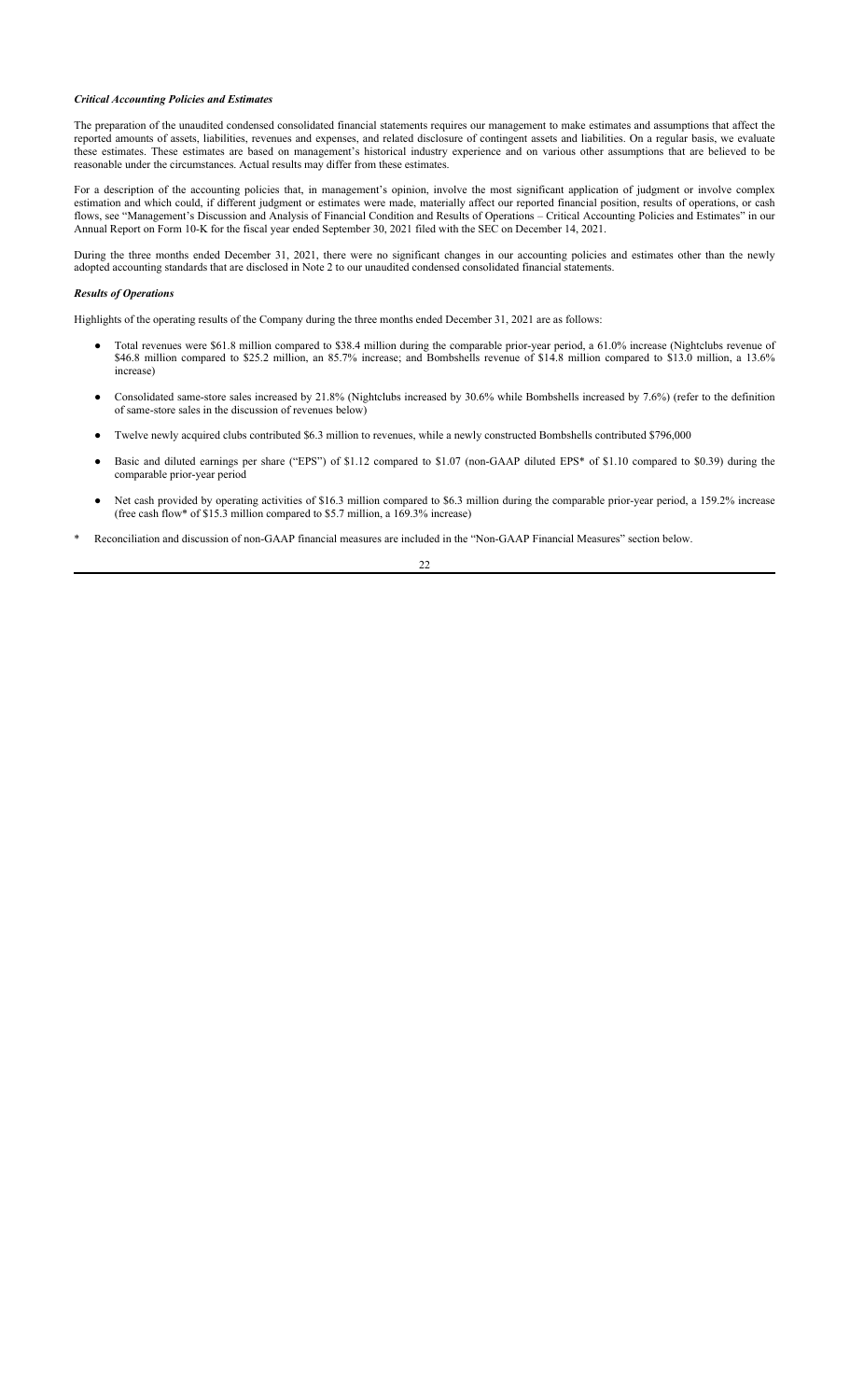The following table summarizes our results of operations for the three months ended December 31, 2021 and 2020 (dollars in thousands):

|                                                    | For the Three Months Ended |                           |                   |                           |                       |             |  |
|----------------------------------------------------|----------------------------|---------------------------|-------------------|---------------------------|-----------------------|-------------|--|
|                                                    | December 31, 2021          |                           | December 31, 2020 |                           | <b>Better (Worse)</b> |             |  |
|                                                    | Amount                     | $%$ of<br><b>Revenues</b> | Amount            | $%$ of<br><b>Revenues</b> | Amount                | $\%$        |  |
| Revenues                                           |                            |                           |                   |                           |                       |             |  |
| Sales of alcoholic beverages                       | 26,431                     | 42.7%                     | 17,360<br>\$.     | 45.2%                     | \$<br>9,071           | 52.3%       |  |
| Sales of food and merchandise                      | 10.894                     | 17.6%                     | 8,609             | 22.4%                     | 2,285                 | 26.5%       |  |
| Service revenues                                   | 20,876                     | 33.8%                     | 10,060            | 26.2%                     | 10,816                | 107.5%      |  |
| Other                                              | 3,635                      | 5.9%                      | 2,369             | 6.2%                      | 1,266                 | 53.4%       |  |
| Total revenues                                     | 61,836                     | 100.0%                    | 38,398            | 100.0%                    | 23,438                | 61.0%       |  |
| Operating expenses                                 |                            |                           |                   |                           |                       |             |  |
| Cost of goods sold                                 |                            |                           |                   |                           |                       |             |  |
| Alcoholic beverages sold                           | 4,834                      | 18.3%                     | 3,262             | 18.8%                     | (1,572)               | $(48.2)\%$  |  |
| Food and merchandise sold                          | 3,957                      | 36.3%                     | 2,889             | 33.6%                     | (1,068)               | $(37.0)\%$  |  |
| Service and other                                  | 100                        | 0.4%                      | 53                | 0.4%                      | (47)                  | $(88.7)\%$  |  |
| Total cost of goods sold (exclusive of items shown |                            |                           |                   |                           |                       |             |  |
| separately below)                                  | 8,891                      | 14.4%                     | 6,204             | 16.2%                     | (2,687)               | $(43.3)\%$  |  |
| Salaries and wages                                 | 16,505                     | 26.7%                     | 11,486            | 29.9%                     | (5,019)               | $(43.7)\%$  |  |
| Selling, general and administrative                | 18,486                     | 29.9%                     | 12,152            | 31.6%                     | (6,334)               | $(52.1)\%$  |  |
| Depreciation and amortization                      | 2,194                      | 3.5%                      | 2,023             | 5.3%                      | (171)                 | $(8.5)\%$   |  |
| Other gains, net                                   | (151)                      | (0.2)%                    | (50)              | (0.1)%                    | 101                   | 202.0%      |  |
| Total operating expenses                           | 45,925                     | 74.3%                     | 31,815            | 82.9%                     | (14, 110)             | $(44.4)\%$  |  |
| Income from operations                             | 15,911                     | 25.7%                     | 6,583             | 17.1%                     | 9,328                 | 141.7%      |  |
| Other income (expenses)                            |                            |                           |                   |                           |                       |             |  |
| Interest expense                                   | (2,604)                    | $(4.2)\%$                 | (2, 434)          | $(6.3)\%$                 | (170)                 | $(7.0)\%$   |  |
| Interest income                                    | 106                        | $0.2\%$                   | 60                | $0.2\%$                   | 46                    | 76.7%       |  |
| Non-operating gains, net                           | 84                         | $0.1\%$                   | 4,916             | 12.8%                     | (4,832)               | $(98.3)\%$  |  |
| Income before income taxes                         | 13,497                     | 21.8%                     | 9,125             | 23.8%                     | 4,372                 | 47.9%       |  |
| Income tax expense (benefit)                       | 2,933                      | 4.7%                      | (384)             | $(1.0)\%$                 | (3,317)               | $(863.8)\%$ |  |
| Net income                                         | 10,564                     | 17.1%                     | 9,509             | 24.8%                     | 1,055                 | 11.1%       |  |

\* Percentages may not foot due to rounding. Percentage of revenue for individual cost of goods sold items pertains to their respective revenue line.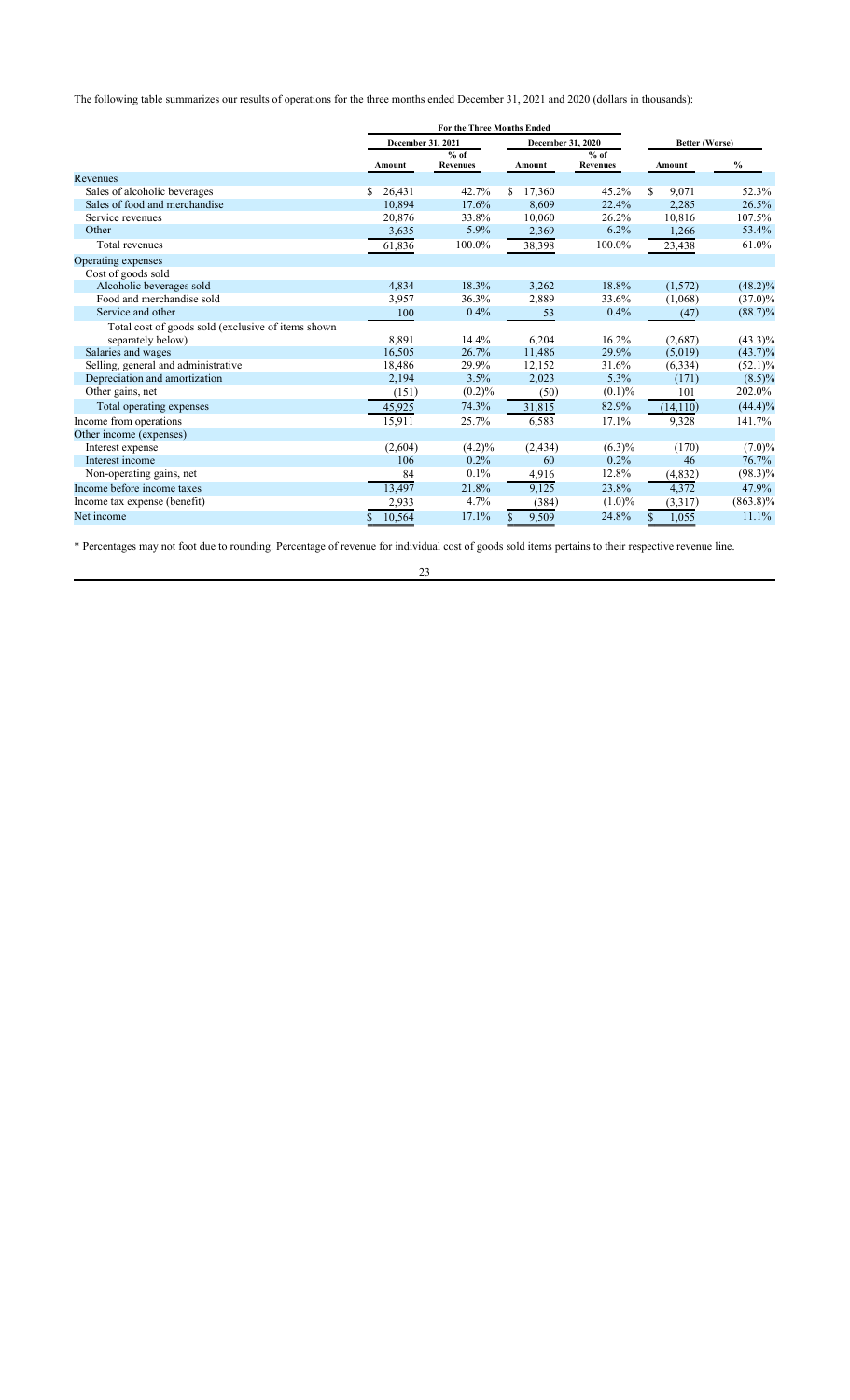### *Revenues*

Consolidated revenues increased by approximately \$23.4 million, or 61.0%, compared to the prior-year quarter due primarily to partial recovery from the COVID-19 pandemic and sales from newly acquired clubs and a new Bombshells opening. Consolidated same-store sales increased by 21.8%. The 61.0% increase in consolidated revenues was primarily from a 22.9% increase from last year's COVID-19 closures, a 19.2% increase from the impact of samestore sales growth, an 18.6% increase from new units, with a 0.4% increase from non-core operations.

We calculate same-store sales by comparing year-over-year revenues from nightclubs and restaurants/sports bars starting in the first full quarter of operations after at least 12 full months for Nightclubs and at least 18 full months for Bombshells. We consider the first six months of operations of a Bombshells unit to be the "honeymoon period" where sales are significantly higher than normal. We exclude from a particular month's calculation units previously included in the same-store sales base that have closed temporarily for more than 15 days until its next full month of operations. We also exclude from the same-store sales base units that are being reconcepted or are closed due to renovations or remodels. Acquired units are included in the same-store sales calculation as long as they qualify based on the definition stated above. Revenues outside of our Nightclubs and Bombshells reportable segments are excluded from same-store sales calculation.

Segment contribution to total revenues was as follows (in thousands):

|            | For the Three Months<br><b>Ended December 31,</b> |        |
|------------|---------------------------------------------------|--------|
|            | 2021                                              | 2020   |
| Nightclubs | 46,781                                            | 25,197 |
| Bombshells | 14,771                                            | 13,006 |
| Other      | 284                                               | 195    |
|            | 61,836                                            | 38,398 |

Nightclubs revenues increased by 85.7% for the quarter ended December 31, 2021 compared to the prior-year quarter, where the prior-year first quarter was still heavily impacted by government restrictions related to COVID-19. For Nightclubs that were open enough days to qualify for same-store sales (refer to the definition of same-store sales in the preceding paragraph), sales increased by 30.6%. Newly acquired clubs contributed \$6.3 million to the total Nightclubs revenue increase of \$21.6 million.

Bombshells revenues increased by 13.6%, of which 7.6% was for same-store sales increase with the remaining increase caused by one new location.

#### *Operating Expenses*

Total operating expenses, as a percent of revenues, decreased to 74.3% from 82.9% from last year's first quarter, although there was a \$14.1 million increase, or 44.4%, which was mainly caused by significantly higher sales in the current-year quarter. Significant contributors to the changes in operating expenses are explained below.

Cost of goods sold increased by \$2.7 million, or 43.3%, mainly due to higher sales. As a percent of total revenues, cost of goods sold decreased to 14.4% from 16.2% mainly due to the sales mix of higher-margin service revenues increasing.

Salaries and wages increased by \$5.0 million, or 43.7%, due to increase in personnel and shifts to accommodate the increase in sales. As a percent of total revenues, salaries and wages were 26.7% from 29.9% mainly due to fixed salaries paid on higher sales.

Selling, general and administrative expenses increased by \$6.3 million, or 52.1%, primarily due to increased variable expenses related to sales activity during the current-year quarter.

Depreciation and amortization increased by \$171,000, or 8.5% due to new depreciable assets from newly acquired and constructed units partially offset by fully depreciated and sold assets.

Other gains, net increased by \$101,000 mainly due to an increase in gain from properties sold, partially offset by a lower gain on insurance.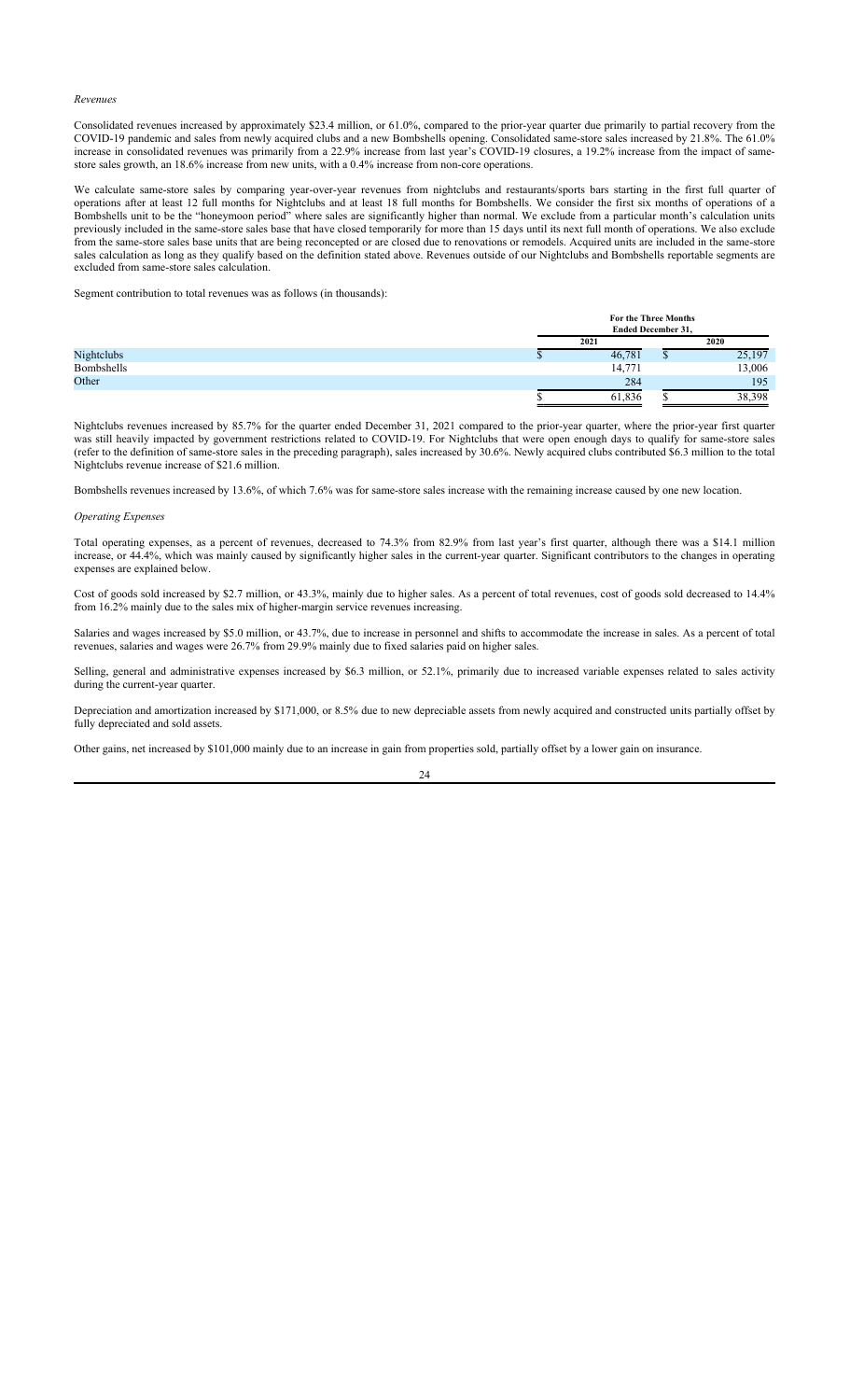## *Income (Loss) from Operations*

For the three months ended December 31, 2021 and 2020, our consolidated operating margin was 25.7% and 17.1%, respectively. The main driver for the increase in operating margin is the leveraging of fixed expenses on higher sales.

Segment contribution to income (loss) from operations is presented in the table below (in thousands):

|                   | For the Three Months<br><b>Ended December 31,</b> |      |          |  |  |
|-------------------|---------------------------------------------------|------|----------|--|--|
|                   | 2021                                              | 2020 |          |  |  |
| Nightclubs        | 18,736                                            |      | 8,495    |  |  |
| Bombshells        | 2,802                                             |      | 2,717    |  |  |
| Other             | (43)                                              |      | (75)     |  |  |
| General corporate | (5,584)                                           |      | (4, 554) |  |  |
|                   | 15,911                                            |      | 6,583    |  |  |

Nightclubs operating margin was 40.1% and 33.7% for the three months ended December 31, 2021 and 2020, respectively, while operating margin for Bombshells was 19.0% and 20.9%, respectively. The increase in Nightclubs operating margin was mainly due to the increase in higher-margin service revenues and the leveraging of fixed operating costs and expenses in relation to higher sales. The decrease in Bombshells operating margin was mainly from pre-opening expenses for the new Bombshells unit.

Excluding certain items, non-GAAP operating income (loss) and non-GAAP operating margin are computed in the tables below (dollars in thousands). Refer to the discussion of Non-GAAP Financial Measures on page 26.

|                                              | For the Three Months Ended December 31, 2021 |                   |  |                   |  |            |  |           |  |        |
|----------------------------------------------|----------------------------------------------|-------------------|--|-------------------|--|------------|--|-----------|--|--------|
|                                              |                                              | <b>Nightclubs</b> |  | <b>Bombshells</b> |  | Other      |  | Corporate |  | Total  |
| Income (loss) from operations                |                                              | 18.736            |  | 2.802             |  | (43)       |  | (5,584)   |  | 15,911 |
| Amortization of intangibles                  |                                              | 47                |  |                   |  |            |  |           |  | 50     |
| Settlement of lawsuits                       |                                              | 177               |  | 10                |  |            |  |           |  | 192    |
| Loss (gain) on sale of businesses and assets |                                              | 45                |  | 13                |  |            |  | (400)     |  | (342)  |
| Gain on insurance                            |                                              |                   |  |                   |  |            |  |           |  |        |
| Non-GAAP operating income (loss)             |                                              | 19.004            |  | 2.828             |  | (43)       |  | (5.979)   |  | 15.810 |
| GAAP operating margin                        |                                              | $40.1\%$          |  | 19.0%             |  | $(15.1)\%$ |  | $(9.0)\%$ |  | 25.7%  |
| Non-GAAP operating margin                    |                                              | $40.6\%$          |  | 19.1%             |  | $(15.1)\%$ |  | (9.7)%    |  | 25.6%  |

|                                       | For the Three Months Ended December 31, 2020 |       |                   |          |  |            |  |            |  |       |
|---------------------------------------|----------------------------------------------|-------|-------------------|----------|--|------------|--|------------|--|-------|
|                                       | <b>Nightclubs</b>                            |       | <b>Bombshells</b> |          |  | Other      |  | Corporate  |  | Total |
| Income (loss) from operations         |                                              | 8.495 |                   | 2.717    |  | (75)       |  | (4,554)    |  | 6,583 |
| Amortization of intangibles           |                                              | 47    |                   |          |  | 28         |  |            |  | 79    |
| Settlement of lawsuits                |                                              | 118   |                   | 34       |  |            |  |            |  | 152   |
| Gain on sale of businesses and assets |                                              | -     |                   | ۰        |  |            |  | (5)        |  | (5)   |
| Gain on insurance                     |                                              | (197) |                   |          |  |            |  |            |  | (197) |
| Non-GAAP operating income (loss)      |                                              | 8.463 |                   | 2.755    |  | (47)       |  | (4,559)    |  | 6,612 |
| GAAP operating margin                 |                                              | 33.7% |                   | 20.9%    |  | $(38.5)\%$ |  | $(11.9)\%$ |  | 17.1% |
| Non-GAAP operating margin             |                                              | 33.6% |                   | $21.2\%$ |  | $(24.1)\%$ |  | $(11.9)\%$ |  | 17.2% |

#### *Other Income/Expenses*

During the quarter ended December 31, 2020, we received notices of forgiveness for the first ten forgiven loans out of twelve of our PPP loans. During the quarter ended December 31, 2021, we received a notice of forgiveness for the last remaining forgiven loan out of twelve of our PPP loans. We recognized gains on debt extinguishment amounting to \$85,000 and \$4.9 million during the quarters ended December 31, 2021 and 2020, respectively.

Interest expense increased by \$170,000, or 7.0%, which was mainly caused by higher average debt balance and partially offset by a lower average interest rate.

Our total occupancy costs, defined as the sum of operating lease expense and interest expense, were \$4.2 million and \$3.4 million for the quarters ended December 31, 2021 and 2020, respectively. As a percentage of revenue, total occupancy costs were 6.9% and 8.9% during the quarters ended December 31, 2021 and 2020, respectively, primarily due to the increase in sales base.

## *Income Taxes*

Income taxes were an expense of \$2.9 million during the quarter ended December 31, 2021 compared to a benefit of \$384,000 during the quarter ended December 31, 2020. The effective income tax rate was an expense of 21.7% and a benefit of 4.2% for the quarters ended December 31, 2021 and 2020, respectively. Our effective tax rate is affected by state taxes, permanent differences, and tax credits, including the FICA tip credit, for both years, and the change in the deferred tax asset valuation allowance and the impact of the forgiveness of the PPP loans in the prior period, as presented below.

|                                              | <b>For the Three Months</b><br><b>Ended December 31,</b> |            |
|----------------------------------------------|----------------------------------------------------------|------------|
|                                              | 2021                                                     | 2020       |
| Computed expected income tax expense/benefit | 21.0%                                                    | 21.0%      |
| State income taxes, net of federal benefit   | 2.9%                                                     | $3.3\%$    |
| Permanent differences                        | $0.4\%$                                                  | $(8.2)\%$  |
| Change in valuation allowance                | -                                                        | $(14.0)\%$ |
| Tax credit                                   | $(2.0)\%$                                                | $(6.3)\%$  |
| Other                                        | $(0.6)\%$                                                | $0.0\%$    |
| Total income tax expense (benefit)           | 21.7%                                                    | $(4.2)\%$  |
|                                              |                                                          |            |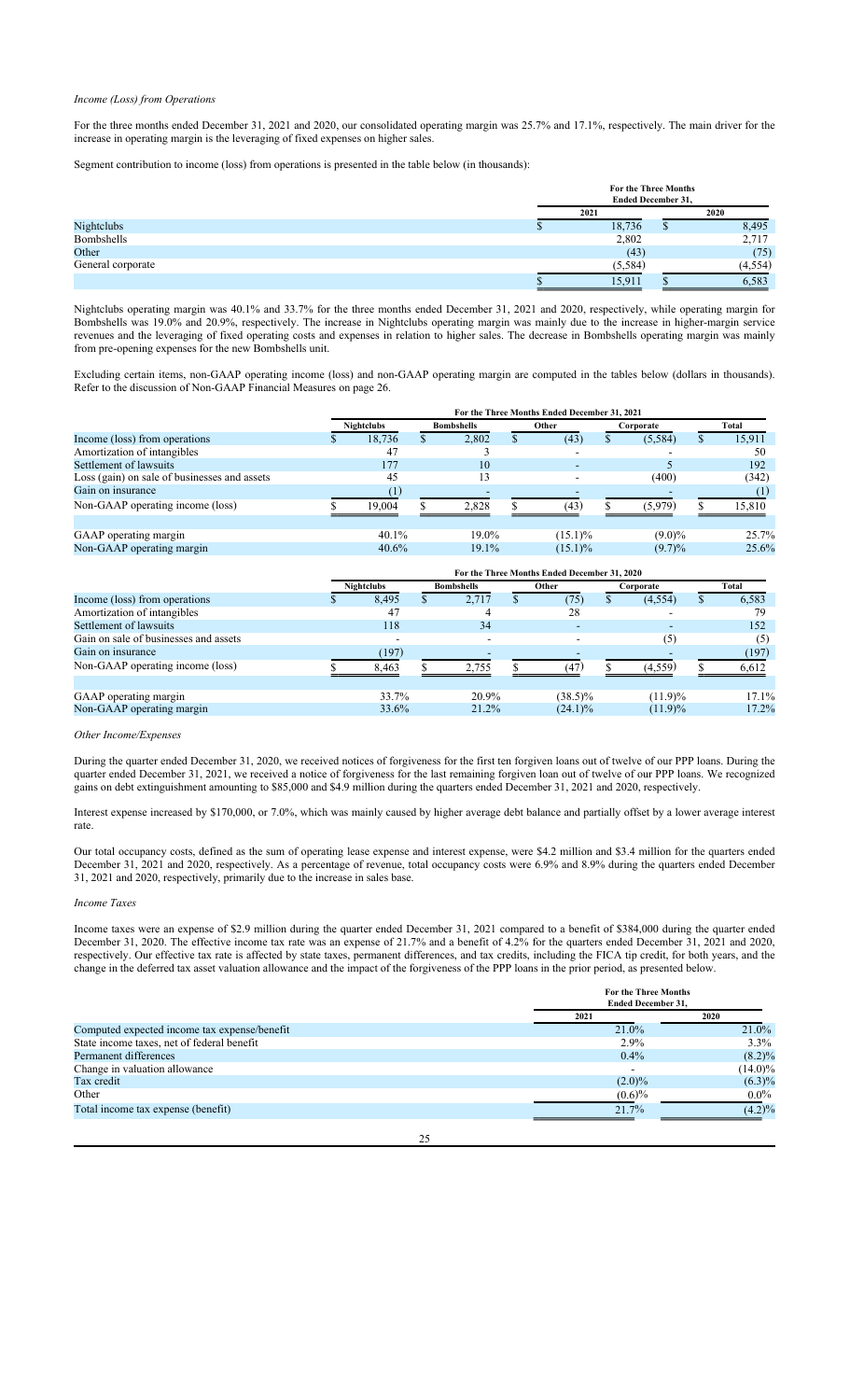## *Non-GAAP Financial Measures*

In addition to our financial information presented in accordance with GAAP, management uses certain non-GAAP financial measures, within the meaning of the SEC Regulation G, to clarify and enhance understanding of past performance and prospects for the future. Generally, a non-GAAP financial measure is a numerical measure of a company's operating performance, financial position or cash flows that excludes or includes amounts that are included in or excluded from the most directly comparable measure calculated and presented in accordance with GAAP. We monitor non-GAAP financial measures because it describes the operating performance of the Company and helps management and investors gauge our ability to generate cash flow, excluding (or including) some items that management believes are not representative of the ongoing business operations of the Company, but are included in (or excluded from) the most directly comparable measures calculated and presented in accordance with GAAP. Relative to each of the non-GAAP financial measures, we further set forth our rationale as follows:

*Non-GAAP Operating Income and Non-GAAP Operating Margin.* We calculate non-GAAP operating income and non-GAAP operating margin by excluding the following items from income from operations and operating margin: (a) amortization of intangibles, (b) gains or losses on sale of businesses and assets, (c) gains or losses on insurance, and (d) settlement of lawsuits. We believe that excluding these items assists investors in evaluating periodover-period changes in our operating income and operating margin without the impact of items that are not a result of our day-to-day business and operations.

*Non-GAAP Net Income and Non-GAAP Net Income per Diluted Share*. We calculate non-GAAP net income and non-GAAP net income per diluted share by excluding or including certain items to net income attributable to RCIHH common stockholders and diluted earnings per share. Adjustment items are: (a) amortization of intangibles, (b) gains or losses on sale of businesses and assets, (c) gains or losses on insurance, (d) unrealized gains or losses on equity securities, (e) settlement of lawsuits, (f) gain on debt extinguishment, and (g) the income tax effect of the above-described adjustments. Included in the income tax effect of the above adjustments is the net effect of the non-GAAP provision for income taxes, calculated at 22.3% and 19.1% effective tax rate of the pre-tax non-GAAP income before taxes for the three months ended December 31, 2021 and 2020, respectively, and the GAAP income tax expense (benefit). We believe that excluding and including such items help management and investors better understand our operating activities.

*Adjusted EBITDA*. We calculate adjusted EBITDA by excluding the following items from net income attributable to RCIHH common stockholders: (a) depreciation and amortization, (b) income tax expense (benefit), (c) net interest expense, (d) gains or losses on sale of businesses and assets, (e) gains or losses on insurance, (f) unrealized gains or losses on equity securities, (g) settlement of lawsuits, and (h) gain on debt extinguishment. We believe that adjusting for such items helps management and investors better understand our operating activities. Adjusted EBITDA provides a core operational performance measurement that compares results without the need to adjust for federal, state and local taxes which have considerable variation between domestic jurisdictions. The results are, therefore, without consideration of financing alternatives of capital employed. We use adjusted EBITDA as one guideline to assess our unleveraged performance return on our investments. Adjusted EBITDA is also the target benchmark for our acquisitions of nightclubs.

We also use certain non-GAAP cash flow measures such as free cash flow. See "Liquidity and Capital Resources" section for further discussion.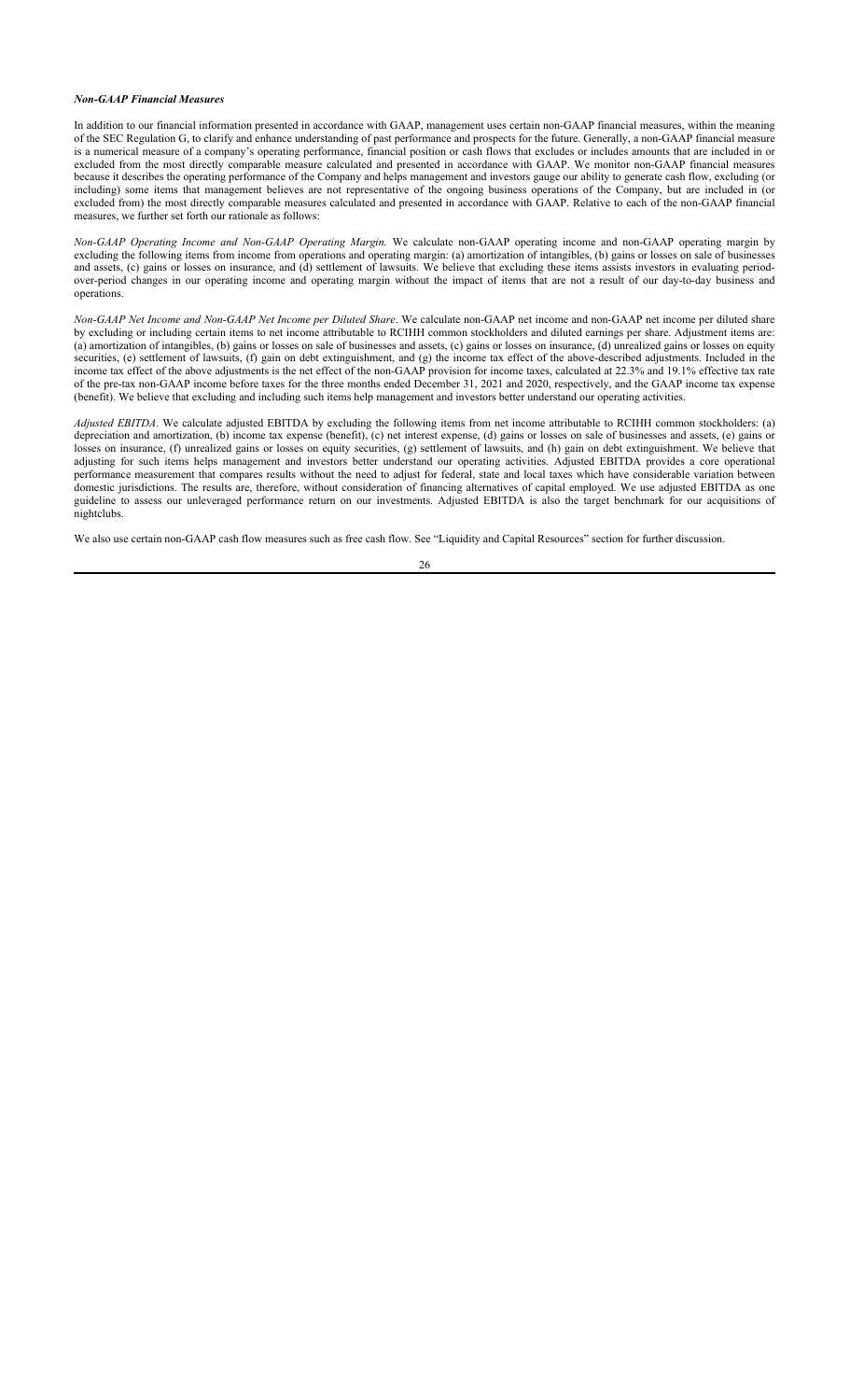The following tables present our non-GAAP performance measures for the three months ended December 31, 2021 and 2020 (in thousands, except per share, number of shares and percentages):

|                                                                                          | <b>For the Three Months</b><br><b>Ended December 31.</b> |                     |              |             |  |  |  |
|------------------------------------------------------------------------------------------|----------------------------------------------------------|---------------------|--------------|-------------|--|--|--|
|                                                                                          |                                                          | 2021                |              | 2020        |  |  |  |
| <b>Reconciliation of GAAP net income to Adjusted EBITDA</b>                              |                                                          |                     |              |             |  |  |  |
| Net income attributable to RCIHH common stockholders                                     | $\mathbf{s}$                                             | 10.575              | S            | 9.643       |  |  |  |
| Income tax expense (benefit)                                                             |                                                          | 2,933               |              | (384)       |  |  |  |
| Interest expense, net                                                                    |                                                          | 2,498               |              | 2,374       |  |  |  |
| Settlement of lawsuits                                                                   |                                                          | 192                 |              | 152         |  |  |  |
| Gain on sale of businesses and assets                                                    |                                                          | (342)               |              | (5)         |  |  |  |
| Gain on debt extinguishment                                                              |                                                          | (85)                |              | (4,949)     |  |  |  |
| Unrealized loss on equity securities<br>Gain on insurance                                |                                                          | $\mathbf{1}$<br>(1) |              | 33<br>(197) |  |  |  |
| Depreciation and amortization                                                            |                                                          |                     |              |             |  |  |  |
|                                                                                          |                                                          | 2,194               |              | 2,023       |  |  |  |
| Adjusted EBITDA                                                                          | \$                                                       | 17,965              | \$           | 8.690       |  |  |  |
| <b>Reconciliation of GAAP net income to non-GAAP net income</b>                          |                                                          |                     |              |             |  |  |  |
| Net income attributable to RCIHH common stockholders                                     | $\mathbb{S}$                                             | 10,575              | \$           | 9,643       |  |  |  |
| Amortization of intangibles                                                              |                                                          | 50                  |              | 79          |  |  |  |
| Settlement of lawsuits                                                                   |                                                          | 192                 |              | 152         |  |  |  |
| Gain on sale of businesses and assets                                                    |                                                          | (342)               |              | (5)         |  |  |  |
| Gain on debt extinguishment                                                              |                                                          | (85)                |              | (4,949)     |  |  |  |
| Unrealized loss on equity securities                                                     |                                                          | -1                  |              | 33          |  |  |  |
| Gain on insurance                                                                        |                                                          | (1)                 |              | (197)       |  |  |  |
| Net income tax effect                                                                    |                                                          | (38)                |              | (1,219)     |  |  |  |
| Non-GAAP net income                                                                      | $\mathbf S$                                              | 10.352              | $\mathbb{S}$ | 3,537       |  |  |  |
|                                                                                          |                                                          |                     |              |             |  |  |  |
| Reconciliation of GAAP diluted earnings per share to non-GAAP diluted earnings per share |                                                          |                     |              |             |  |  |  |
| Diluted shares                                                                           |                                                          | 9,407,519           |              | 9,019,088   |  |  |  |
| GAAP diluted earnings per share                                                          | $\mathbf S$                                              | 1.12                | $\mathbb{S}$ | 1.07        |  |  |  |
| Amortization of intangibles                                                              |                                                          | 0.01                |              | 0.01        |  |  |  |
| Settlement of lawsuits                                                                   |                                                          | 0.02                |              | 0.02        |  |  |  |
| Gain on sale of businesses and assets                                                    |                                                          | (0.04)              |              | (0.00)      |  |  |  |
| Gain on debt extinguishment                                                              |                                                          | (0.01)              |              | (0.55)      |  |  |  |
| Unrealized loss on equity securities                                                     |                                                          | 0.00                |              | 0.00        |  |  |  |
| Gain on insurance                                                                        |                                                          | (0.00)              |              | (0.02)      |  |  |  |
| Net income tax effect                                                                    |                                                          | (0.00)              |              | (0.14)      |  |  |  |
| Non-GAAP diluted earnings per share                                                      | \$                                                       | 1.10                | \$           | 0.39        |  |  |  |
|                                                                                          |                                                          |                     |              |             |  |  |  |
| <b>Reconciliation of GAAP operating income to non-GAAP operating income</b>              |                                                          |                     |              |             |  |  |  |
| Income from operations                                                                   | \$                                                       | 15.911              | S            | 6,583       |  |  |  |
| Amortization of intangibles                                                              |                                                          | 50                  |              | 79          |  |  |  |
| Settlement of lawsuits                                                                   |                                                          | 192                 |              | 152         |  |  |  |
| Gain on sale of businesses and assets                                                    |                                                          | (342)               |              | (5)         |  |  |  |
| Gain on insurance                                                                        |                                                          | (1)                 |              | (197)       |  |  |  |
| Non-GAAP operating income                                                                | \$                                                       | 15,810              | \$           | 6,612       |  |  |  |
|                                                                                          |                                                          |                     |              |             |  |  |  |
| Reconciliation of GAAP operating margin to non-GAAP operating margin                     |                                                          | 25.7%               |              | 17.1%       |  |  |  |
| Income from operations<br>Amortization of intangibles                                    |                                                          | 0.01%               |              | 0.2%        |  |  |  |
| Settlement of lawsuits                                                                   |                                                          | 0.3%                |              | 0.4%        |  |  |  |
| Gain on sale of businesses and assets                                                    |                                                          |                     |              | $(0.0)\%$   |  |  |  |
| Gain on insurance                                                                        |                                                          | $(0.06)\%$          |              |             |  |  |  |
|                                                                                          |                                                          | $(0.00)\%$          |              | $(0.5)\%$   |  |  |  |
| Non-GAAP operating margin                                                                |                                                          | 25.6%               |              | 17.2%       |  |  |  |

\* Per share amounts and percentages may not foot due to rounding.

The adjustments to reconcile net income attributable to RCIHH common stockholders to non-GAAP net income exclude the impact of adjustments related to noncontrolling interests, which is immaterial.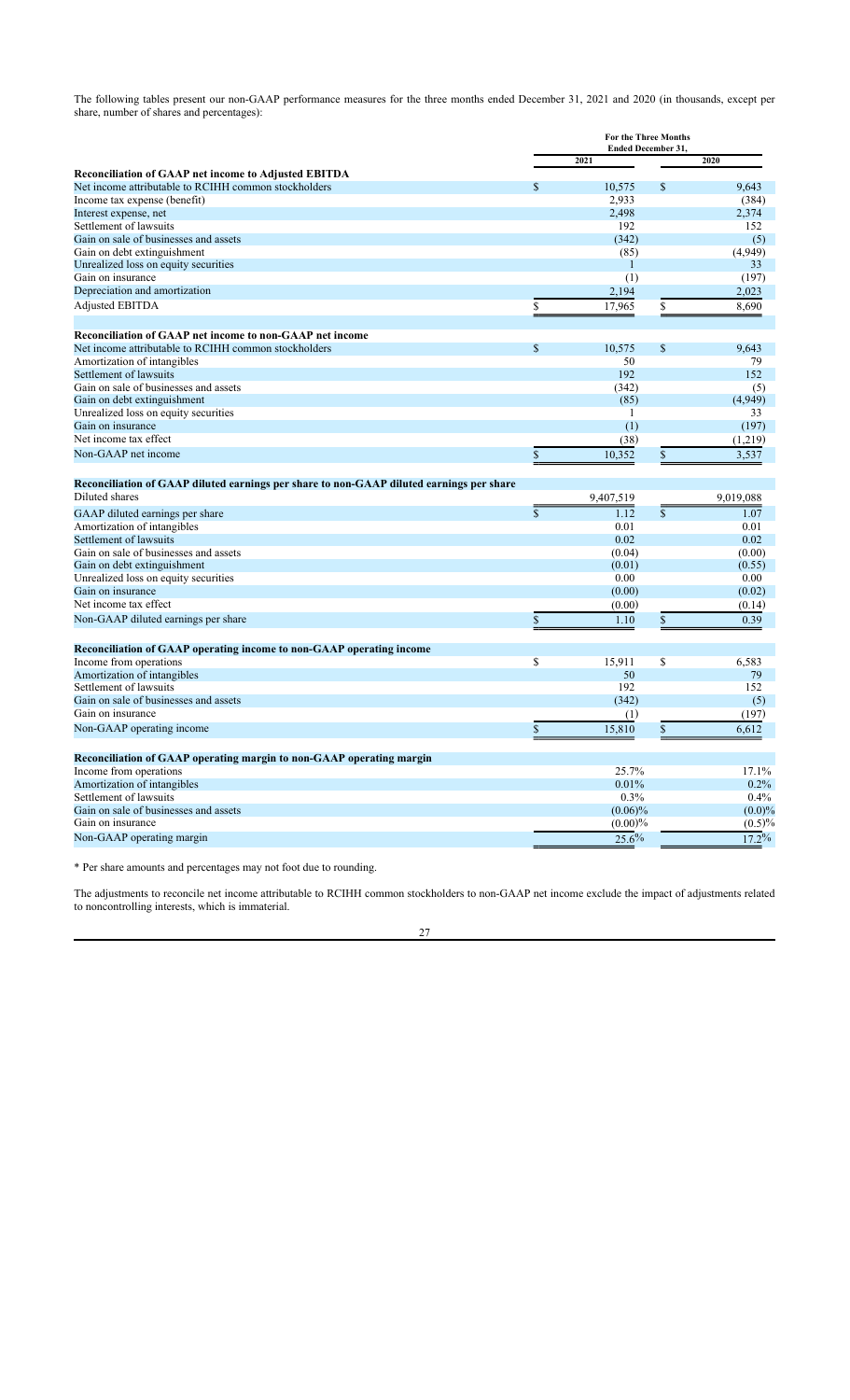#### *Liquidity and Capital Resources*

At December 31, 2021, our cash and cash equivalents were approximately \$18.0 million compared to \$35.7 million at September 30, 2021. Because of the large volume of cash we handle, we have very stringent cash controls. As of December 31, 2021, we had working capital of \$1.3 million compared to working capital of \$26.1 million as of September 30, 2021, excluding net assets held for sale (net of associated liabilities of \$800,000 and \$1.1 million, respectively) amounting to \$2.3 million and \$3.8 million as of December 31, 2021 and September 30, 2021, respectively. Although we believe that our ability to generate cash from operating activities is one of our fundamental financial strengths, the temporary closure of our clubs and restaurants caused by the COVID-19 pandemic presented operational challenges. Our strategy was to open locations and operate in accordance with local and state guidelines. Revenues seem favorable now that all our locations are not under pandemic-related closure mandates. However, some locations do have certain restrictions still in place. We believe that we can borrow capital if needed but currently we do not have unused credit facilities so there can be no guarantee that additional liquidity will be readily available or available on favorable terms.

In fiscal 2020, to adapt to the situation, we took significant steps to augment an anticipated decline in operating cash flows, including negotiating deferment of some of our debts, reducing the number of our employees and related payroll costs where necessary, and deferring or modifying certain fixed and variable monthly expenses, among others.

On May 8, 2020, the Company received approval and funding under the Paycheck Protection Program of the CARES Act for its restaurants, shared service entity and lounge. Ten of our restaurant subsidiaries received amounts ranging from \$271,000 to \$579,000 for an aggregate amount of \$4.2 million; our shared-services subsidiary received \$1.1 million; and one of our lounges received \$124,000. None of our adult nightclub and other non-core business subsidiaries received funding under the PPP. The Company believes it used the entire loan amount for qualifying expenses. Under the terms of the PPP, certain amounts of the loan may be forgiven if they are used for qualifying expenses as described in the CARES Act. The Company utilized all of the PPP funds and submitted its forgiveness applications. During the year ended September 30, 2021, we received 11 Notices of PPP Forgiveness Payment from the Small Business Administration out of the 12 of our PPP loans granted. All of the notices received forgave 100% of each of the 11 PPP loans totaling the amount of \$5.3 million in principal and interest during the period and were included in non-operating gains (losses), net in our consolidated statement of operations. In November 2021, we received a partial forgiveness of the remaining \$124,000 PPP loan for \$85,000 in principal and interest. The remaining unforgiven portion of approximately \$41,000 in principal will be repaid as debt plus accrued interest.

As of the release of this report, we do not know the future extent and duration of the impact of COVID-19 on our businesses. Closures and operating restrictions, as caused by local, state and national guidelines, could lead to adverse financial results. However, we will continually monitor and evaluate our cash flow situation and will determine any further measures to be instituted.

We continue to adhere to state and local government mandates regarding the pandemic and, since March 2020, have closed and reopened a number of our locations depending on changing government mandates, including operating hour and limited occupancy restrictions, where applicable. Currently, all of our locations are open except two clubs that are being renovated and/or remodeled.

We have not recently raised capital through the issuance of equity securities although we have recently issued shares of our common stock to partly pay for an acquisition (see next paragraph). Instead, we use debt financing to lower our overall cost of capital and increase our return on stockholders' equity. We have a history of borrowing funds in private transactions and from sellers in acquisition transactions and have secured traditional bank financing on our new development projects and refinancing of our existing notes payable, but with the significant global impact of the COVID-19 pandemic, there can be no assurance that any of these financing options would be presently available on favorable terms, if at all. We also have historically utilized these cash flows to invest in property and equipment, adult nightclubs, and restaurants/sports bars.

On October 18, 2021, we and certain of our subsidiaries completed our acquisition of eleven gentlemen's clubs, six related real estate properties, and associated intellectual property for a total agreed acquisition price of \$88.0 million (with a total consideration preliminary fair value of \$88.4 million based on the Company's stock price at acquisition date and discounted due to the lock-up period). The acquisition gives the Company presence in six additional states. We paid for the acquisition with \$36.8 million in cash, \$21.2 million in four seller-financed notes, and 500,000 shares of our common stock with a fair value of \$30.4 million at issuance.

On January 25, 2022, the Company borrowed \$18.7 million from a bank lender for working capital purposes by executing a 10-year promissory note with an initial interest rate of 5.25% per annum to be adjusted after five years to a rate equal to the weekly average yield on U.S. Treasury securities plus 3.98% with a floor of 5.25%. The note is payable in monthly payments of \$126,265 in principal and interest to be adjusted after five years. The promissory note is secured by eleven real estate properties. After the 10-year term, the remaining balance of principal and interest are payable at maturity date. There are certain financial covenants with which the Company is to be in compliance related to this loan, among which to maintain a debt service coverage of not less than 1.4 times, reviewed annually.

We expect to generate adequate cash flows from operations for the next 12 months from the issuance of this report.

The following table presents a summary of our cash flows from operating, investing, and financing activities (in thousands):

|                                                      | <b>For the Three Months</b><br><b>Ended December 31.</b> |  |         |  |  |  |
|------------------------------------------------------|----------------------------------------------------------|--|---------|--|--|--|
|                                                      | 2021                                                     |  | 2020    |  |  |  |
| Operating activities                                 | 16.264                                                   |  | 6,274   |  |  |  |
| Investing activities                                 | (48, 130)                                                |  | (1,013) |  |  |  |
| Financing activities                                 | 14.134                                                   |  | (3,899) |  |  |  |
| Net increase (decrease) in cash and cash equivalents | (17.732)                                                 |  | .362    |  |  |  |

### Cash Flows from Operating Activities

Following are our summarized cash flows from operating activities (in thousands):

|                                                | <b>For the Three Months</b><br><b>Ended December 31.</b> |  |         |  |  |  |
|------------------------------------------------|----------------------------------------------------------|--|---------|--|--|--|
|                                                | 2021                                                     |  | 2020    |  |  |  |
| Net income                                     | 10,564                                                   |  | 9,509   |  |  |  |
| Depreciation and amortization                  | 2,194                                                    |  | 2,023   |  |  |  |
| Gain on debt extinguishment                    | (83)                                                     |  | (4,920) |  |  |  |
| Net change in operating assets and liabilities | 3,414                                                    |  | (495)   |  |  |  |
| Other                                          | 175                                                      |  | 157     |  |  |  |
| Net cash provided by operating activities      | 16.264                                                   |  | 6.274   |  |  |  |

Net cash provided by operating activities increased from year to year primarily driven by the impact of higher sales and lower interest expense paid partially offset by lower income tax refund in the current quarter.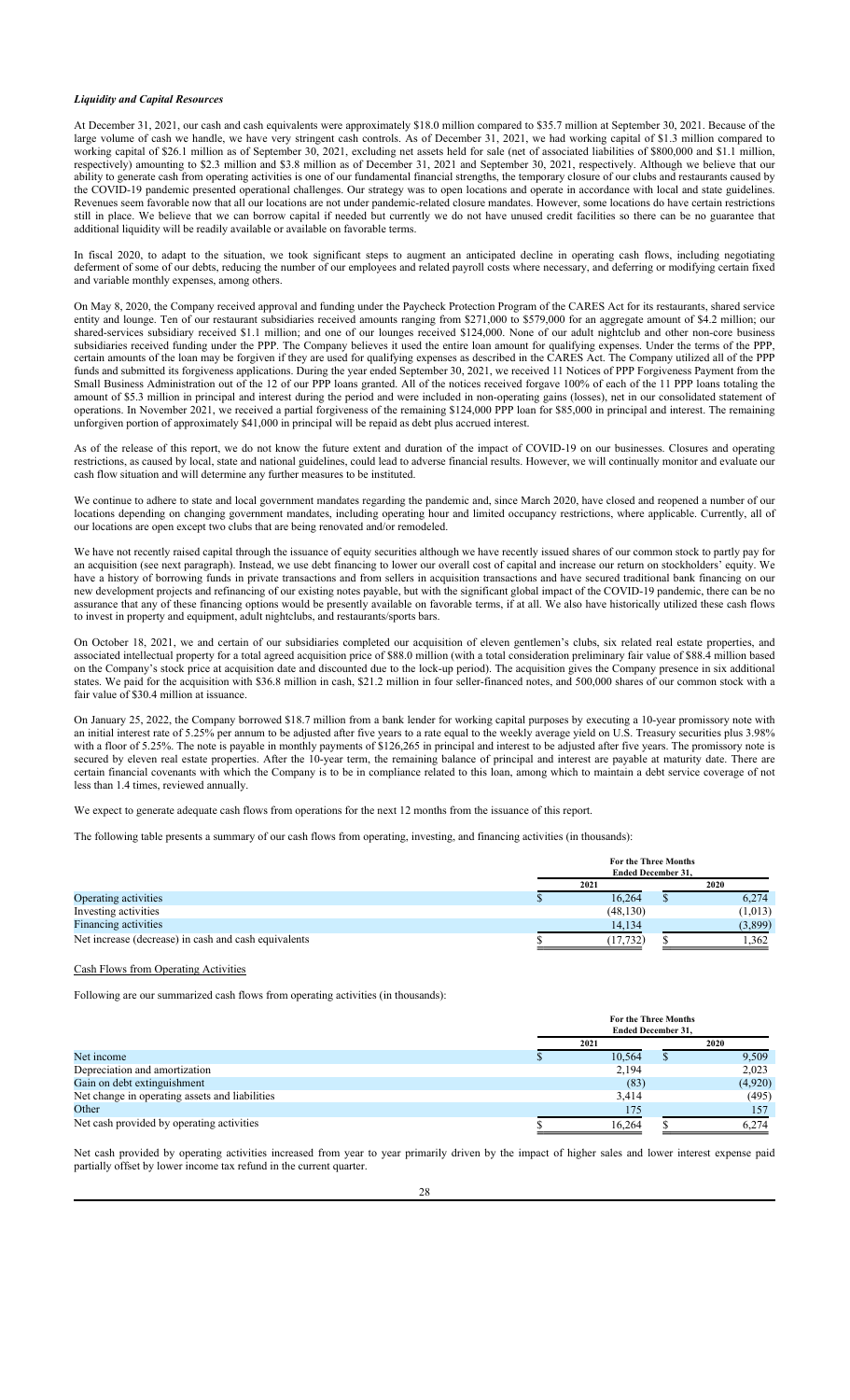## Cash Flows from Investing Activities

Following are our cash flows from investing activities (in thousands):

|                                                           | <b>For the Three Months</b><br><b>Ended December 31.</b> |  |         |  |  |
|-----------------------------------------------------------|----------------------------------------------------------|--|---------|--|--|
|                                                           | 2021                                                     |  | 2020    |  |  |
| Payments for property and equipment and intangible assets | (9,850)                                                  |  | (1,289) |  |  |
| Acquisition for businesses                                | (39,302)                                                 |  |         |  |  |
| Proceeds from sale of businesses and assets               | 803                                                      |  |         |  |  |
| Proceeds from insurance                                   | 185                                                      |  | 250     |  |  |
| Proceeds from note receivable                             | 34                                                       |  | 26      |  |  |
| Net cash used in investing activities                     | (48, 130)                                                |  | (1.013) |  |  |

Following is a breakdown of our payments for property and equipment and intangible assets for the three months ended December 31, 2021 and 2020 (in thousands):

|                                                 | <b>For the Three Months</b><br><b>Ended December 31.</b> |  |       |  |  |  |
|-------------------------------------------------|----------------------------------------------------------|--|-------|--|--|--|
|                                                 | 2021                                                     |  | 2020  |  |  |  |
| New facilities, equipment and intangible assets | 8.852                                                    |  | 684   |  |  |  |
| Maintenance capital expenditures                | 998                                                      |  | 605   |  |  |  |
| Total capital expenditures                      | 9.850                                                    |  | 1,289 |  |  |  |

The capital expenditures during the three months ended December 31, 2021 were composed of primarily of real estate and new equipment and furniture purchases for the newly acquired clubs. The capital expenditures during the three months ended December 31, 2020 were composed of primarily of real estate and liquor license purchases. Maintenance capital expenditures refer mainly to capitalized replacement of productive assets in already existing locations. Variances in capital expenditures are primarily due to the number and timing of new, remodeled, or reconcepted locations under construction.

Cash Flows from Financing Activities

Following are our cash flows from financing activities (in thousands):

|                                                     | <b>For the Three Months</b><br><b>Ended December 31.</b> |  |         |  |  |  |
|-----------------------------------------------------|----------------------------------------------------------|--|---------|--|--|--|
|                                                     | 2021                                                     |  | 2020    |  |  |  |
| Proceeds from debt obligations                      | 17,002                                                   |  |         |  |  |  |
| Payments on debt obligations                        | (2,488)                                                  |  | (1,745) |  |  |  |
| Purchase of treasury stock                          |                                                          |  | (1,794) |  |  |  |
| Payment of dividends                                | (380)                                                    |  | (360)   |  |  |  |
| Net cash provided by (used in) financing activities | 14.134                                                   |  | (3,899) |  |  |  |

We purchased 74,659 shares of our common stock at an average price of \$24.03 during the three months ended December 31, 2020, while we did not purchase shares of our common stock during the three months ended December 31, 2021. We paid quarterly dividends of \$0.04 per share in both the current- and prior-year first quarter.

See Note 7 to our consolidated financial statements for future maturities of our debt obligations.

Management also uses certain non-GAAP cash flow measures such as free cash flow. We calculate free cash flow as net cash provided by operating activities less maintenance capital expenditures. We use free cash flow as the baseline for the implementation of our capital allocation strategy.

Below is a table reconciling free cash flow to its most directly comparable GAAP measure (in thousands):

|                                           | <b>For the Three Months</b><br><b>Ended December 31.</b> |  |       |  |  |  |
|-------------------------------------------|----------------------------------------------------------|--|-------|--|--|--|
|                                           | 2021                                                     |  | 2020  |  |  |  |
| Net cash provided by operating activities | 16.264                                                   |  | 6,274 |  |  |  |
| Less: Maintenance capital expenditures    | 998                                                      |  | 605   |  |  |  |
| Free cash flow                            | 15.266                                                   |  | 5.669 |  |  |  |

Our free cash flow for the current quarter increased by 169.3% compared to the comparable prior-year period primarily due to higher sales, net of related expense payments, and lower interest expense payments, partially offset by income tax refunds in the prior year and higher maintenance capital expenditures.

We do not include total capital expenditures as a reduction from net cash flow from operating activities to arrive at free cash flow. This is because, based on our capital allocation strategy, acquisitions and development of our own clubs and restaurants are our primary uses of free cash flow.

Other than the potentially prolonged effect of the COVID-19 pandemic and the notes payable financing described above, we are not aware of any event or trend that would potentially significantly affect liquidity. In our opinion, working capital is not a true indicator of our financial status. Typically, businesses in our industry carry current liabilities in excess of current assets because businesses in our industry receive substantially immediate payment for sales, with nominal receivables, while inventories and other current liabilities normally carry longer payment terms. Vendors and purveyors often remain flexible with payment terms, providing businesses in our industry with opportunities to adjust to short-term business down turns. We consider the primary indicators of financial status to be the long-term trend of revenue growth, the mix of sales revenues, overall cash flow, profitability from operations and the level of long-term debt.

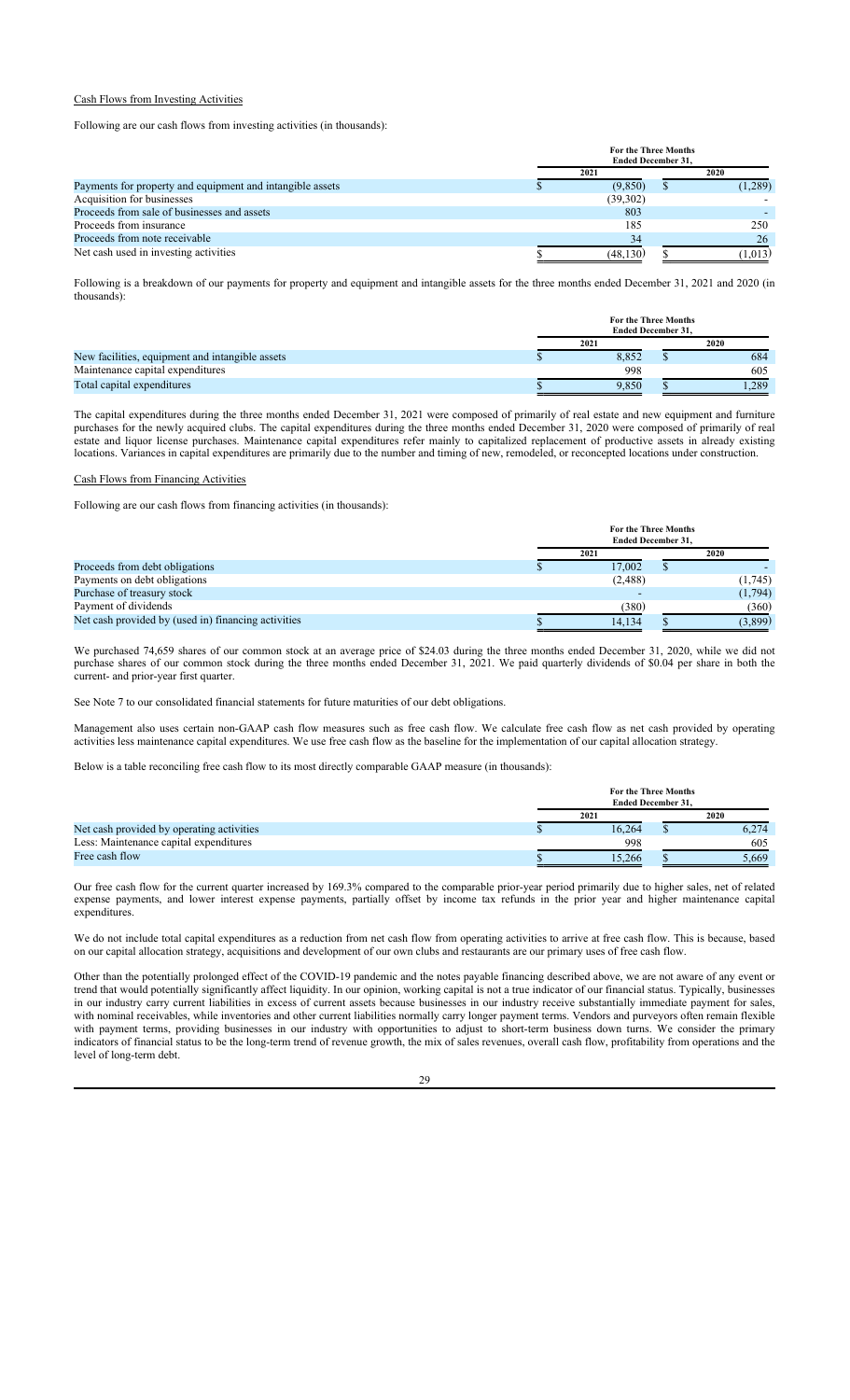The following table presents a summary of such indicators for the three months ended December 31 (in thousands, except percentages):

|                                           | 2021          | Increase<br>(Decrease) |          | 2020    | <b>Increase</b><br>(Decrease) |     | 2019    |
|-------------------------------------------|---------------|------------------------|----------|---------|-------------------------------|-----|---------|
| Sales of alcoholic beverages              | 26,431        | 52.3%                  | S        | 17,360  | $(16.3)\%$                    |     | 20,743  |
| Sales of food and merchandise             | 10.894        | 26.5%                  |          | 8.609   | 15.6%                         |     | 7.447   |
| Service revenues                          | 20,876        | 107.5%                 |          | 10,060  | $(41.5)\%$                    |     | 17,193  |
| Other                                     | 3,635         | 53.4%                  |          | 2,369   | $(21.3)\%$                    |     | 3,011   |
| Total revenues                            | 61,836        | $61.0\%$               |          | 38,398  | $(20.7)$ %                    |     | 48,394  |
| Net cash provided by operating activities | 16.264        | 159.2%                 |          | 6.274   | $(38.9)\%$                    |     | 10.273  |
| Adjusted EBITDA*                          | 17,965        | 106.7%                 | <b>S</b> | 8.690   | $(26.8)\%$                    | \$. | 11,864  |
| Free cash flow*                           | 15.266        | 169.3%                 | S        | 5,669   | $(38.7)\%$                    |     | 9.252   |
| Debt (end of period)                      | \$<br>161,850 | 20.0%                  |          | 134,821 | $(4.9)\%$                     |     | 141,826 |
|                                           |               |                        |          |         |                               |     |         |

\* See definition and calculation of Adjusted EBITDA and Free Cash Flow above in the Non-GAAP Financial Measures subsection of Results of Operations.

## Share Repurchase

We purchased 74,659 shares of our common stock at an average price of \$24.03 during the three months ended December 31, 2020, while we did not purchase shares of our common stock during the three months ended December 31, 2021. As of December 31, 2021, we have approximately \$9.0 million remaining to purchase additional shares.

## *Impact of Inflation*

To the extent permitted by competition, we have managed to recover increased costs through price increases and may continue to do so. However, there can be no assurance that we will be able to do so in the future.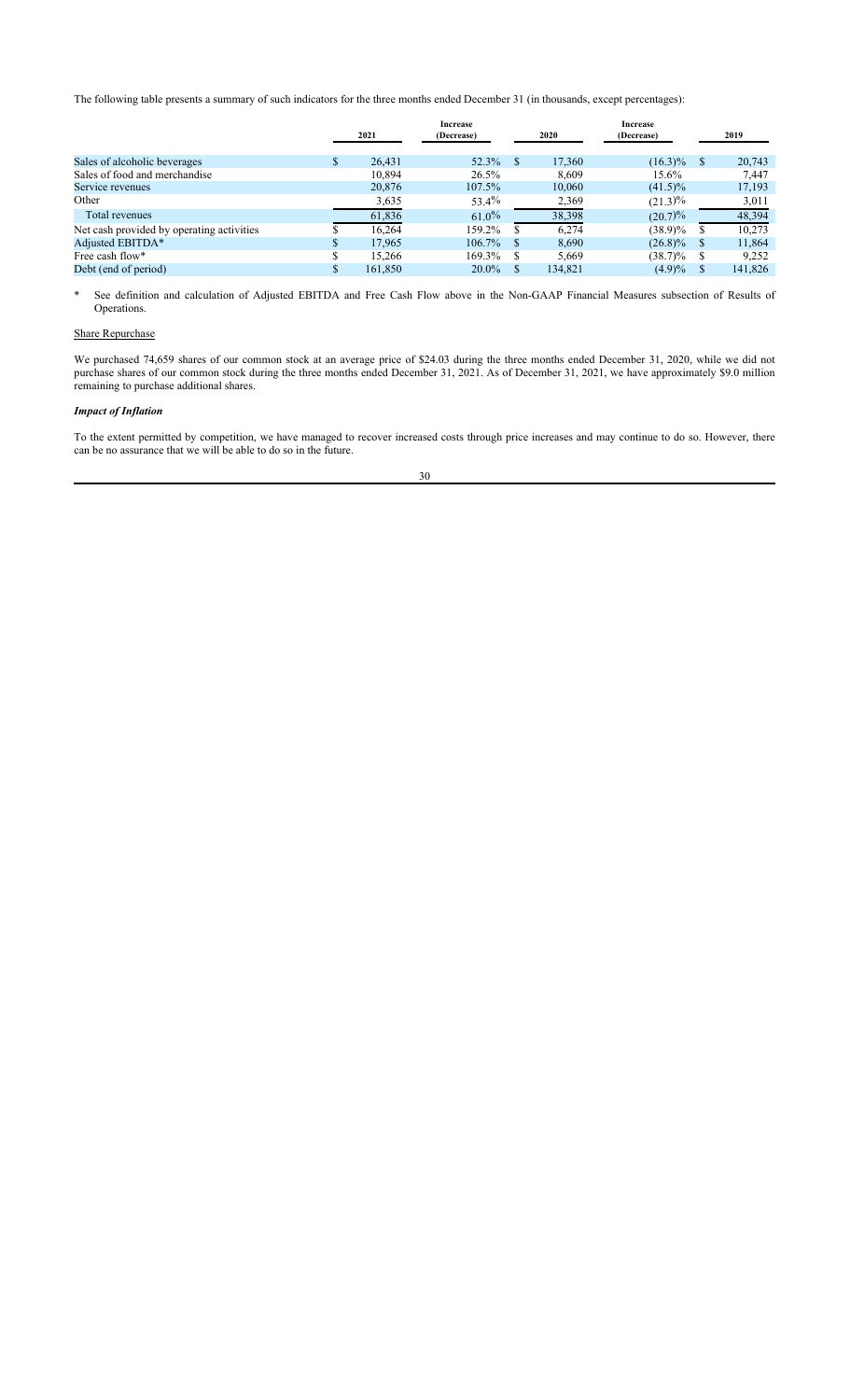## *Seasonality*

Our nightclub operations are affected by seasonal factors. Historically, we have experienced reduced revenues from April through September (our fiscal third and fourth quarters) with the strongest operating results occurring during October through March (our fiscal first and second quarters). Our revenues in certain markets are also affected by sporting events that cause unusual changes in sales from year to year.

## *Capital Allocation Strategy*

Our capital allocation strategy provides us with disciplined guidelines on how we should use our free cash flows; provided however, that we may deviate from this strategy if other strategic rationale warrants. We calculate free cash flow as net cash flows from operating activities minus maintenance capital expenditures. Using the after-tax yield of buying our own stock as baseline, management believes that we are able to make better investment decisions.

Based on our current capital allocation strategy:

- We consider acquiring or developing our own clubs or restaurants that we believe have the potential to provide a minimum cash on cash return of 25%-33%, absent an otherwise strategic rationale;
- We consider disposing of underperforming units to free up capital for more productive use;
- We consider buying back our own stock if the after-tax yield on free cash flow is above 10%;
- We consider paying down our most expensive debt if it makes sense on a tax adjusted basis, or there is an otherwise strategic rationale.

#### *Growth Strategy*

We believe that our nightclub operations can continue to grow organically and through careful entry into markets and demographic segments with high growth potential. Our growth strategy involves the following: (i) to acquire existing units in locations that are consistent with our growth and income targets and which appear receptive to the upscale club formula we have developed; (ii) to open new units after market analysis; (iii) to franchise our Bombshells brand; (iv) to form joint ventures or partnerships to reduce start-up and operating costs, with us contributing equity in the form of our brand name and management expertise; (v) to develop new club concepts that are consistent with our management and marketing skills; (vi) to develop and open our restaurant concepts as our capital and manpower allow; and (vii) to control the real estate in connection with club operations, although some units may be in leased premises.

We believe that Bombshells can grow organically and through careful entry into markets and demographic segments with high growth potential. All eleven of the existing Bombshells as of December 31, 2021 are located in Texas. Our growth strategy is to diversify our operations with these units which do not require SOB licenses, which are sometimes difficult to obtain. While we are searching for adult nightclubs to acquire, we are able to also search for restaurant/sports bar locations that are consistent with our income targets.

We are currently in the process of site selection for new Bombshells locations and our first franchisee for Bombshells restaurants in the San Antonio, Texas area is scheduled to open in February 2022.

We continue to evaluate opportunities to acquire new nightclubs and anticipate acquiring new locations that fit our business model as we have done in the past. The acquisition of additional clubs may require us to take on additional debt or issue our common stock, or both. There can be no assurance that we will be able to obtain additional financing on reasonable terms in the future, if at all, should the need arise. An inability to obtain such additional financing could have an adverse effect on our growth strategy.

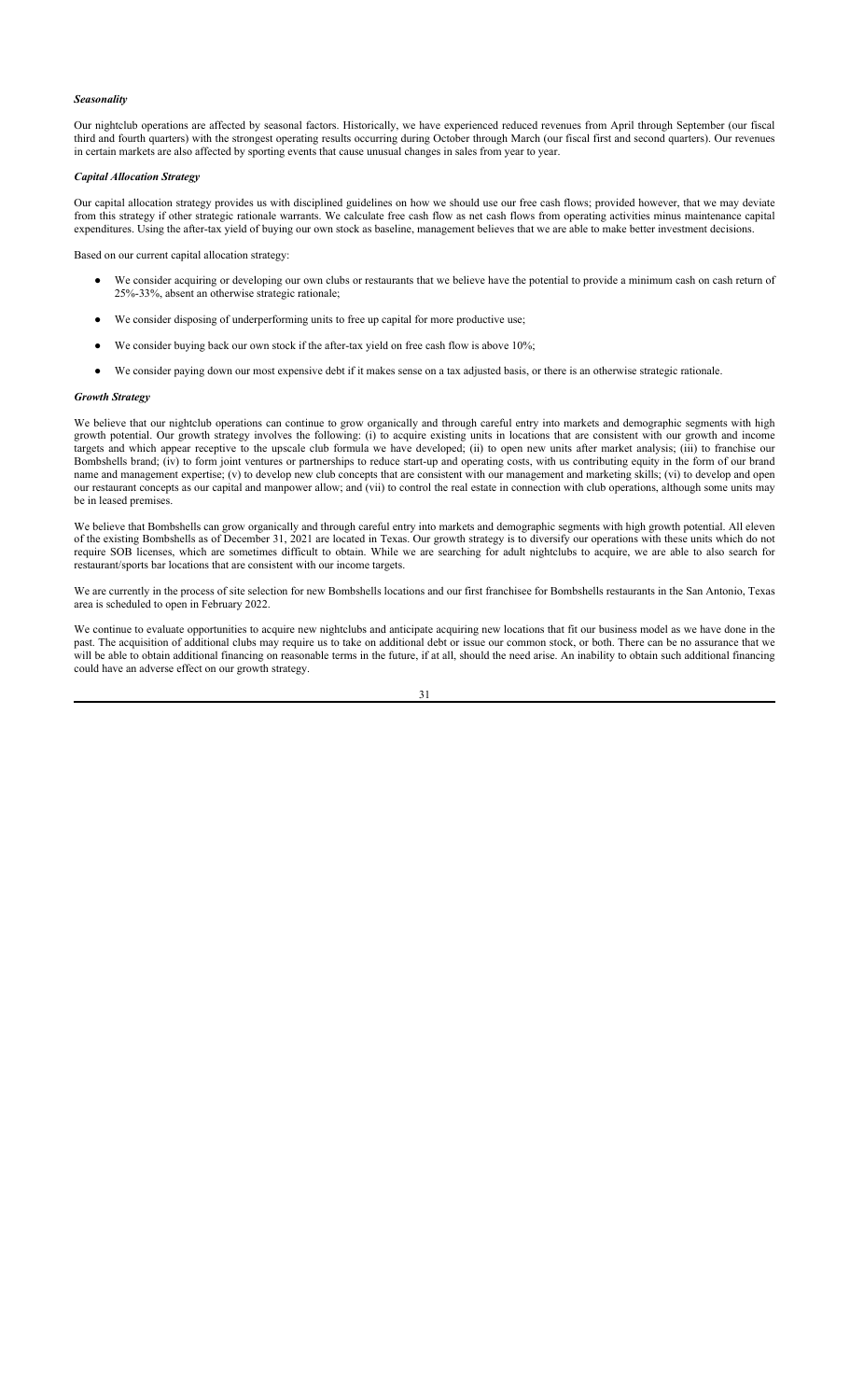## **Item 3. Quantitative and Qualitative Disclosures About Market Risk.**

As of December 31, 2021, there were no material changes to the information provided in Item 7A of the Company's Annual Report on Form 10-K for fiscal year ended September 30, 2021.

## **Item 4. Controls and Procedures.**

## **Evaluation of Disclosure Controls and Procedures**

The Company maintains disclosure controls and procedures, defined in Rule 13a-15(e) under the Exchange Act, that are designed to ensure that the information required to be filed or submitted with the SEC under the Exchange Act is recorded, processed, summarized and reported, within the time periods specified in the SEC's rules and forms, and that such information is accumulated and communicated to management of the company with the participation of its principal executive officer and principal financial officer, as appropriate to allow timely decisions regarding required disclosure.

In connection with the preparation of this Quarterly Report on Form 10-Q for the quarter ended December 31, 2021, an evaluation was performed under the supervision and with the participation of management, including the chief executive officer and chief financial officer, of the effectiveness of the design and operation of the Company's disclosure controls and procedures. Based on their evaluation, they have concluded that our disclosure controls and procedures were not effective as of December 31, 2021. This determination is based on the previously reported material weakness management previously identified in our internal control over financial reporting, as described below. We are in the process of remediating the material weakness in our internal control, as described below. We believe the completion of these processes should remedy our disclosure controls and procedures. We will continue to monitor these issues.

## **Previously Reported Material Weakness in Internal Control Over Financial Reporting**

In our Annual Report for the year ended September 30, 2021, filed with the SEC on December 14, 2021, management concluded that our internal control over financial reporting was not effective as of September 30, 2021. In the evaluation, management identified a material weakness in internal control related to the proper design and implementation of controls over our estimates relating to the impairment of goodwill, indefinite-lived intangibles and longlived assets, specifically over the precision of management's review of certain assumptions.

### *Remediation Efforts to Address Material Weakness*

Management is committed to the remediation of the material weakness described above, as well as the continued improvement of the Company's internal control over financial reporting. As such, we are in the process of adding controls to increase the precision of the review of all assumptions used in the impairment valuation model. We will also conduct senior management reviews of any and all material estimates that are applied in these instances.

It is our belief that these actions will effectively remediate the existing material weakness.

## **Changes in Internal Control Over Financial Reporting**

On October 18, 2021, we completed our acquisition of eleven gentlemen's clubs, six related real estate properties, and associated intellectual property (see Note 4 to our unaudited condensed consolidated financial statements). Management has considered this transaction material to the results of operations, cash flows, and financial position from the date of acquisition through December 31, 2021, and believes that the internal controls and procedures of the acquisition have a material effect on internal controls over financial reporting. We are currently in the process of incorporating the internal controls of the acquired group into the internal controls over financial reporting for our assessment of and report on internal controls over financial reporting for September 30, 2023.

Other than as described above, there were no changes in the Company's internal control over financial reporting that occurred during the quarter ended December 31, 2021 that have materially affected, or are reasonably likely to materially affect, the Company's internal control over financial reporting.

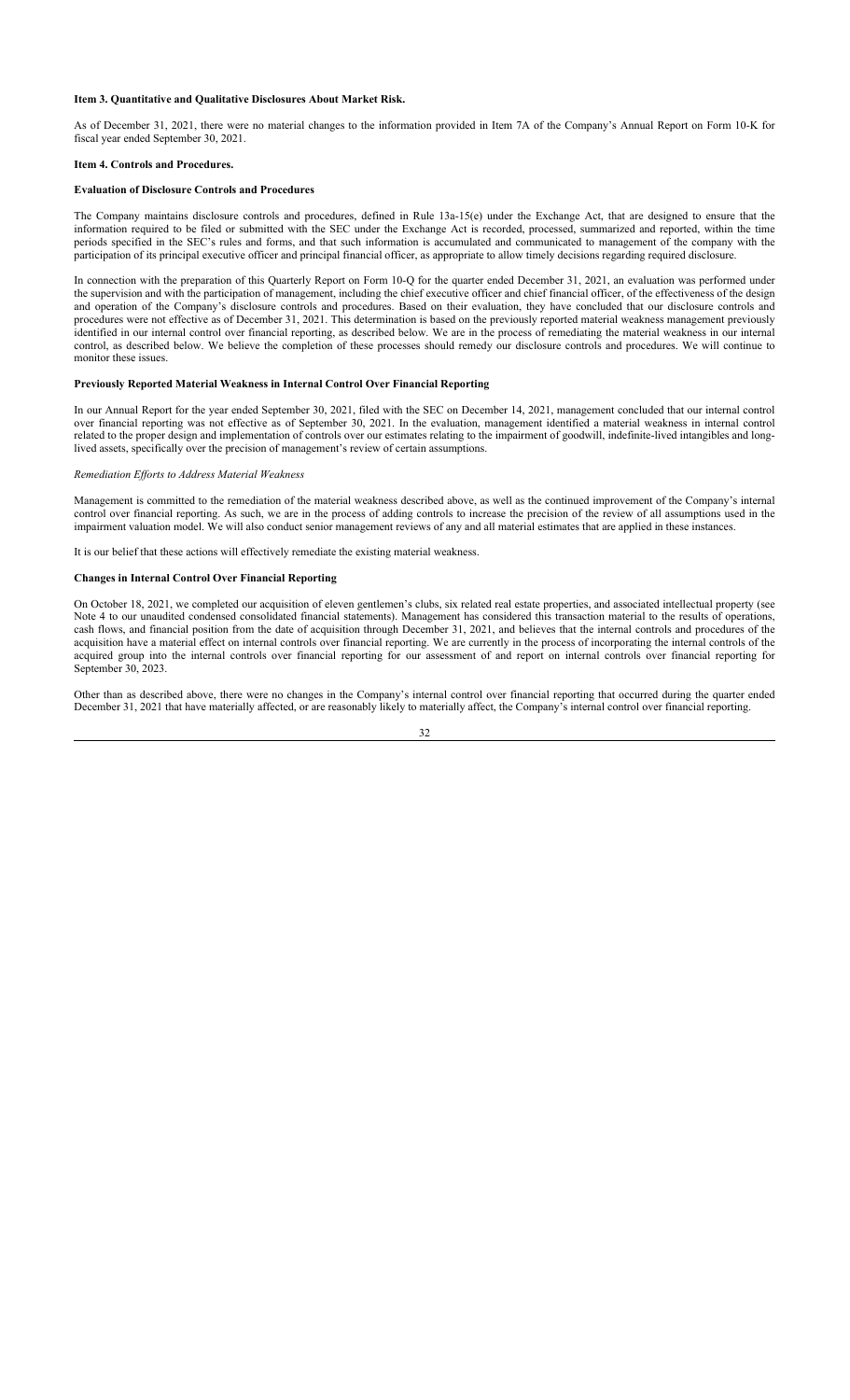## **PART II—OTHER INFORMATION**

## **Item 1. Legal Proceedings.**

See the "Legal Matters" section within Note 10 of the unaudited condensed consolidated financial statements within this Quarterly Report on Form 10-Q, which information is incorporated herein by reference.

## **Item 1A. Risk Factors.**

There were no material changes to the risk factors disclosed in the Company's Annual Report on Form 10-K for the fiscal year ended September 30, 2021, except for such risks and uncertainties that may result from the additional disclosure in the "Legal Matters" section within Note 10 of the unaudited condensed consolidated financial statements within this Quarterly Report on Form 10-Q, which information is incorporated herein by reference. The risks described in the Annual Report on Form 10-K and in this Form 10-Q are not the only risks the Company faces. Additional risks and uncertainties not currently known to the Company, or that the Company deems to be immaterial, also may have a material adverse impact on the Company's business, financial condition or results of operations.

## **Item 2. Unregistered Sales of Equity Securities and Use of Proceeds**.

During the three months ended December 31, 2021, we did not repurchase any shares of our common stock. As of February 7, 2022, we have approximately \$9.0 million remaining to purchase additional shares.

## **Item 6. Exhibits.**

| Exhibit No.                                                       | <b>Description</b>                                                                                                                                                                                                                                                                                           |
|-------------------------------------------------------------------|--------------------------------------------------------------------------------------------------------------------------------------------------------------------------------------------------------------------------------------------------------------------------------------------------------------|
| 31.1                                                              | Certification of Chief Executive Officer of RCI Hospitality Holdings, Inc. required by Rule 13a-14(1) or Rule 15d-14(a) of the Securities<br>Exchange Act of 1934, as adopted pursuant to Section 302 of the Sarbanes-Oxley Act of 2002.                                                                     |
| 31.2                                                              | Certification of Chief Financial Officer of RCI Hospitality Holdings, Inc. required by Rule 13a-14(1) or Rule 15d-14(a) of the Securities<br>Exchange Act of 1934, as adopted pursuant to Section 302 of the Sarbanes-Oxley Act of 2002.                                                                     |
| 32                                                                | Certification of Chief Executive Officer and Chief Financial Officer of RCI Hospitality Holdings, Inc. pursuant to Section 906 of the<br>Sarbanes-Oxley Act of 2002 and Section 1350 of 18 U.S.C. 63.                                                                                                        |
| 101.INS<br>$101$ .SCH<br>101.CAL<br>101.DEF<br>101.LAB<br>101.PRE | XBRL Instance Document.<br><b>XBRL Taxonomy Extension Schema Document.</b><br>XBRL Taxonomy Extension Calculation Linkbase Document.<br>XBRL Taxonomy Extension Definition Linkbase Document.<br>XBRL Taxonomy Extension Label Linkbase Document.<br>XBRL Taxonomy Extension Presentation Linkbase Document. |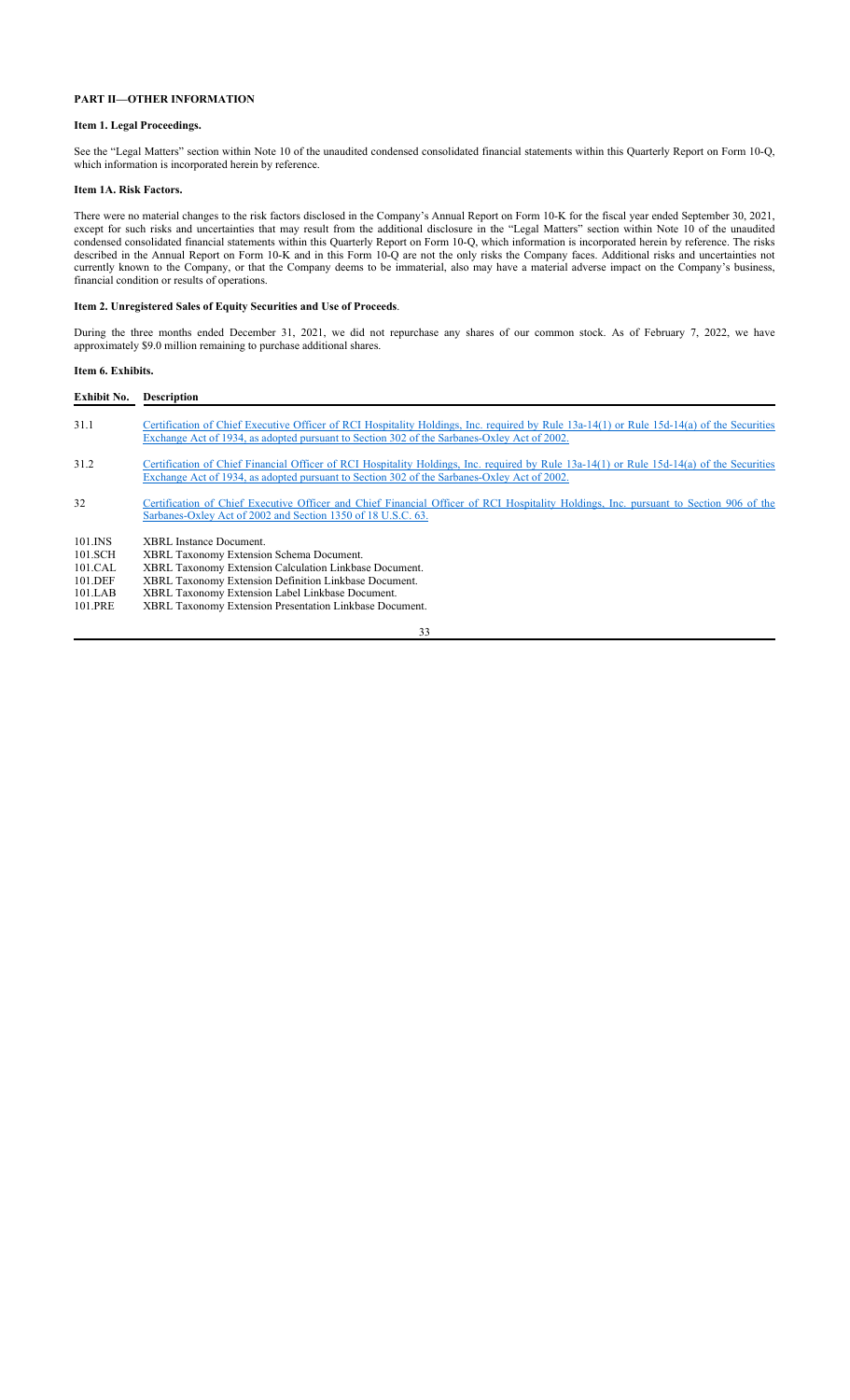## **SIGNATURES**

Pursuant to the requirements of the Securities Exchange Act of 1934, the registrant has duly caused this report to be signed on its behalf by the undersigned hereunto duly authorized.

|                        | RCI HOSPITALITY HOLDINGS, INC.                                                                            |
|------------------------|-----------------------------------------------------------------------------------------------------------|
| Date: February 9, 2022 | By: $\sqrt{s}$ Eric S. Langan<br>Eric S. Langan<br>Chief Executive Officer and President                  |
| Date: February 9, 2022 | By: /s/ Bradley Chhay<br><b>Bradley Chhay</b><br>Chief Financial Officer and Principal Accounting Officer |
| 34                     |                                                                                                           |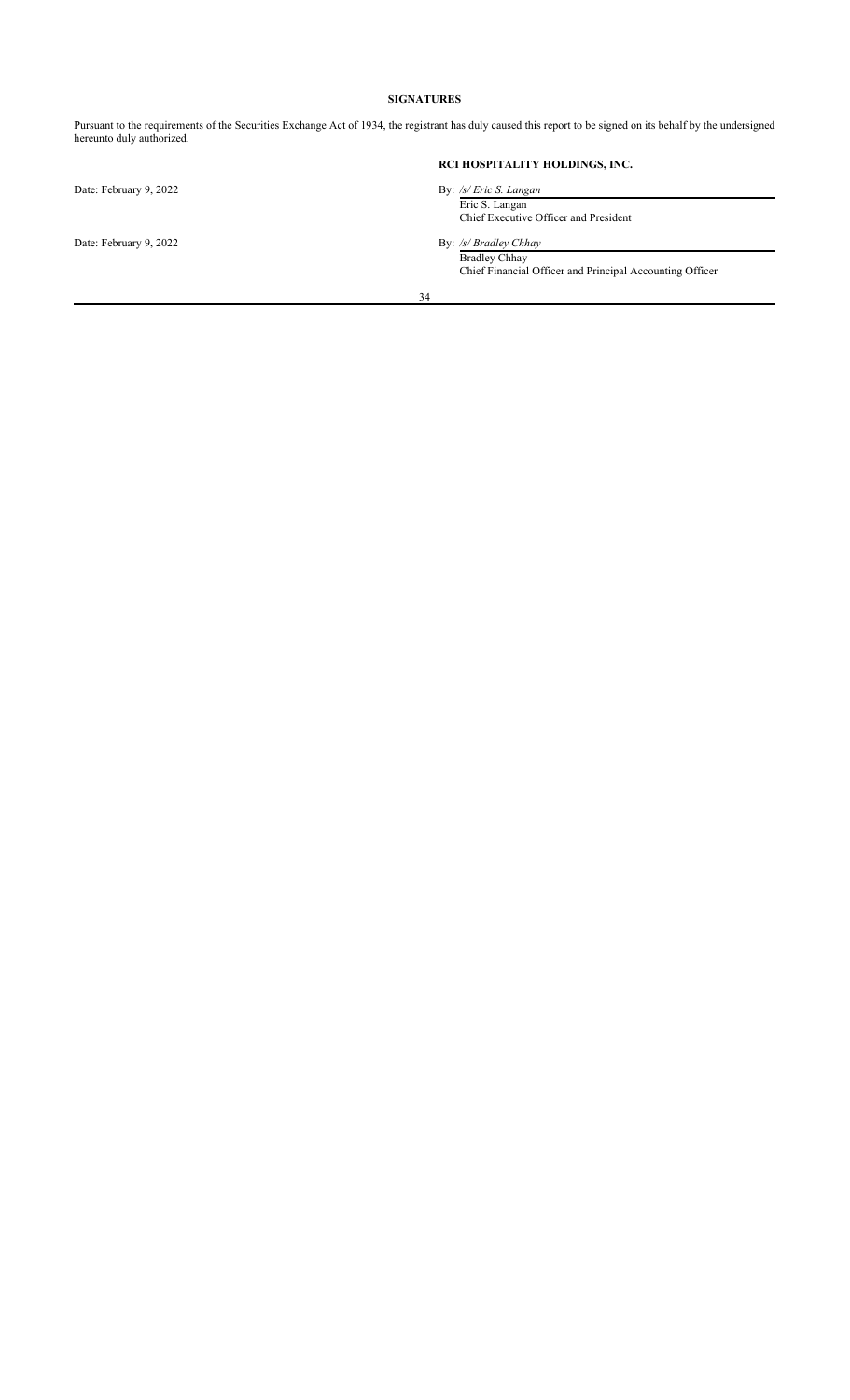## **CERTIFICATION PURSUANT TO SECTION 302 OF THE SARBANES-OXLEY ACT OF 2002**

I, Eric S. Langan, Chief Executive Officer and President of RCI Hospitality Holdings, Inc., certify that:

- 1. I have reviewed this quarterly report on Form 10-Q of RCI Hospitality Holdings, Inc.;
- 2. Based on my knowledge, this report does not contain any untrue statement of a material fact or omit to state a material fact necessary to make the statements made, in light of the circumstances under which such statements were made, not misleading with respect to the period covered by this report;
- 3. Based on my knowledge, the financial statements, and other financial information included in this report, fairly present in all material respects the financial condition, results of operations and cash flows of the registrant as of, and for, the periods presented in this report;
- The registrant's other certifying officer and I are responsible for establishing and maintaining disclosure controls and procedures (as defined in Exchange Act Rules 13a-15(e) and 15d-15(e)) and internal control over financial reporting (as defined in Exchange Act Rules 13a-15(f) and 15d-15 (f)) for the registrant and have:
	- (a) Designed such disclosure controls and procedures, or caused such disclosure controls and procedures to be designed under my supervision, to ensure that material information relating to the registrant, including its consolidated subsidiaries, is made known to us by others within those entities, particularly during the period in which this report is being prepared;
	- (b) Designed such internal control over financial reporting, or caused such internal control over financial reporting to be designed under my supervision, to provide reasonable assurance regarding the reliability of financial reporting and the preparation of financial statements for external purposes in accordance with generally accepted accounting principles;
	- (c) Evaluated the effectiveness of the registrant's disclosure controls and procedures and presented in this report our conclusions about the effectiveness of the disclosure controls and procedures, as of the end of the period covered by this report based on such evaluation; and
	- (d) Disclosed in this report any change in the registrant's internal control over financial reporting that occurred during the registrant's most recent fiscal year that has materially affected, or is reasonably likely to materially affect, the registrant's internal control over financial reporting; and
- 5. The registrant's other certifying officer and I have disclosed, based on our most recent evaluation of internal control over financial reporting, to the registrant's independent registered public accounting firm and the audit committee of the registrant's board of directors (or persons performing the equivalent functions):
	- (a) All significant deficiencies and material weaknesses in the design or operation of internal control over financial reporting which are reasonably likely to adversely affect the registrant's ability to record, process, summarize and report financial information; and
	- (b) Any fraud, whether or not material, that involves management or other employees who have a significant role in the registrant's internal control over financial reporting.

Date: February 9, 2022 By: /s/ Eric S. Langan Eric S. Langan

Chief Executive Officer and President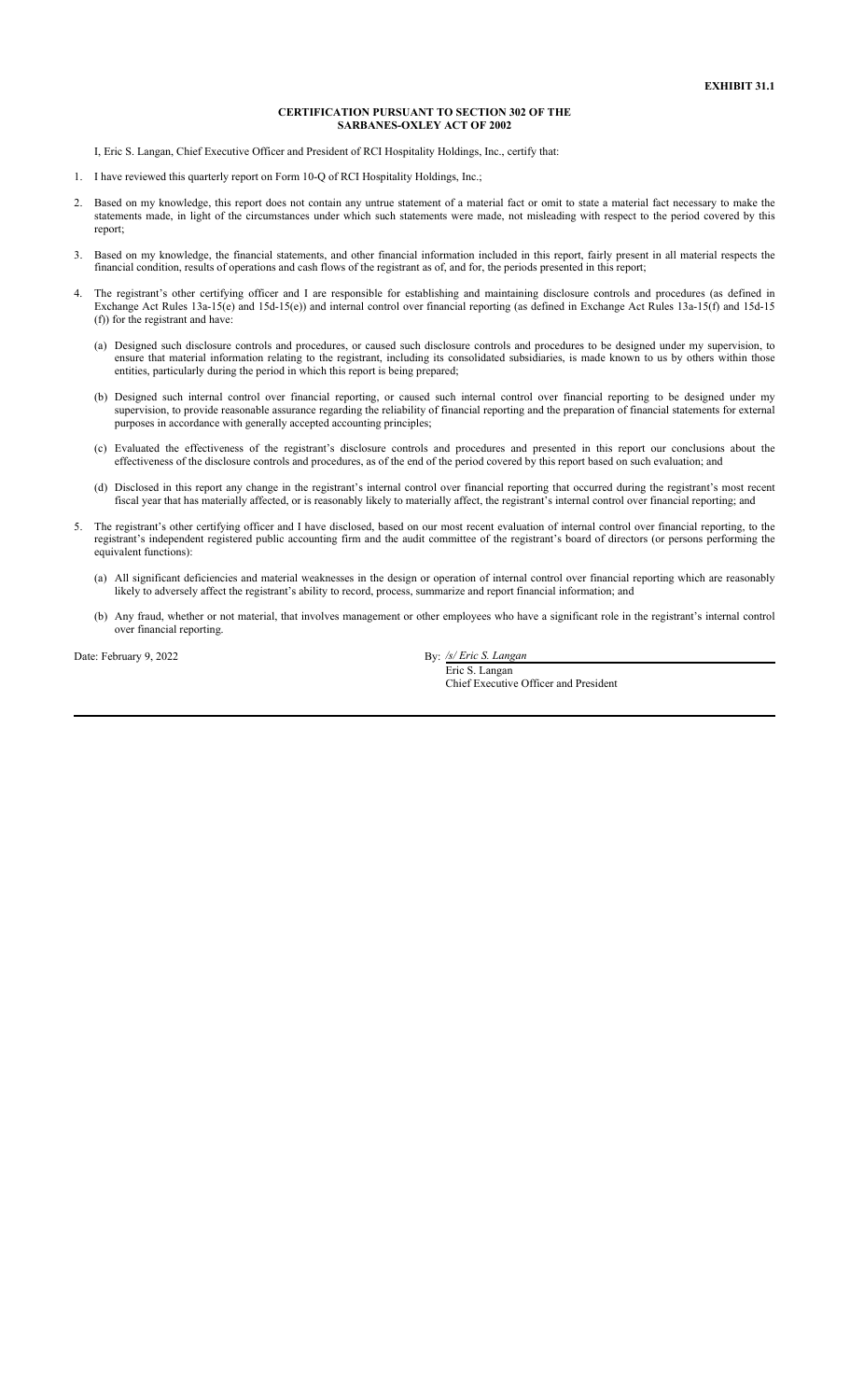## **CERTIFICATION PURSUANT TO SECTION 302 OF THE SARBANES-OXLEY ACT OF 2002**

I, Bradley Chhay, Chief Financial Officer of RCI Hospitality Holdings, Inc., certify that:

- 1. I have reviewed this quarterly report on Form 10-Q of RCI Hospitality Holdings, Inc.;
- 2. Based on my knowledge, this report does not contain any untrue statement of a material fact or omit to state a material fact necessary to make the statements made, in light of the circumstances under which such statements were made, not misleading with respect to the period covered by this report;
- 3. Based on my knowledge, the financial statements, and other financial information included in this report, fairly present in all material respects the financial condition, results of operations and cash flows of the registrant as of, and for, the periods presented in this report;
- The registrant's other certifying officer and I are responsible for establishing and maintaining disclosure controls and procedures (as defined in Exchange Act Rules 13a-15(e) and 15d-15(e)) and internal control over financial reporting (as defined in Exchange Act Rules 13a-15(f) and 15d-15 (f)) for the registrant and have:
	- (a) Designed such disclosure controls and procedures, or caused such disclosure controls and procedures to be designed under my supervision, to ensure that material information relating to the registrant, including its consolidated subsidiaries, is made known to us by others within those entities, particularly during the period in which this report is being prepared;
	- (b) Designed such internal control over financial reporting, or caused such internal control over financial reporting to be designed under my supervision, to provide reasonable assurance regarding the reliability of financial reporting and the preparation of financial statements for external purposes in accordance with generally accepted accounting principles;
	- (c) Evaluated the effectiveness of the registrant's disclosure controls and procedures and presented in this report our conclusions about the effectiveness of the disclosure controls and procedures, as of the end of the period covered by this report based on such evaluation; and
	- (d) Disclosed in this report any change in the registrant's internal control over financial reporting that occurred during the registrant's most recent fiscal quarter (the registrant's fourth fiscal quarter in the case of an annual report) that has materially affected, or is reasonably likely to materially affect, the registrant's internal control over financial reporting; and
- 5. The registrant's other certifying officer and I have disclosed, based on our most recent evaluation of internal control over financial reporting, to the registrant's independent registered public accounting firm and the audit committee of the registrant's board of directors (or persons performing the equivalent functions):
	- (a) All significant deficiencies and material weaknesses in the design or operation of internal control over financial reporting which are reasonably likely to adversely affect the registrant's ability to record, process, summarize and report financial information; and
	- (b) Any fraud, whether or not material, that involves management or other employees who have a significant role in the registrant's internal control over financial reporting.

Date: February 9, 2022 By: /s/ Bradley Chhay Bradley Chhay

Chief Financial Officer and Principal Accounting Officer